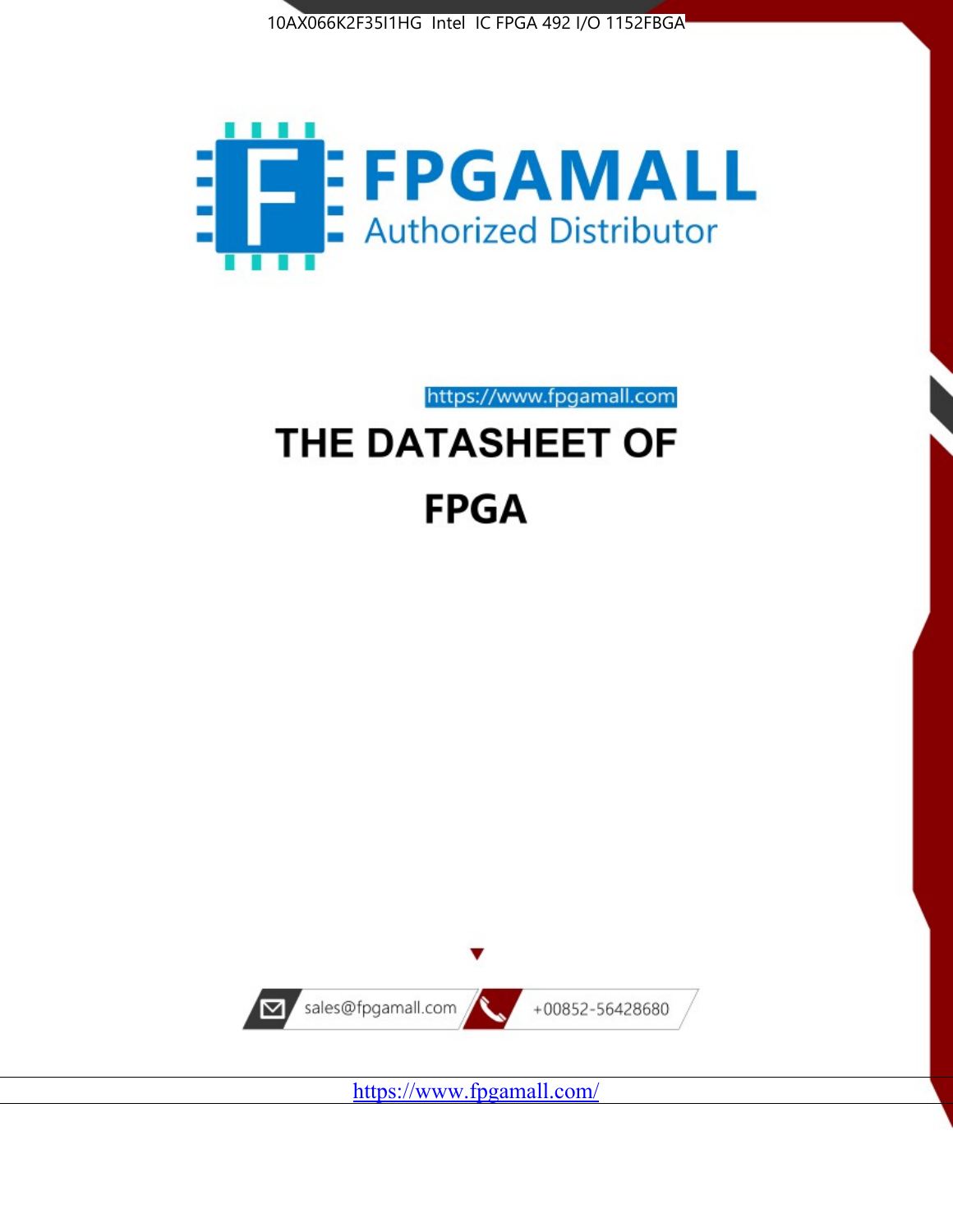

# **Intel® Arria® 10 Device Overview**



**A10-OVERVIEW | 2018.12.06** Latest document on the web: **[PDF](https://www.intel.com/content/dam/www/programmable/us/en/pdfs/literature/hb/arria-10/a10_overview.pdf)** | **[HTML](https://www.intel.com/content/www/us/en/programmable/documentation/sam1403480274650.html)**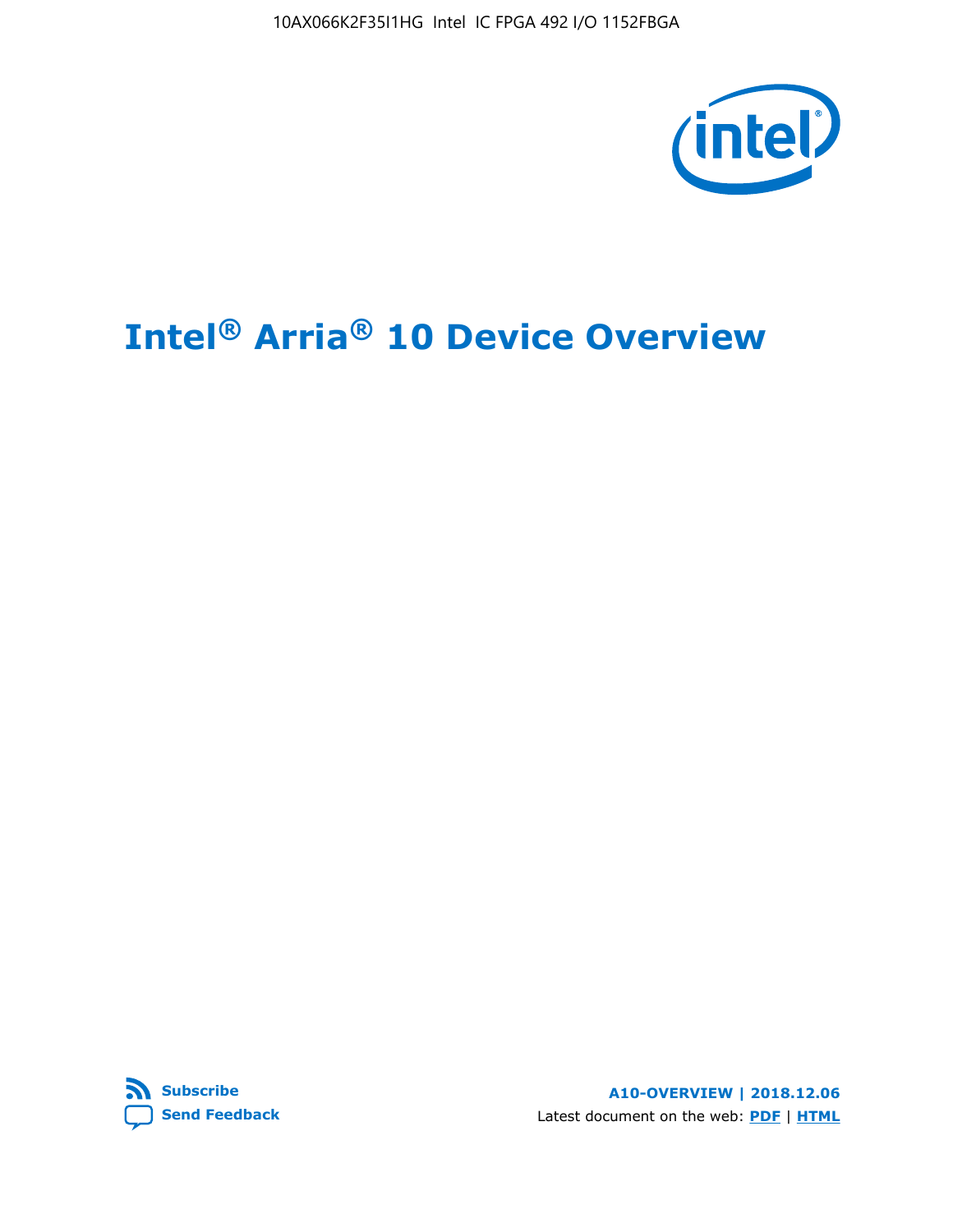

**Contents** 

# **Contents**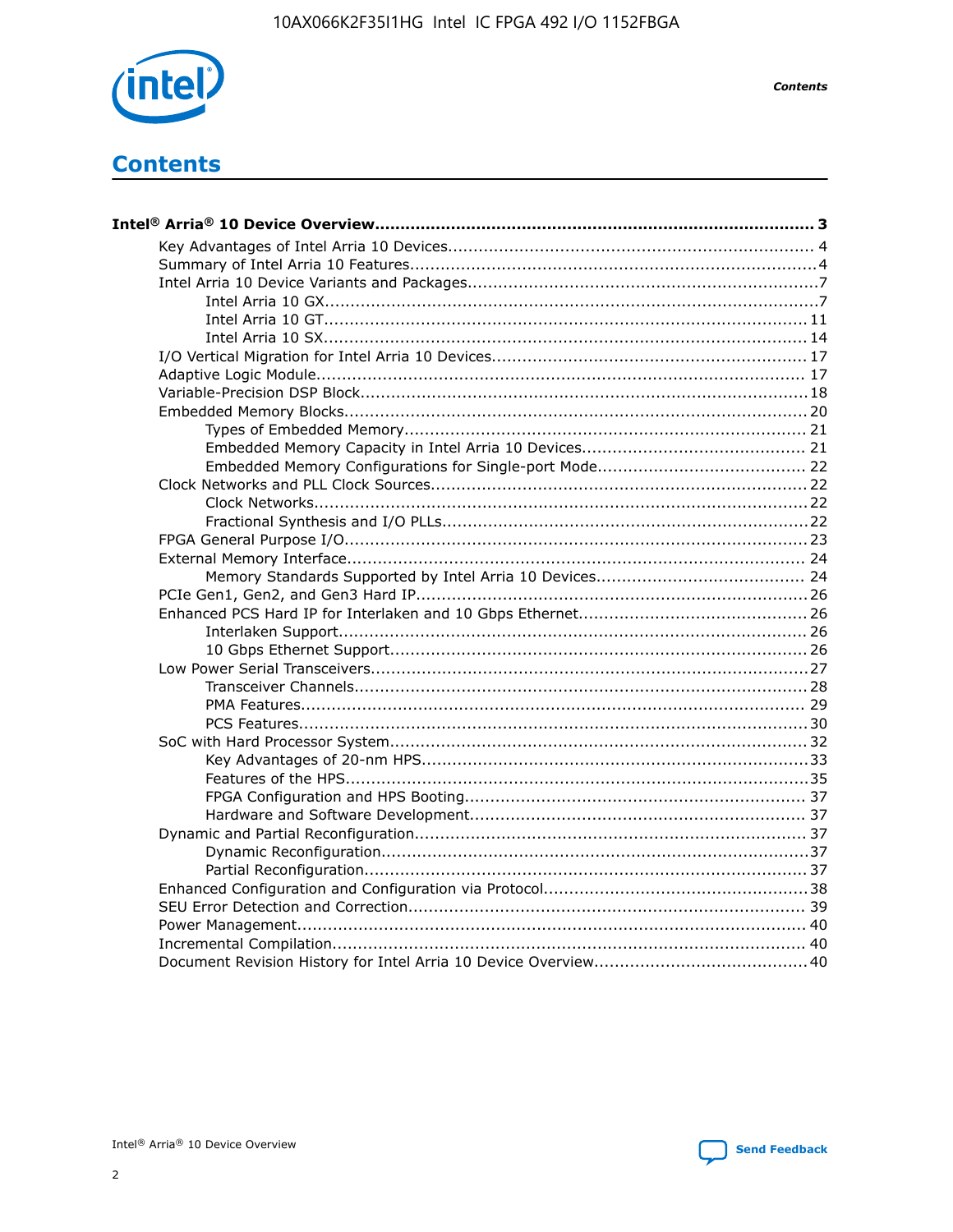**A10-OVERVIEW | 2018.12.06**

**[Send Feedback](mailto:FPGAtechdocfeedback@intel.com?subject=Feedback%20on%20Intel%20Arria%2010%20Device%20Overview%20(A10-OVERVIEW%202018.12.06)&body=We%20appreciate%20your%20feedback.%20In%20your%20comments,%20also%20specify%20the%20page%20number%20or%20paragraph.%20Thank%20you.)**



# **Intel® Arria® 10 Device Overview**

The Intel<sup>®</sup> Arria<sup>®</sup> 10 device family consists of high-performance and power-efficient 20 nm mid-range FPGAs and SoCs.

Intel Arria 10 device family delivers:

- Higher performance than the previous generation of mid-range and high-end FPGAs.
- Power efficiency attained through a comprehensive set of power-saving technologies.

The Intel Arria 10 devices are ideal for high performance, power-sensitive, midrange applications in diverse markets.

| <b>Market</b>         | <b>Applications</b>                                                                                               |
|-----------------------|-------------------------------------------------------------------------------------------------------------------|
| Wireless              | Channel and switch cards in remote radio heads<br>٠<br>Mobile backhaul<br>٠                                       |
| Wireline              | 40G/100G muxponders and transponders<br>٠<br>100G line cards<br>٠<br><b>Bridging</b><br>٠<br>Aggregation<br>٠     |
| <b>Broadcast</b>      | Studio switches<br>٠<br>Servers and transport<br>٠<br>Videoconferencing<br>٠<br>Professional audio and video<br>٠ |
| Computing and Storage | Flash cache<br>٠<br>Cloud computing servers<br>٠<br>Server acceleration<br>٠                                      |
| Medical               | Diagnostic scanners<br>٠<br>Diagnostic imaging<br>٠                                                               |
| Military              | Missile guidance and control<br>٠<br>Radar<br>٠<br>Electronic warfare<br>٠<br>Secure communications<br>٠          |

#### **Table 1. Sample Markets and Ideal Applications for Intel Arria 10 Devices**

#### **Related Information**

- [Intel Arria 10 Device Handbook: Known Issues](http://www.altera.com/support/kdb/solutions/rd07302013_646.html) Lists the planned updates to the *Intel Arria 10 Device Handbook* chapters.
- [Intel Arria 10 GX/GT Device Errata and Design Recommendations](https://www.intel.com/content/www/us/en/programmable/documentation/agz1493851706374.html#yqz1494433888646)
- [Intel Arria 10 SX Device Errata and Design Recommendations](https://www.intel.com/content/www/us/en/programmable/documentation/cru1462832385668.html#cru1462832558642)

Intel Corporation. All rights reserved. Intel, the Intel logo, Altera, Arria, Cyclone, Enpirion, MAX, Nios, Quartus and Stratix words and logos are trademarks of Intel Corporation or its subsidiaries in the U.S. and/or other countries. Intel warrants performance of its FPGA and semiconductor products to current specifications in accordance with Intel's standard warranty, but reserves the right to make changes to any products and services at any time without notice. Intel assumes no responsibility or liability arising out of the application or use of any information, product, or service described herein except as expressly agreed to in writing by Intel. Intel customers are advised to obtain the latest version of device specifications before relying on any published information and before placing orders for products or services. \*Other names and brands may be claimed as the property of others.

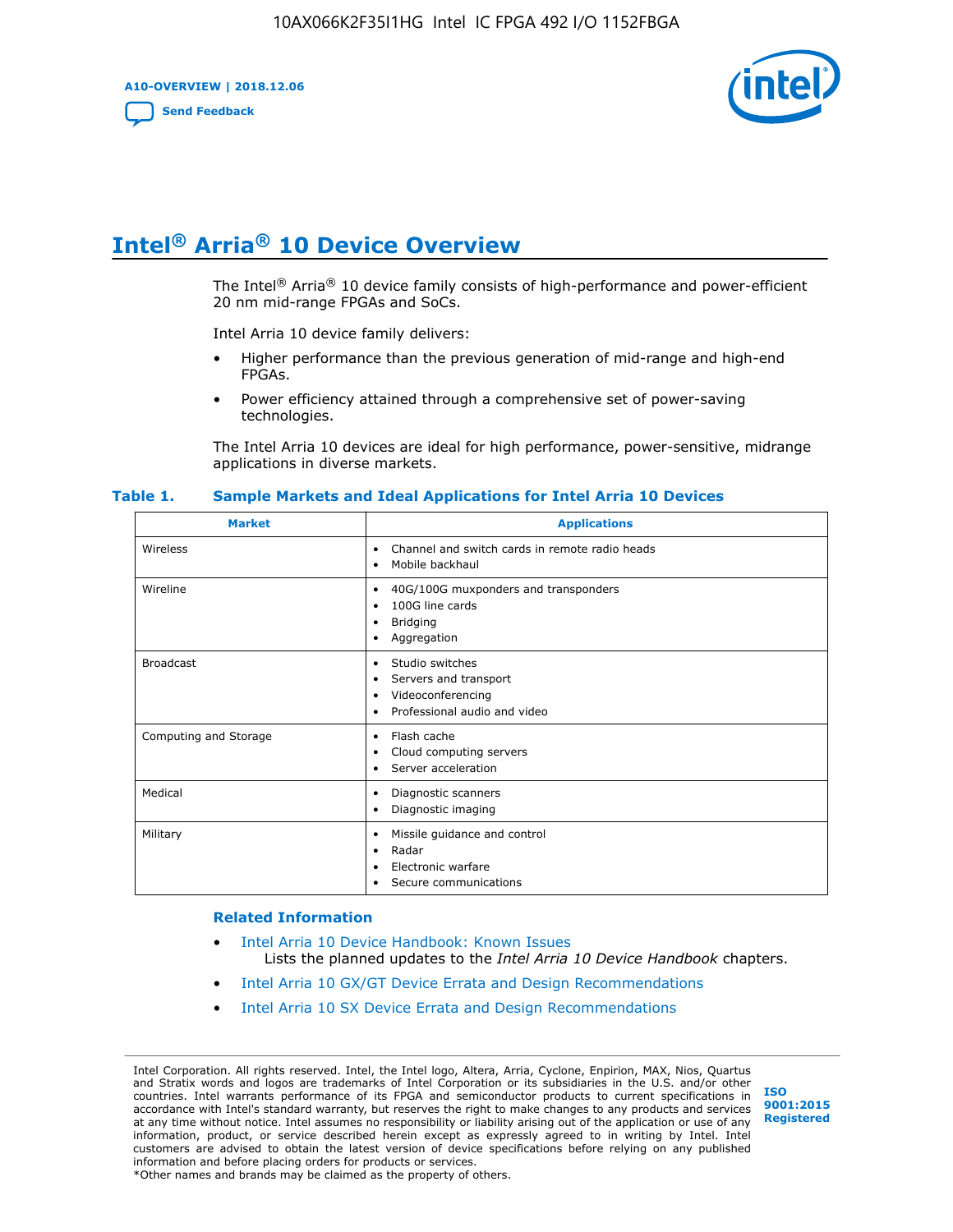

# **Key Advantages of Intel Arria 10 Devices**

## **Table 2. Key Advantages of the Intel Arria 10 Device Family**

| <b>Advantage</b>                                                                                          | <b>Supporting Feature</b>                                                                                                                                                                                                                                                                                                     |
|-----------------------------------------------------------------------------------------------------------|-------------------------------------------------------------------------------------------------------------------------------------------------------------------------------------------------------------------------------------------------------------------------------------------------------------------------------|
| Enhanced core architecture                                                                                | Built on TSMC's 20 nm process technology<br>٠<br>60% higher performance than the previous generation of mid-range FPGAs<br>٠<br>15% higher performance than the fastest previous-generation FPGA<br>٠                                                                                                                         |
| High-bandwidth integrated<br>transceivers                                                                 | Short-reach rates up to 25.8 Gigabits per second (Gbps)<br>٠<br>Backplane capability up to 12.5 Gbps<br>٠<br>Integrated 10GBASE-KR and 40GBASE-KR4 Forward Error Correction (FEC)<br>٠                                                                                                                                        |
| Improved logic integration and<br>hard IP blocks                                                          | 8-input adaptive logic module (ALM)<br>٠<br>Up to 65.6 megabits (Mb) of embedded memory<br>٠<br>Variable-precision digital signal processing (DSP) blocks<br>Fractional synthesis phase-locked loops (PLLs)<br>٠<br>Hard PCI Express Gen3 IP blocks<br>Hard memory controllers and PHY up to 2,400 Megabits per second (Mbps) |
| Second generation hard<br>processor system (HPS) with<br>integrated ARM* Cortex*-A9*<br>MPCore* processor | Tight integration of a dual-core ARM Cortex-A9 MPCore processor, hard IP, and an<br>٠<br>FPGA in a single Intel Arria 10 system-on-a-chip (SoC)<br>Supports over 128 Gbps peak bandwidth with integrated data coherency between<br>$\bullet$<br>the processor and the FPGA fabric                                             |
| Advanced power savings                                                                                    | Comprehensive set of advanced power saving features<br>٠<br>Power-optimized MultiTrack routing and core architecture<br>٠<br>Up to 40% lower power compared to previous generation of mid-range FPGAs<br>٠<br>Up to 60% lower power compared to previous generation of high-end FPGAs<br>٠                                    |

# **Summary of Intel Arria 10 Features**

## **Table 3. Summary of Features for Intel Arria 10 Devices**

| <b>Feature</b>                  | <b>Description</b>                                                                                                                                                                                                                                                                                                                                                                                       |
|---------------------------------|----------------------------------------------------------------------------------------------------------------------------------------------------------------------------------------------------------------------------------------------------------------------------------------------------------------------------------------------------------------------------------------------------------|
| Technology                      | TSMC's 20-nm SoC process technology<br>٠<br>Allows operation at a lower $V_{\text{CC}}$ level of 0.82 V instead of the 0.9 V standard $V_{\text{CC}}$ core voltage                                                                                                                                                                                                                                       |
| Packaging                       | 1.0 mm ball-pitch Fineline BGA packaging<br>0.8 mm ball-pitch Ultra Fineline BGA packaging<br>Multiple devices with identical package footprints for seamless migration between different<br><b>FPGA</b> densities<br>Devices with compatible package footprints allow migration to next generation high-end<br>Stratix $\mathcal{R}$ 10 devices<br>RoHS, leaded $(1)$ , and lead-free (Pb-free) options |
| High-performance<br>FPGA fabric | Enhanced 8-input ALM with four registers<br>٠<br>Improved multi-track routing architecture to reduce congestion and improve compilation time<br>Hierarchical core clocking architecture<br>Fine-grained partial reconfiguration                                                                                                                                                                          |
| Internal memory<br>blocks       | M20K-20-Kb memory blocks with hard error correction code (ECC)<br>Memory logic array block (MLAB)-640-bit memory                                                                                                                                                                                                                                                                                         |
|                                 | continued                                                                                                                                                                                                                                                                                                                                                                                                |



<sup>(1)</sup> Contact Intel for availability.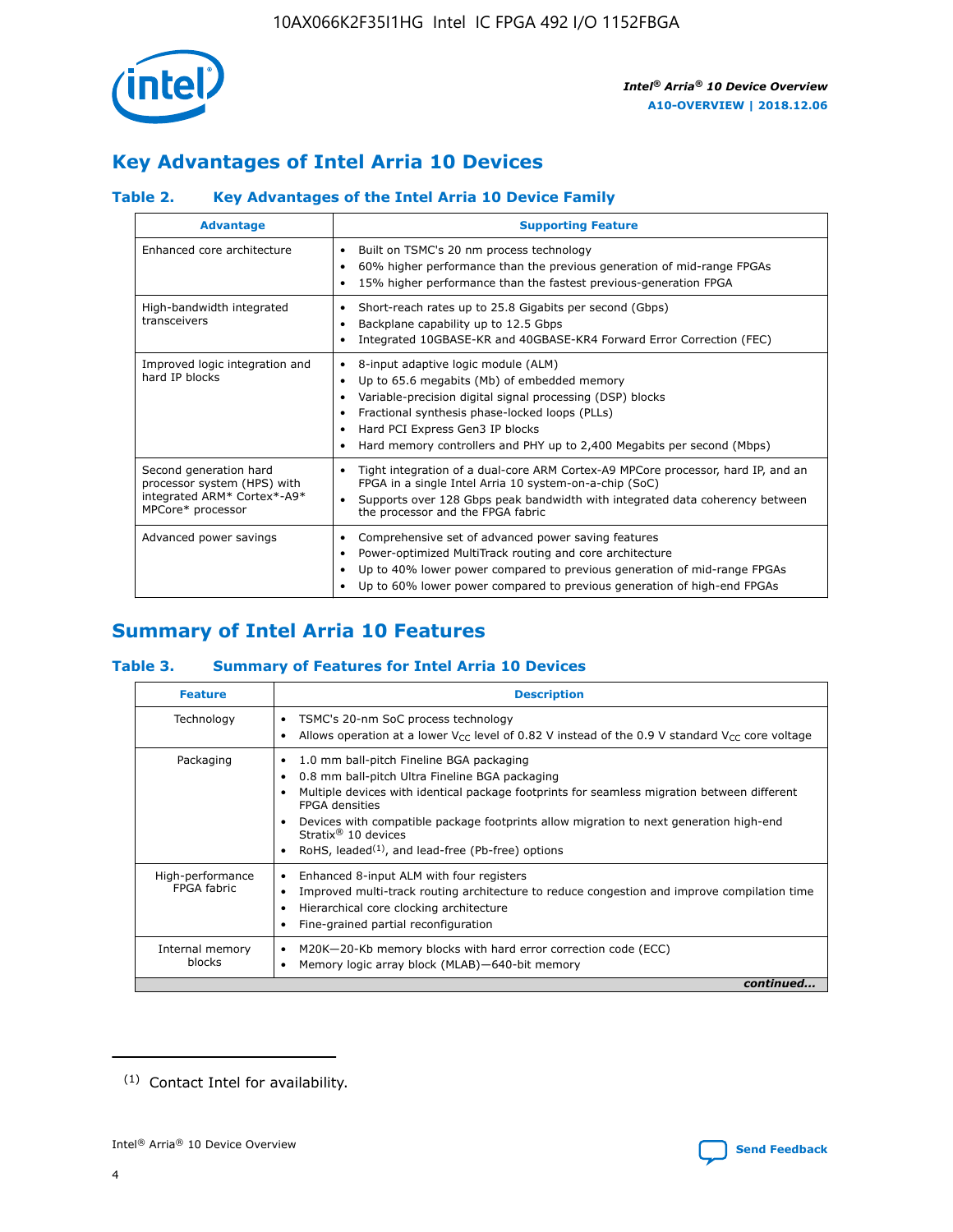r



| <b>Feature</b>                         | <b>Description</b>                                                                                             |                                                                                                                                                                                                                                                                                                                                                                                                                                                                                                                                                                                                                                                                                                                                                                                                                                                     |  |  |  |  |  |
|----------------------------------------|----------------------------------------------------------------------------------------------------------------|-----------------------------------------------------------------------------------------------------------------------------------------------------------------------------------------------------------------------------------------------------------------------------------------------------------------------------------------------------------------------------------------------------------------------------------------------------------------------------------------------------------------------------------------------------------------------------------------------------------------------------------------------------------------------------------------------------------------------------------------------------------------------------------------------------------------------------------------------------|--|--|--|--|--|
| Embedded Hard IP<br>blocks             | Variable-precision DSP                                                                                         | Native support for signal processing precision levels from $18 \times 19$ to<br>$\bullet$<br>54 x 54<br>Native support for 27 x 27 multiplier mode<br>64-bit accumulator and cascade for systolic finite impulse responses<br>(FIRs)<br>Internal coefficient memory banks<br>$\bullet$<br>Preadder/subtractor for improved efficiency<br>Additional pipeline register to increase performance and reduce<br>power<br>Supports floating point arithmetic:<br>- Perform multiplication, addition, subtraction, multiply-add,<br>multiply-subtract, and complex multiplication.<br>- Supports multiplication with accumulation capability, cascade<br>summation, and cascade subtraction capability.<br>- Dynamic accumulator reset control.<br>- Support direct vector dot and complex multiplication chaining<br>multiply floating point DSP blocks. |  |  |  |  |  |
|                                        | Memory controller                                                                                              | DDR4, DDR3, and DDR3L                                                                                                                                                                                                                                                                                                                                                                                                                                                                                                                                                                                                                                                                                                                                                                                                                               |  |  |  |  |  |
|                                        | PCI Express*                                                                                                   | PCI Express (PCIe*) Gen3 (x1, x2, x4, or x8), Gen2 (x1, x2, x4, or x8)<br>and Gen1 (x1, x2, x4, or x8) hard IP with complete protocol stack,<br>endpoint, and root port                                                                                                                                                                                                                                                                                                                                                                                                                                                                                                                                                                                                                                                                             |  |  |  |  |  |
|                                        | Transceiver I/O                                                                                                | 10GBASE-KR/40GBASE-KR4 Forward Error Correction (FEC)<br>PCS hard IPs that support:<br>$\bullet$<br>- 10-Gbps Ethernet (10GbE)<br>- PCIe PIPE interface<br>- Interlaken<br>- Gbps Ethernet (GbE)<br>- Common Public Radio Interface (CPRI) with deterministic latency<br>support<br>- Gigabit-capable passive optical network (GPON) with fast lock-<br>time support<br>13.5G JESD204b<br>$\bullet$<br>8B/10B, 64B/66B, 64B/67B encoders and decoders<br>Custom mode support for proprietary protocols                                                                                                                                                                                                                                                                                                                                              |  |  |  |  |  |
| Core clock networks                    | $\bullet$                                                                                                      | Up to 800 MHz fabric clocking, depending on the application:<br>- 667 MHz external memory interface clocking with 2,400 Mbps DDR4 interface<br>- 800 MHz LVDS interface clocking with 1,600 Mbps LVDS interface<br>Global, regional, and peripheral clock networks<br>Clock networks that are not used can be gated to reduce dynamic power                                                                                                                                                                                                                                                                                                                                                                                                                                                                                                         |  |  |  |  |  |
| Phase-locked loops<br>(PLLs)           | High-resolution fractional synthesis PLLs:<br>$\bullet$<br>Integer PLLs:<br>- Adjacent to general purpose I/Os | - Precision clock synthesis, clock delay compensation, and zero delay buffering (ZDB)<br>- Support integer mode and fractional mode<br>- Fractional mode support with third-order delta-sigma modulation<br>- Support external memory and LVDS interfaces                                                                                                                                                                                                                                                                                                                                                                                                                                                                                                                                                                                           |  |  |  |  |  |
| FPGA General-purpose<br>$I/Os$ (GPIOs) | On-chip termination (OCT)                                                                                      | 1.6 Gbps LVDS-every pair can be configured as receiver or transmitter<br>1.2 V to 3.0 V single-ended LVTTL/LVCMOS interfacing                                                                                                                                                                                                                                                                                                                                                                                                                                                                                                                                                                                                                                                                                                                       |  |  |  |  |  |
| <b>External Memory</b><br>Interface    |                                                                                                                | Hard memory controller- DDR4, DDR3, and DDR3L support<br>$-$ DDR4 $-$ speeds up to 1,200 MHz/2,400 Mbps<br>- DDR3-speeds up to 1,067 MHz/2,133 Mbps<br>Soft memory controller—provides support for RLDRAM $3^{(2)}$ , QDR IV $^{(2)}$ , and QDR II+<br>continued                                                                                                                                                                                                                                                                                                                                                                                                                                                                                                                                                                                    |  |  |  |  |  |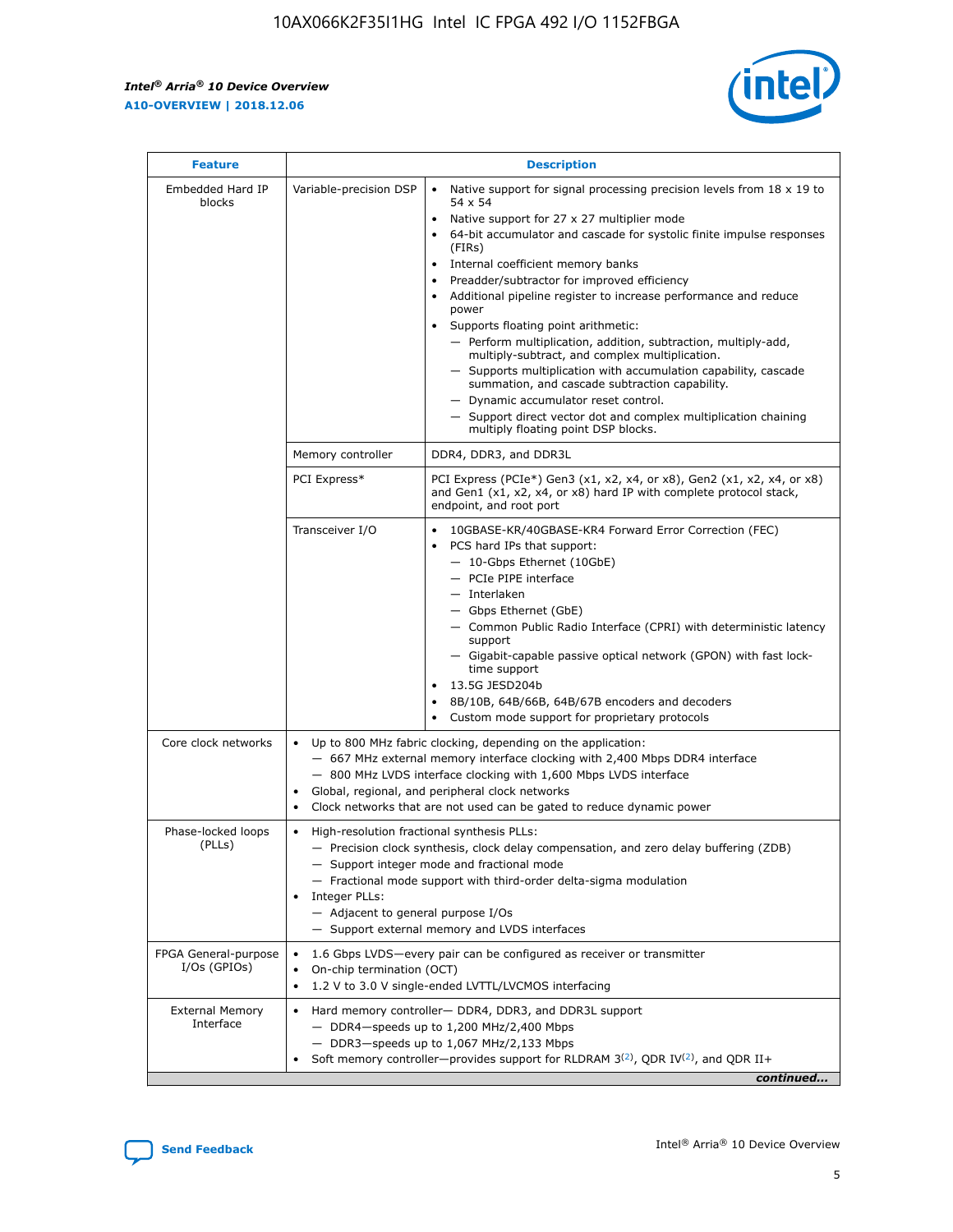

| <b>Feature</b>                                    | <b>Description</b>                                                                                                                                                                                                                                                                                                                                                                                                                                                                                                                                                                                                                                  |
|---------------------------------------------------|-----------------------------------------------------------------------------------------------------------------------------------------------------------------------------------------------------------------------------------------------------------------------------------------------------------------------------------------------------------------------------------------------------------------------------------------------------------------------------------------------------------------------------------------------------------------------------------------------------------------------------------------------------|
| Low-power serial<br>transceivers                  | • Continuous operating range:<br>- Intel Arria 10 GX-1 Gbps to 17.4 Gbps<br>- Intel Arria 10 GT-1 Gbps to 25.8 Gbps<br>Backplane support:<br>- Intel Arria 10 GX-up to 12.5<br>- Intel Arria 10 GT-up to 12.5<br>Extended range down to 125 Mbps with oversampling<br>ATX transmit PLLs with user-configurable fractional synthesis capability<br>Electronic Dispersion Compensation (EDC) support for XFP, SFP+, QSFP, and CFP optical<br>module<br>Adaptive linear and decision feedback equalization<br>$\bullet$<br>Transmitter pre-emphasis and de-emphasis<br>$\bullet$<br>Dynamic partial reconfiguration of individual transceiver channels |
| <b>HPS</b><br>(Intel Arria 10 SX<br>devices only) | Dual-core ARM Cortex-A9 MPCore processor-1.2 GHz CPU with<br>Processor and system<br>$\bullet$<br>1.5 GHz overdrive capability<br>256 KB on-chip RAM and 64 KB on-chip ROM<br>System peripherals—general-purpose timers, watchdog timers, direct<br>memory access (DMA) controller, FPGA configuration manager, and<br>clock and reset managers<br>Security features-anti-tamper, secure boot, Advanced Encryption<br>Standard (AES) and authentication (SHA)<br>ARM CoreSight* JTAG debug access port, trace port, and on-chip<br>trace storage                                                                                                    |
|                                                   | <b>External interfaces</b><br>Hard memory interface-Hard memory controller (2,400 Mbps DDR4,<br>$\bullet$<br>and 2,133 Mbps DDR3), Quad serial peripheral interface (QSPI) flash<br>controller, NAND flash controller, direct memory access (DMA)<br>controller, Secure Digital/MultiMediaCard (SD/MMC) controller<br>Communication interface-10/100/1000 Ethernet media access<br>control (MAC), USB On-The-GO (OTG) controllers, I <sup>2</sup> C controllers,<br>UART 16550, serial peripheral interface (SPI), and up to 62<br>HPS GPIO interfaces (48 direct-share I/Os)                                                                       |
|                                                   | High-performance ARM AMBA* AXI bus bridges that support<br>Interconnects to core<br>$\bullet$<br>simultaneous read and write<br>HPS-FPGA bridges-include the FPGA-to-HPS, HPS-to-FPGA, and<br>$\bullet$<br>lightweight HPS-to-FPGA bridges that allow the FPGA fabric to issue<br>transactions to slaves in the HPS, and vice versa<br>Configuration bridge that allows HPS configuration manager to<br>configure the core logic via dedicated 32-bit configuration port<br>FPGA-to-HPS SDRAM controller bridge-provides configuration<br>interfaces for the multiport front end (MPFE) of the HPS SDRAM<br>controller                              |
| Configuration                                     | Tamper protection—comprehensive design protection to protect your valuable IP investments<br>Enhanced 256-bit advanced encryption standard (AES) design security with authentication<br>٠<br>Configuration via protocol (CvP) using PCIe Gen1, Gen2, or Gen3<br>continued                                                                                                                                                                                                                                                                                                                                                                           |

<sup>(2)</sup> Intel Arria 10 devices support this external memory interface using hard PHY with soft memory controller.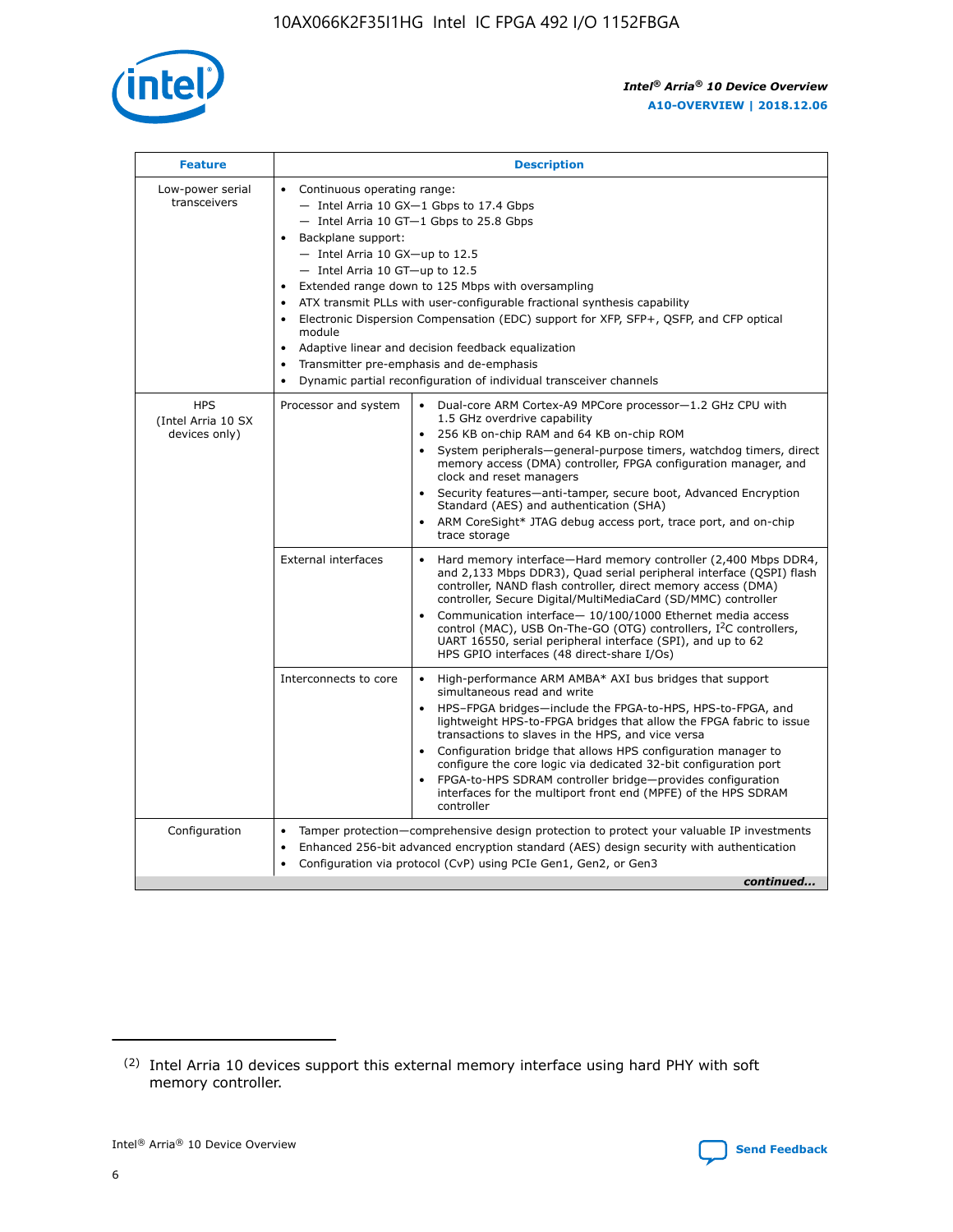

| <b>Feature</b>     | <b>Description</b>                                                                                                                                                                                                            |
|--------------------|-------------------------------------------------------------------------------------------------------------------------------------------------------------------------------------------------------------------------------|
|                    | Dynamic reconfiguration of the transceivers and PLLs<br>Fine-grained partial reconfiguration of the core fabric<br>Active Serial x4 Interface<br>$\bullet$                                                                    |
| Power management   | SmartVID<br>Low static power device options<br>Programmable Power Technology<br>Intel Quartus <sup>®</sup> Prime integrated power analysis                                                                                    |
| Software and tools | Intel Quartus Prime design suite<br>Transceiver toolkit<br>$\bullet$<br>Platform Designer system integration tool<br>DSP Builder for Intel FPGAs<br>OpenCL <sup>"</sup> support<br>Intel SoC FPGA Embedded Design Suite (EDS) |

## **Related Information**

[Intel Arria 10 Transceiver PHY Overview](https://www.intel.com/content/www/us/en/programmable/documentation/nik1398707230472.html#nik1398706768037) Provides details on Intel Arria 10 transceivers.

# **Intel Arria 10 Device Variants and Packages**

#### **Table 4. Device Variants for the Intel Arria 10 Device Family**

| <b>Variant</b>    | <b>Description</b>                                                                                                                                                                                                     |
|-------------------|------------------------------------------------------------------------------------------------------------------------------------------------------------------------------------------------------------------------|
| Intel Arria 10 GX | FPGA featuring 17.4 Gbps transceivers for short reach applications with 12.5 backplane driving<br>capability.                                                                                                          |
| Intel Arria 10 GT | FPGA featuring:<br>17.4 Gbps transceivers for short reach applications with 12.5 backplane driving capability.<br>25.8 Gbps transceivers for supporting CAUI-4 and CEI-25G applications with CFP2 and CFP4<br>modules. |
| Intel Arria 10 SX | SoC integrating ARM-based HPS and FPGA featuring 17.4 Gbps transceivers for short reach<br>applications with 12.5 backplane driving capability.                                                                        |

## **Intel Arria 10 GX**

This section provides the available options, maximum resource counts, and package plan for the Intel Arria 10 GX devices.

The information in this section is correct at the time of publication. For the latest information and to get more details, refer to the Intel FPGA Product Selector.

#### **Related Information**

#### [Intel FPGA Product Selector](http://www.altera.com/products/selector/psg-selector.html) Provides the latest information on Intel products.

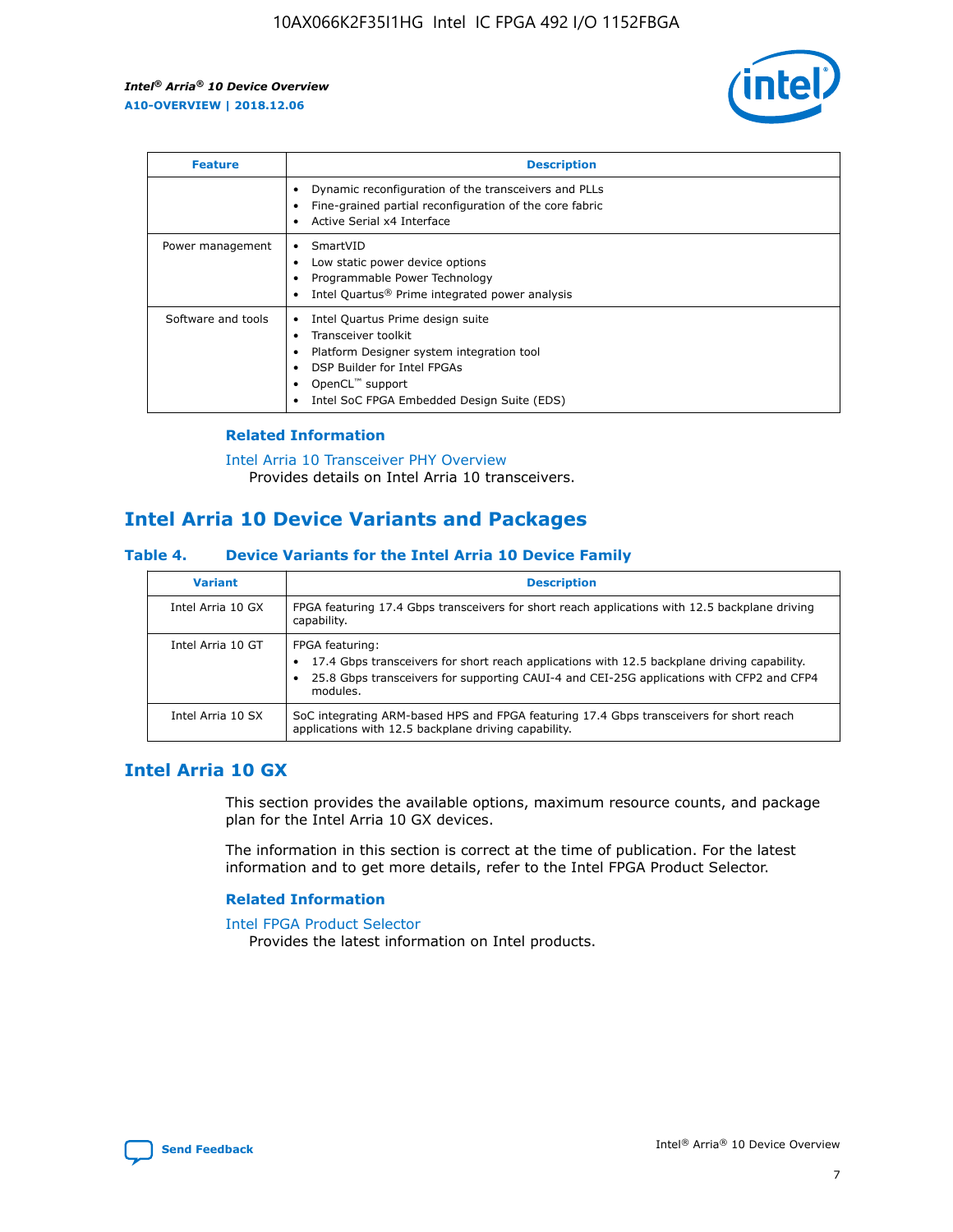

## **Available Options**





#### **Related Information**

[Transceiver Performance for Intel Arria 10 GX/SX Devices](https://www.intel.com/content/www/us/en/programmable/documentation/mcn1413182292568.html#mcn1413213965502) Provides more information about the transceiver speed grade.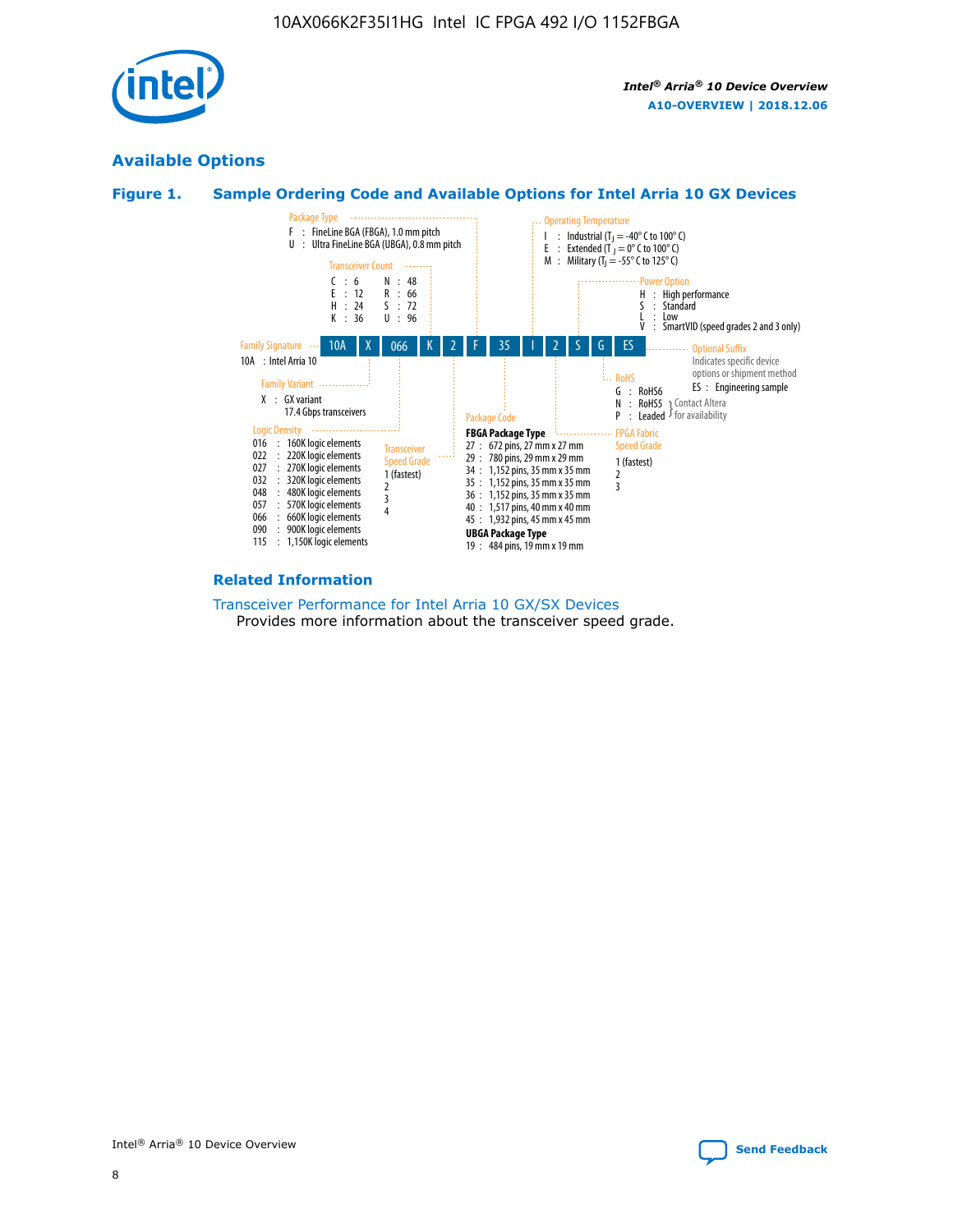

## **Maximum Resources**

#### **Table 5. Maximum Resource Counts for Intel Arria 10 GX Devices (GX 160, GX 220, GX 270, GX 320, and GX 480)**

| <b>Resource</b>         |                                                          | <b>Product Line</b> |                                                 |         |                |                |  |  |  |
|-------------------------|----------------------------------------------------------|---------------------|-------------------------------------------------|---------|----------------|----------------|--|--|--|
|                         |                                                          | <b>GX 160</b>       | <b>GX 220</b><br><b>GX 270</b><br><b>GX 320</b> |         |                | <b>GX 480</b>  |  |  |  |
| Logic Elements (LE) (K) |                                                          | 160                 | 220                                             | 270     | 320            | 480            |  |  |  |
| <b>ALM</b>              |                                                          | 61,510              | 80,330                                          | 101,620 | 119,900        | 183,590        |  |  |  |
| Register                |                                                          | 246,040             | 321,320                                         | 406,480 | 479,600        | 734,360        |  |  |  |
| Memory (Kb)             | M <sub>20</sub> K                                        | 8,800               | 11,740                                          | 15,000  | 17,820         | 28,620         |  |  |  |
| <b>MLAB</b>             |                                                          | 1,050               | 1,690                                           |         | 2,727          | 4,164          |  |  |  |
|                         | Variable-precision DSP Block<br>156<br>192<br>830<br>985 |                     |                                                 |         | 1,368          |                |  |  |  |
| 18 x 19 Multiplier      |                                                          | 312                 | 384                                             | 1,660   | 1,970          | 2,736          |  |  |  |
| PLL                     | Fractional<br>Synthesis                                  | 6                   | 6                                               | 8       | 8              | 12             |  |  |  |
|                         | I/O                                                      | 6                   | 6                                               | 8       | 8              | 12             |  |  |  |
| 17.4 Gbps Transceiver   |                                                          | 12                  | 12                                              | 24      | 24             | 36             |  |  |  |
| GPIO <sup>(3)</sup>     |                                                          | 288                 | 288                                             | 384     | 384            | 492            |  |  |  |
| LVDS Pair $(4)$         |                                                          | 120                 | 120                                             | 168     | 168            | 222            |  |  |  |
| PCIe Hard IP Block      |                                                          | 1                   | 1                                               | 2       | $\overline{2}$ | $\overline{2}$ |  |  |  |
| Hard Memory Controller  |                                                          | 6                   | 6                                               | 8       | 8              | 12             |  |  |  |

<sup>(4)</sup> Each LVDS I/O pair can be used as differential input or output.



<sup>(3)</sup> The number of GPIOs does not include transceiver I/Os. In the Intel Quartus Prime software, the number of user I/Os includes transceiver I/Os.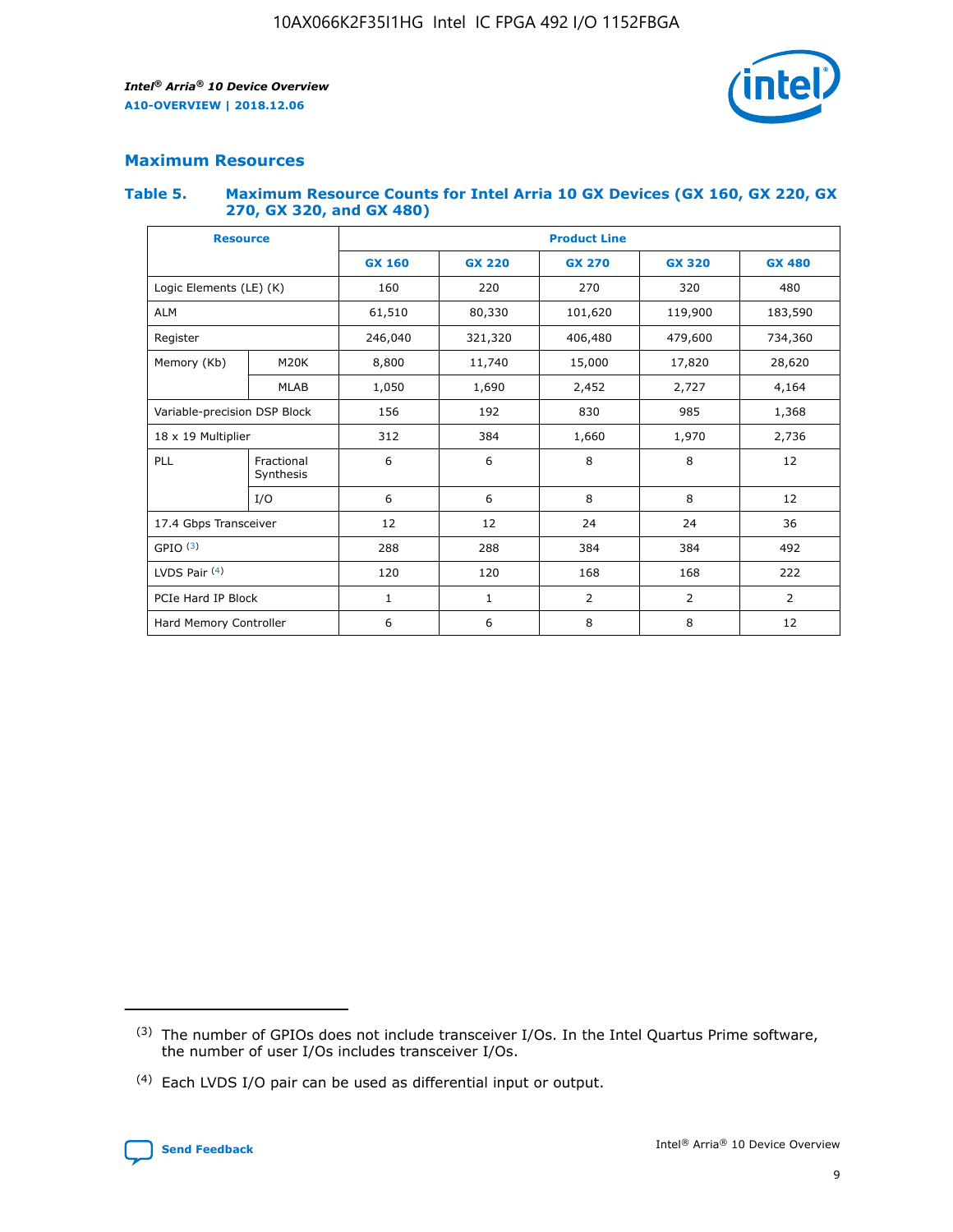

## **Table 6. Maximum Resource Counts for Intel Arria 10 GX Devices (GX 570, GX 660, GX 900, and GX 1150)**

|                              | <b>Resource</b>         | <b>Product Line</b> |                |                |                |  |  |  |
|------------------------------|-------------------------|---------------------|----------------|----------------|----------------|--|--|--|
|                              |                         | <b>GX 570</b>       | <b>GX 660</b>  | <b>GX 900</b>  | <b>GX 1150</b> |  |  |  |
| Logic Elements (LE) (K)      |                         | 570                 | 660            | 900            | 1,150          |  |  |  |
| <b>ALM</b>                   |                         | 217,080             | 251,680        | 339,620        | 427,200        |  |  |  |
| Register                     |                         | 868,320             | 1,006,720      | 1,358,480      | 1,708,800      |  |  |  |
| Memory (Kb)                  | <b>M20K</b>             | 36,000              | 42,620         | 48,460         | 54,260         |  |  |  |
|                              | <b>MLAB</b>             | 5,096               | 5,788          | 9,386          | 12,984         |  |  |  |
| Variable-precision DSP Block |                         | 1,523               | 1,687          | 1,518          | 1,518          |  |  |  |
| 18 x 19 Multiplier           |                         | 3,046               | 3,374          | 3,036          | 3,036          |  |  |  |
| PLL                          | Fractional<br>Synthesis | 16                  | 16             | 32             | 32             |  |  |  |
|                              | I/O                     | 16                  | 16             | 16             | 16             |  |  |  |
| 17.4 Gbps Transceiver        |                         | 48                  | 48             | 96             | 96             |  |  |  |
| GPIO <sup>(3)</sup>          |                         | 696                 | 696            | 768            | 768            |  |  |  |
| LVDS Pair $(4)$              |                         | 324                 | 324            | 384            | 384            |  |  |  |
| PCIe Hard IP Block           |                         | 2                   | $\overline{2}$ | $\overline{4}$ | $\overline{4}$ |  |  |  |
| Hard Memory Controller       |                         | 16                  | 16             | 16             | 16             |  |  |  |

## **Package Plan**

## **Table 7. Package Plan for Intel Arria 10 GX Devices (U19, F27, and F29)**

Refer to I/O and High Speed I/O in Intel Arria 10 Devices chapter for the number of 3 V I/O, LVDS I/O, and LVDS channels in each device package.

| <b>Product Line</b> | U <sub>19</sub><br>$(19 \text{ mm} \times 19 \text{ mm})$<br>484-pin UBGA) |          |             |         | <b>F27</b><br>(27 mm × 27 mm,<br>672-pin FBGA) |             | <b>F29</b><br>(29 mm × 29 mm,<br>780-pin FBGA) |          |             |  |
|---------------------|----------------------------------------------------------------------------|----------|-------------|---------|------------------------------------------------|-------------|------------------------------------------------|----------|-------------|--|
|                     | 3 V I/O                                                                    | LVDS I/O | <b>XCVR</b> | 3 V I/O | <b>LVDS I/O</b>                                | <b>XCVR</b> | 3 V I/O                                        | LVDS I/O | <b>XCVR</b> |  |
| GX 160              | 48                                                                         | 192      | 6           | 48      | 192                                            | 12          | 48                                             | 240      | 12          |  |
| GX 220              | 48                                                                         | 192      | 6           | 48      | 192                                            | 12          | 48                                             | 240      | 12          |  |
| GX 270              |                                                                            |          |             | 48      | 192                                            | 12          | 48                                             | 312      | 12          |  |
| GX 320              |                                                                            |          |             | 48      | 192                                            | 12          | 48                                             | 312      | 12          |  |
| GX 480              |                                                                            |          |             |         |                                                |             | 48                                             | 312      | 12          |  |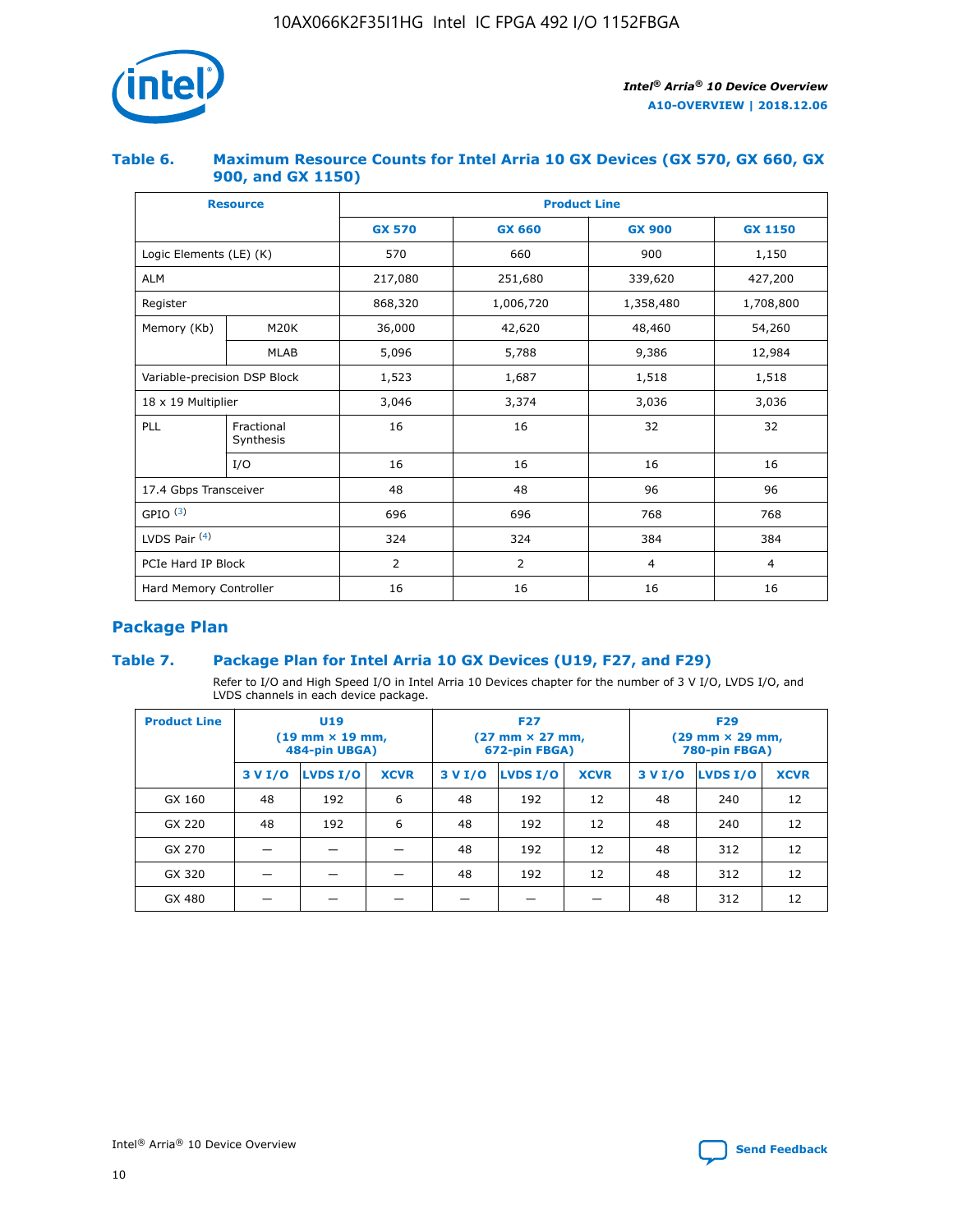

#### **Table 8. Package Plan for Intel Arria 10 GX Devices (F34, F35, NF40, and KF40)**

Refer to I/O and High Speed I/O in Intel Arria 10 Devices chapter for the number of 3 V I/O, LVDS I/O, and LVDS channels in each device package.

| <b>Product Line</b> | <b>F34</b><br>$(35 \text{ mm} \times 35 \text{ mm})$<br>1152-pin FBGA) |                    | <b>F35</b><br>$(35 \text{ mm} \times 35 \text{ mm})$<br><b>1152-pin FBGA)</b> |           | <b>KF40</b><br>$(40$ mm $\times$ 40 mm,<br>1517-pin FBGA) |             |           | <b>NF40</b><br>$(40 \text{ mm} \times 40 \text{ mm})$<br><b>1517-pin FBGA)</b> |             |            |                    |             |
|---------------------|------------------------------------------------------------------------|--------------------|-------------------------------------------------------------------------------|-----------|-----------------------------------------------------------|-------------|-----------|--------------------------------------------------------------------------------|-------------|------------|--------------------|-------------|
|                     | 3V<br>I/O                                                              | <b>LVDS</b><br>I/O | <b>XCVR</b>                                                                   | 3V<br>I/O | <b>LVDS</b><br>I/O                                        | <b>XCVR</b> | 3V<br>I/O | <b>LVDS</b><br>I/O                                                             | <b>XCVR</b> | 3 V<br>I/O | <b>LVDS</b><br>I/O | <b>XCVR</b> |
| GX 270              | 48                                                                     | 336                | 24                                                                            | 48        | 336                                                       | 24          |           |                                                                                |             |            |                    |             |
| GX 320              | 48                                                                     | 336                | 24                                                                            | 48        | 336                                                       | 24          |           |                                                                                |             |            |                    |             |
| GX 480              | 48                                                                     | 444                | 24                                                                            | 48        | 348                                                       | 36          |           |                                                                                |             |            |                    |             |
| GX 570              | 48                                                                     | 444                | 24                                                                            | 48        | 348                                                       | 36          | 96        | 600                                                                            | 36          | 48         | 540                | 48          |
| GX 660              | 48                                                                     | 444                | 24                                                                            | 48        | 348                                                       | 36          | 96        | 600                                                                            | 36          | 48         | 540                | 48          |
| GX 900              |                                                                        | 504                | 24                                                                            | –         |                                                           |             |           |                                                                                |             |            | 600                | 48          |
| GX 1150             |                                                                        | 504                | 24                                                                            |           |                                                           |             |           |                                                                                |             |            | 600                | 48          |

#### **Table 9. Package Plan for Intel Arria 10 GX Devices (RF40, NF45, SF45, and UF45)**

Refer to I/O and High Speed I/O in Intel Arria 10 Devices chapter for the number of 3 V I/O, LVDS I/O, and LVDS channels in each device package.

| <b>Product Line</b> | <b>RF40</b><br>$(40 \text{ mm} \times 40 \text{ mm})$<br>1517-pin FBGA) |                    | <b>NF45</b><br>$(45 \text{ mm} \times 45 \text{ mm})$<br><b>1932-pin FBGA)</b> |            |                    | <b>SF45</b><br>$(45 \text{ mm} \times 45 \text{ mm})$<br><b>1932-pin FBGA)</b> |            |                    | <b>UF45</b><br>$(45 \text{ mm} \times 45 \text{ mm})$<br>1932-pin FBGA) |           |                    |             |
|---------------------|-------------------------------------------------------------------------|--------------------|--------------------------------------------------------------------------------|------------|--------------------|--------------------------------------------------------------------------------|------------|--------------------|-------------------------------------------------------------------------|-----------|--------------------|-------------|
|                     | 3 V<br>I/O                                                              | <b>LVDS</b><br>I/O | <b>XCVR</b>                                                                    | 3 V<br>I/O | <b>LVDS</b><br>I/O | <b>XCVR</b>                                                                    | 3 V<br>I/O | <b>LVDS</b><br>I/O | <b>XCVR</b>                                                             | 3V<br>I/O | <b>LVDS</b><br>I/O | <b>XCVR</b> |
| GX 900              | _                                                                       | 342                | 66                                                                             | -          | 768                | 48                                                                             | -          | 624                | 72                                                                      | _         | 480                | 96          |
| GX 1150             |                                                                         | 342                | 66                                                                             | -          | 768                | 48                                                                             |            | 624                | 72                                                                      |           | 480                | 96          |

### **Related Information**

[I/O and High-Speed Differential I/O Interfaces in Intel Arria 10 Devices chapter, Intel](https://www.intel.com/content/www/us/en/programmable/documentation/sam1403482614086.html#sam1403482030321) [Arria 10 Device Handbook](https://www.intel.com/content/www/us/en/programmable/documentation/sam1403482614086.html#sam1403482030321)

Provides the number of 3 V and LVDS I/Os, and LVDS channels for each Intel Arria 10 device package.

## **Intel Arria 10 GT**

This section provides the available options, maximum resource counts, and package plan for the Intel Arria 10 GT devices.

The information in this section is correct at the time of publication. For the latest information and to get more details, refer to the Intel FPGA Product Selector.

#### **Related Information**

#### [Intel FPGA Product Selector](http://www.altera.com/products/selector/psg-selector.html)

Provides the latest information on Intel products.

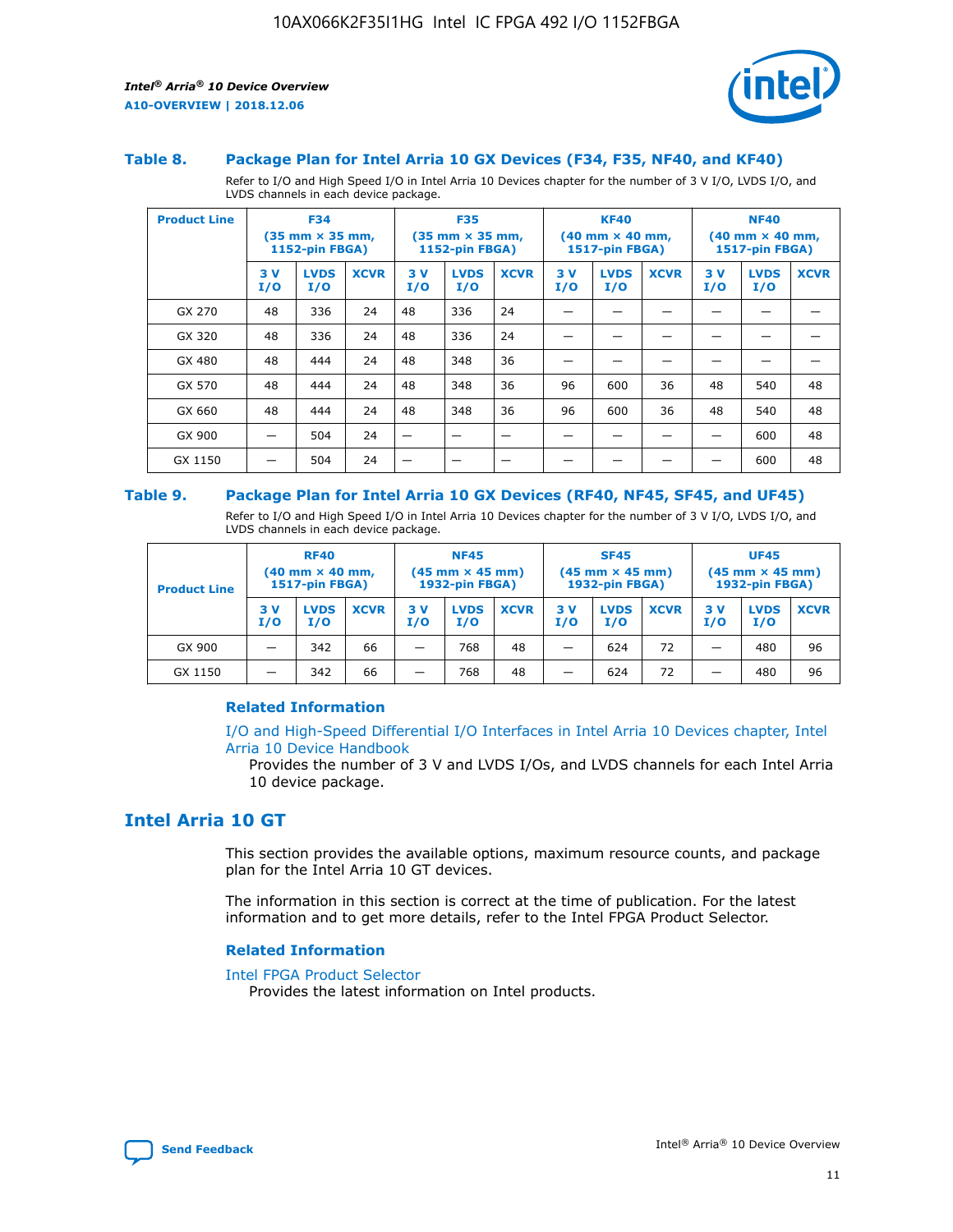

## **Available Options**

## **Figure 2. Sample Ordering Code and Available Options for Intel Arria 10 GT Devices**

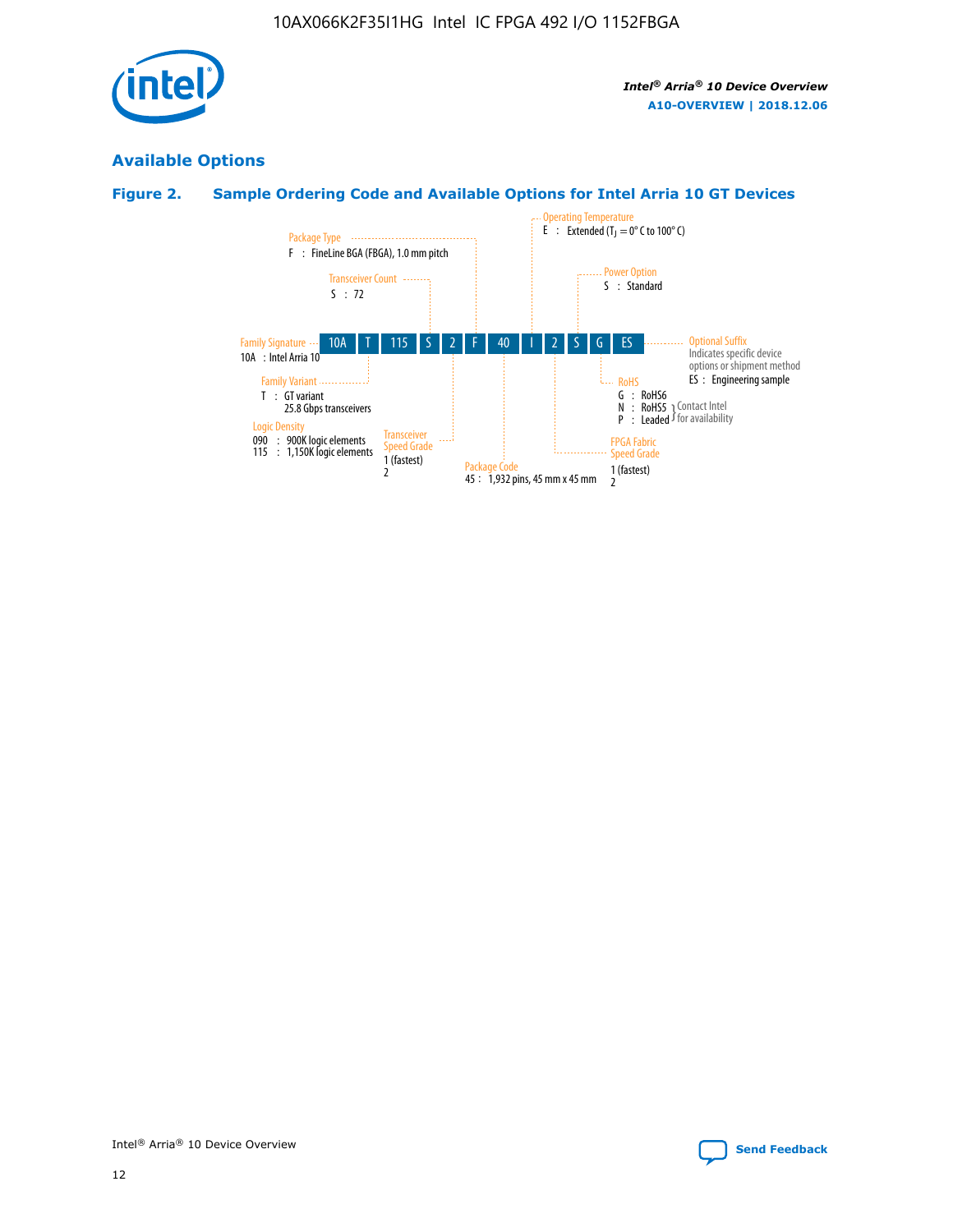

## **Maximum Resources**

#### **Table 10. Maximum Resource Counts for Intel Arria 10 GT Devices**

| <b>Resource</b>              |                      | <b>Product Line</b> |                |  |
|------------------------------|----------------------|---------------------|----------------|--|
|                              |                      | <b>GT 900</b>       | GT 1150        |  |
| Logic Elements (LE) (K)      |                      | 900                 | 1,150          |  |
| <b>ALM</b>                   |                      | 339,620             | 427,200        |  |
| Register                     |                      | 1,358,480           | 1,708,800      |  |
| Memory (Kb)                  | M <sub>20</sub> K    | 48,460              | 54,260         |  |
|                              | <b>MLAB</b>          | 9,386               | 12,984         |  |
| Variable-precision DSP Block |                      | 1,518               | 1,518          |  |
| 18 x 19 Multiplier           |                      | 3,036               | 3,036          |  |
| PLL                          | Fractional Synthesis | 32                  | 32             |  |
|                              | I/O                  | 16                  | 16             |  |
| Transceiver                  | 17.4 Gbps            | 72(5)               | 72(5)          |  |
|                              | 25.8 Gbps            | 6                   | 6              |  |
| GPIO <sup>(6)</sup>          |                      | 624                 | 624            |  |
| LVDS Pair $(7)$              |                      | 312                 | 312            |  |
| PCIe Hard IP Block           |                      | $\overline{4}$      | $\overline{4}$ |  |
| Hard Memory Controller       |                      | 16                  | 16             |  |

#### **Related Information**

#### [Intel Arria 10 GT Channel Usage](https://www.intel.com/content/www/us/en/programmable/documentation/nik1398707230472.html#nik1398707008178)

Configuring GT/GX channels in Intel Arria 10 GT devices.

## **Package Plan**

### **Table 11. Package Plan for Intel Arria 10 GT Devices**

Refer to I/O and High Speed I/O in Intel Arria 10 Devices chapter for the number of 3 V I/O, LVDS I/O, and LVDS channels in each device package.

| <b>Product Line</b> | <b>SF45</b><br>(45 mm × 45 mm, 1932-pin FBGA) |                 |             |  |  |  |
|---------------------|-----------------------------------------------|-----------------|-------------|--|--|--|
|                     | 3 V I/O                                       | <b>LVDS I/O</b> | <b>XCVR</b> |  |  |  |
| GT 900              |                                               | 624             | 72          |  |  |  |
| GT 1150             |                                               | 624             | 72          |  |  |  |

<sup>(7)</sup> Each LVDS I/O pair can be used as differential input or output.



 $(5)$  If all 6 GT channels are in use, 12 of the GX channels are not usable.

<sup>(6)</sup> The number of GPIOs does not include transceiver I/Os. In the Intel Quartus Prime software, the number of user I/Os includes transceiver I/Os.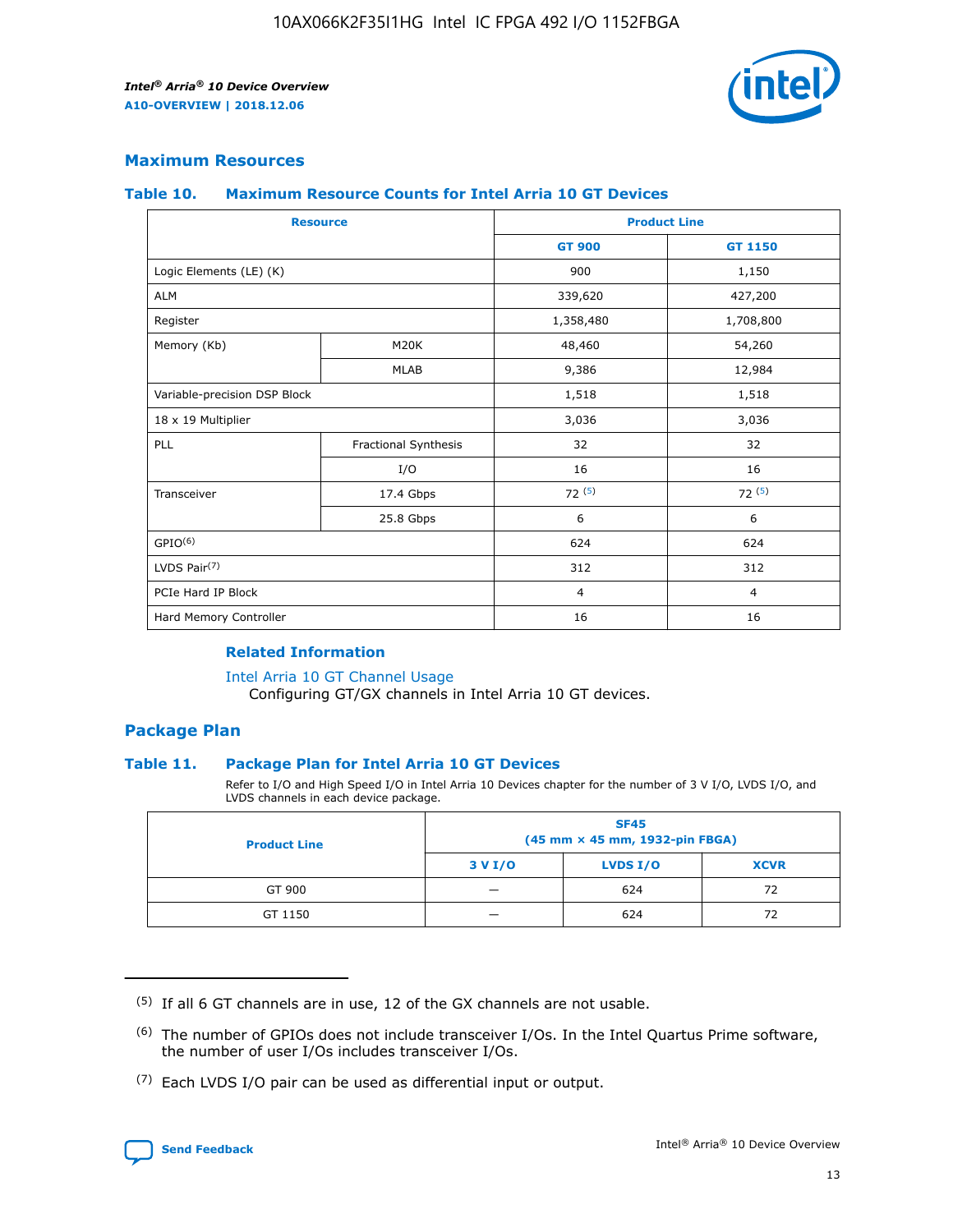

#### **Related Information**

[I/O and High-Speed Differential I/O Interfaces in Intel Arria 10 Devices chapter, Intel](https://www.intel.com/content/www/us/en/programmable/documentation/sam1403482614086.html#sam1403482030321) [Arria 10 Device Handbook](https://www.intel.com/content/www/us/en/programmable/documentation/sam1403482614086.html#sam1403482030321)

Provides the number of 3 V and LVDS I/Os, and LVDS channels for each Intel Arria 10 device package.

## **Intel Arria 10 SX**

This section provides the available options, maximum resource counts, and package plan for the Intel Arria 10 SX devices.

The information in this section is correct at the time of publication. For the latest information and to get more details, refer to the Intel FPGA Product Selector.

#### **Related Information**

[Intel FPGA Product Selector](http://www.altera.com/products/selector/psg-selector.html) Provides the latest information on Intel products.

### **Available Options**

#### **Figure 3. Sample Ordering Code and Available Options for Intel Arria 10 SX Devices**



#### **Related Information**

[Transceiver Performance for Intel Arria 10 GX/SX Devices](https://www.intel.com/content/www/us/en/programmable/documentation/mcn1413182292568.html#mcn1413213965502) Provides more information about the transceiver speed grade.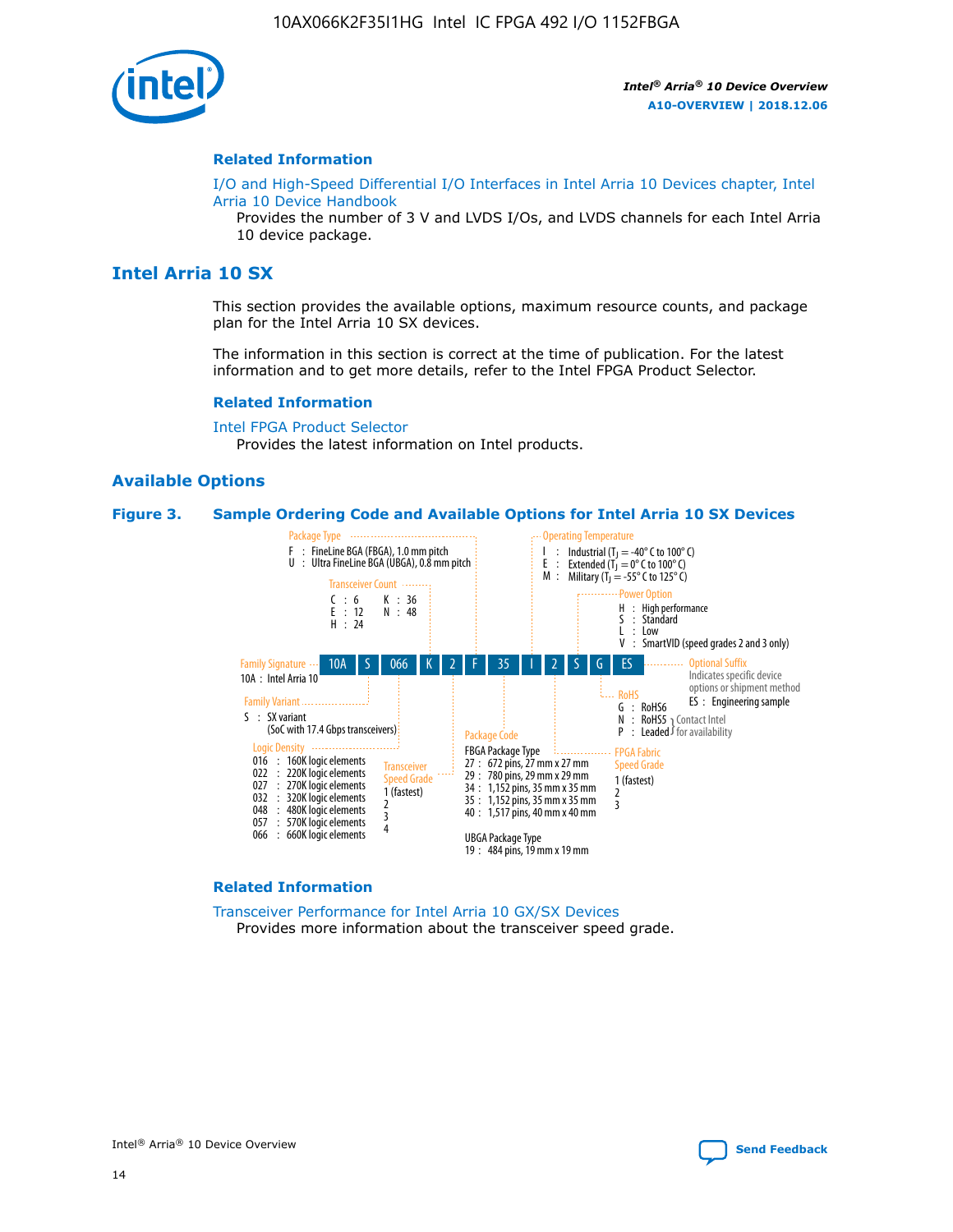

## **Maximum Resources**

### **Table 12. Maximum Resource Counts for Intel Arria 10 SX Devices**

| <b>Resource</b>                   |                         |               |               |                | <b>Product Line</b> |                |                |                |
|-----------------------------------|-------------------------|---------------|---------------|----------------|---------------------|----------------|----------------|----------------|
|                                   |                         | <b>SX 160</b> | <b>SX 220</b> | <b>SX 270</b>  | <b>SX 320</b>       | <b>SX 480</b>  | <b>SX 570</b>  | <b>SX 660</b>  |
| Logic Elements (LE) (K)           |                         | 160           | 220           | 270            | 320                 | 480            | 570            | 660            |
| <b>ALM</b>                        |                         | 61,510        | 80,330        | 101,620        | 119,900             | 183,590        | 217,080        | 251,680        |
| Register                          |                         | 246,040       | 321,320       | 406,480        | 479,600             | 734,360        | 868,320        | 1,006,720      |
| Memory (Kb)                       | <b>M20K</b>             | 8,800         | 11,740        | 15,000         | 17,820              | 28,620         | 36,000         | 42,620         |
|                                   | <b>MLAB</b>             | 1,050         | 1,690         | 2,452          | 2,727               | 4,164          | 5,096          | 5,788          |
| Variable-precision DSP Block      |                         | 156           | 192           | 830            | 985                 | 1,368          | 1,523          | 1,687          |
| 18 x 19 Multiplier                |                         | 312           | 384           | 1,660          | 1,970               | 2,736          | 3,046          | 3,374          |
| PLL                               | Fractional<br>Synthesis | 6             | 6             | 8              | 8                   | 12             | 16             | 16             |
|                                   | I/O                     | 6             | 6             | 8              | 8                   | 12             | 16             | 16             |
| 17.4 Gbps Transceiver             |                         | 12            | 12            | 24             | 24                  | 36             | 48             | 48             |
| GPIO <sup>(8)</sup>               |                         | 288           | 288           | 384            | 384                 | 492            | 696            | 696            |
| LVDS Pair $(9)$                   |                         | 120           | 120           | 168            | 168                 | 174            | 324            | 324            |
| PCIe Hard IP Block                |                         | $\mathbf{1}$  | $\mathbf{1}$  | $\overline{2}$ | $\overline{2}$      | $\overline{2}$ | $\overline{2}$ | $\overline{2}$ |
| Hard Memory Controller            |                         | 6             | 6             | 8              | 8                   | 12             | 16             | 16             |
| ARM Cortex-A9 MPCore<br>Processor |                         | Yes           | Yes           | Yes            | Yes                 | Yes            | Yes            | Yes            |

## **Package Plan**

### **Table 13. Package Plan for Intel Arria 10 SX Devices (U19, F27, F29, and F34)**

Refer to I/O and High Speed I/O in Intel Arria 10 Devices chapter for the number of 3 V I/O, LVDS I/O, and LVDS channels in each device package.

| <b>Product Line</b> | <b>U19</b><br>$(19 \text{ mm} \times 19 \text{ mm})$<br>484-pin UBGA) |                    | <b>F27</b><br>$(27 \text{ mm} \times 27 \text{ mm})$<br>672-pin FBGA) |           | <b>F29</b><br>$(29$ mm $\times$ 29 mm,<br>780-pin FBGA) |             |            | <b>F34</b><br>$(35 \text{ mm} \times 35 \text{ mm})$<br>1152-pin FBGA) |             |           |                    |             |
|---------------------|-----------------------------------------------------------------------|--------------------|-----------------------------------------------------------------------|-----------|---------------------------------------------------------|-------------|------------|------------------------------------------------------------------------|-------------|-----------|--------------------|-------------|
|                     | 3V<br>I/O                                                             | <b>LVDS</b><br>I/O | <b>XCVR</b>                                                           | 3V<br>I/O | <b>LVDS</b><br>I/O                                      | <b>XCVR</b> | 3 V<br>I/O | <b>LVDS</b><br>I/O                                                     | <b>XCVR</b> | 3V<br>I/O | <b>LVDS</b><br>I/O | <b>XCVR</b> |
| SX 160              | 48                                                                    | 144                | 6                                                                     | 48        | 192                                                     | 12          | 48         | 240                                                                    | 12          | –         |                    |             |
| SX 220              | 48                                                                    | 144                | 6                                                                     | 48        | 192                                                     | 12          | 48         | 240                                                                    | 12          |           |                    |             |
| SX 270              |                                                                       |                    |                                                                       | 48        | 192                                                     | 12          | 48         | 312                                                                    | 12          | 48        | 336                | 24          |
| SX 320              |                                                                       |                    |                                                                       | 48        | 192                                                     | 12          | 48         | 312                                                                    | 12          | 48        | 336                | 24          |
|                     | continued                                                             |                    |                                                                       |           |                                                         |             |            |                                                                        |             |           |                    |             |

 $(8)$  The number of GPIOs does not include transceiver I/Os. In the Intel Quartus Prime software, the number of user I/Os includes transceiver I/Os.

 $(9)$  Each LVDS I/O pair can be used as differential input or output.

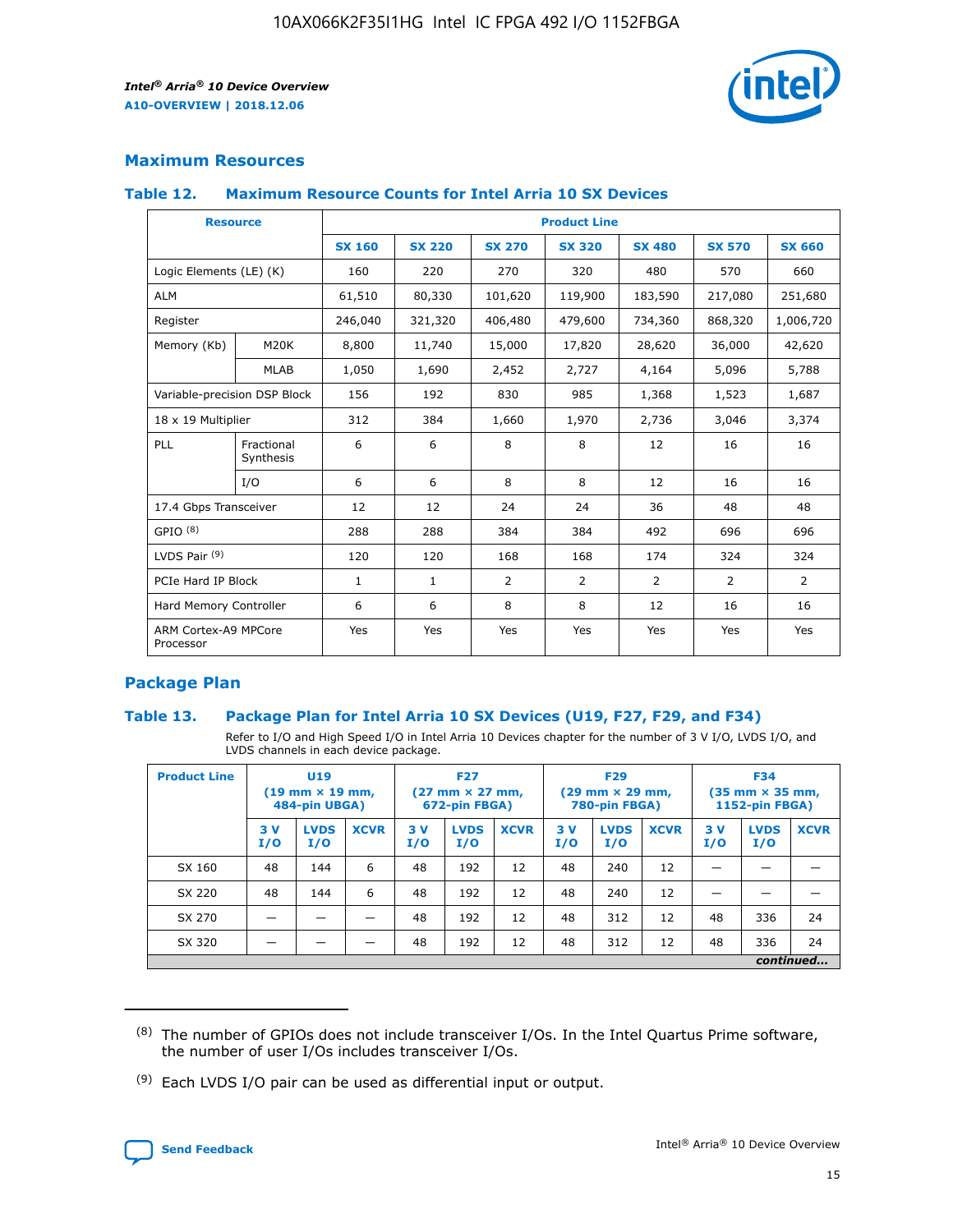

| <b>Product Line</b> | U <sub>19</sub><br>$(19 \text{ mm} \times 19 \text{ mm})$<br>484-pin UBGA) |                    | <b>F27</b><br>$(27 \text{ mm} \times 27 \text{ mm})$<br>672-pin FBGA) |           | <b>F29</b><br>$(29 \text{ mm} \times 29 \text{ mm})$<br>780-pin FBGA) |             |           | <b>F34</b><br>$(35$ mm $\times$ 35 mm,<br><b>1152-pin FBGA)</b> |             |           |                    |             |
|---------------------|----------------------------------------------------------------------------|--------------------|-----------------------------------------------------------------------|-----------|-----------------------------------------------------------------------|-------------|-----------|-----------------------------------------------------------------|-------------|-----------|--------------------|-------------|
|                     | 3V<br>I/O                                                                  | <b>LVDS</b><br>I/O | <b>XCVR</b>                                                           | 3V<br>I/O | <b>LVDS</b><br>I/O                                                    | <b>XCVR</b> | 3V<br>I/O | <b>LVDS</b><br>I/O                                              | <b>XCVR</b> | 3V<br>I/O | <b>LVDS</b><br>I/O | <b>XCVR</b> |
| SX 480              |                                                                            |                    |                                                                       |           |                                                                       |             | 48        | 312                                                             | 12          | 48        | 444                | 24          |
| SX 570              |                                                                            |                    |                                                                       |           |                                                                       |             |           |                                                                 |             | 48        | 444                | 24          |
| SX 660              |                                                                            |                    |                                                                       |           |                                                                       |             |           |                                                                 |             | 48        | 444                | 24          |

## **Table 14. Package Plan for Intel Arria 10 SX Devices (F35, KF40, and NF40)**

Refer to I/O and High Speed I/O in Intel Arria 10 Devices chapter for the number of 3 V I/O, LVDS I/O, and LVDS channels in each device package.

| <b>Product Line</b> | <b>F35</b><br>(35 mm × 35 mm,<br><b>1152-pin FBGA)</b> |          |             |                                           | <b>KF40</b><br>(40 mm × 40 mm,<br>1517-pin FBGA) |    | <b>NF40</b><br>$(40 \text{ mm} \times 40 \text{ mm})$<br>1517-pin FBGA) |          |             |  |
|---------------------|--------------------------------------------------------|----------|-------------|-------------------------------------------|--------------------------------------------------|----|-------------------------------------------------------------------------|----------|-------------|--|
|                     | 3 V I/O                                                | LVDS I/O | <b>XCVR</b> | <b>LVDS I/O</b><br>3 V I/O<br><b>XCVR</b> |                                                  |    | 3 V I/O                                                                 | LVDS I/O | <b>XCVR</b> |  |
| SX 270              | 48                                                     | 336      | 24          |                                           |                                                  |    |                                                                         |          |             |  |
| SX 320              | 48                                                     | 336      | 24          |                                           |                                                  |    |                                                                         |          |             |  |
| SX 480              | 48                                                     | 348      | 36          |                                           |                                                  |    |                                                                         |          |             |  |
| SX 570              | 48                                                     | 348      | 36          | 96                                        | 600                                              | 36 | 48                                                                      | 540      | 48          |  |
| SX 660              | 48                                                     | 348      | 36          | 96                                        | 600                                              | 36 | 48                                                                      | 540      | 48          |  |

## **Related Information**

[I/O and High-Speed Differential I/O Interfaces in Intel Arria 10 Devices chapter, Intel](https://www.intel.com/content/www/us/en/programmable/documentation/sam1403482614086.html#sam1403482030321) [Arria 10 Device Handbook](https://www.intel.com/content/www/us/en/programmable/documentation/sam1403482614086.html#sam1403482030321)

Provides the number of 3 V and LVDS I/Os, and LVDS channels for each Intel Arria 10 device package.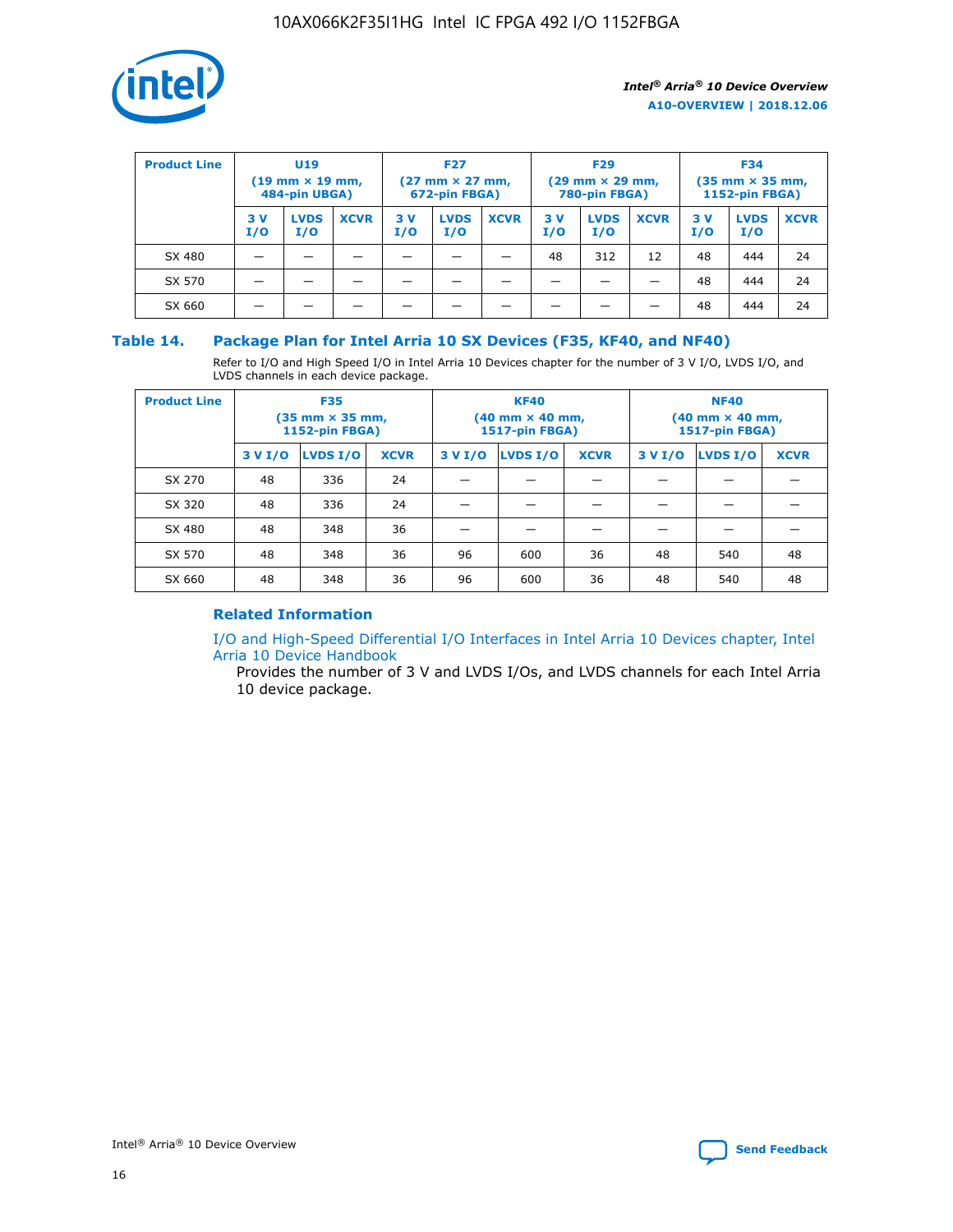

# **I/O Vertical Migration for Intel Arria 10 Devices**

#### **Figure 4. Migration Capability Across Intel Arria 10 Product Lines**

- The arrows indicate the migration paths. The devices included in each vertical migration path are shaded. Devices with fewer resources in the same path have lighter shades.
- To achieve the full I/O migration across product lines in the same migration path, restrict I/Os and transceivers usage to match the product line with the lowest I/O and transceiver counts.
- An LVDS I/O bank in the source device may be mapped to a 3 V I/O bank in the target device. To use memory interface clock frequency higher than 533 MHz, assign external memory interface pins only to banks that are LVDS I/O in both devices.
- There may be nominal 0.15 mm package height difference between some product lines in the same package type.
	- **Variant Product Line Package U19 F27 F29 F34 F35 KF40 NF40 RF40 NF45 SF45 UF45** Intel® Arria® 10 GX GX 160 GX 220 GX 270 GX 320 GX 480 GX 570 GX 660 GX 900 GX 1150 Intel Arria 10 GT GT 900 GT 1150 Intel Arria 10 SX SX 160 SX 220 SX 270 SX 320 SX 480 SX 570 SX 660
- Some migration paths are not shown in the Intel Quartus Prime software **Pin Migration View**.

*Note:* To verify the pin migration compatibility, use the **Pin Migration View** window in the Intel Quartus Prime software Pin Planner.

# **Adaptive Logic Module**

Intel Arria 10 devices use a 20 nm ALM as the basic building block of the logic fabric.

The ALM architecture is the same as the previous generation FPGAs, allowing for efficient implementation of logic functions and easy conversion of IP between the device generations.

The ALM, as shown in following figure, uses an 8-input fracturable look-up table (LUT) with four dedicated registers to help improve timing closure in register-rich designs and achieve an even higher design packing capability than the traditional two-register per LUT architecture.

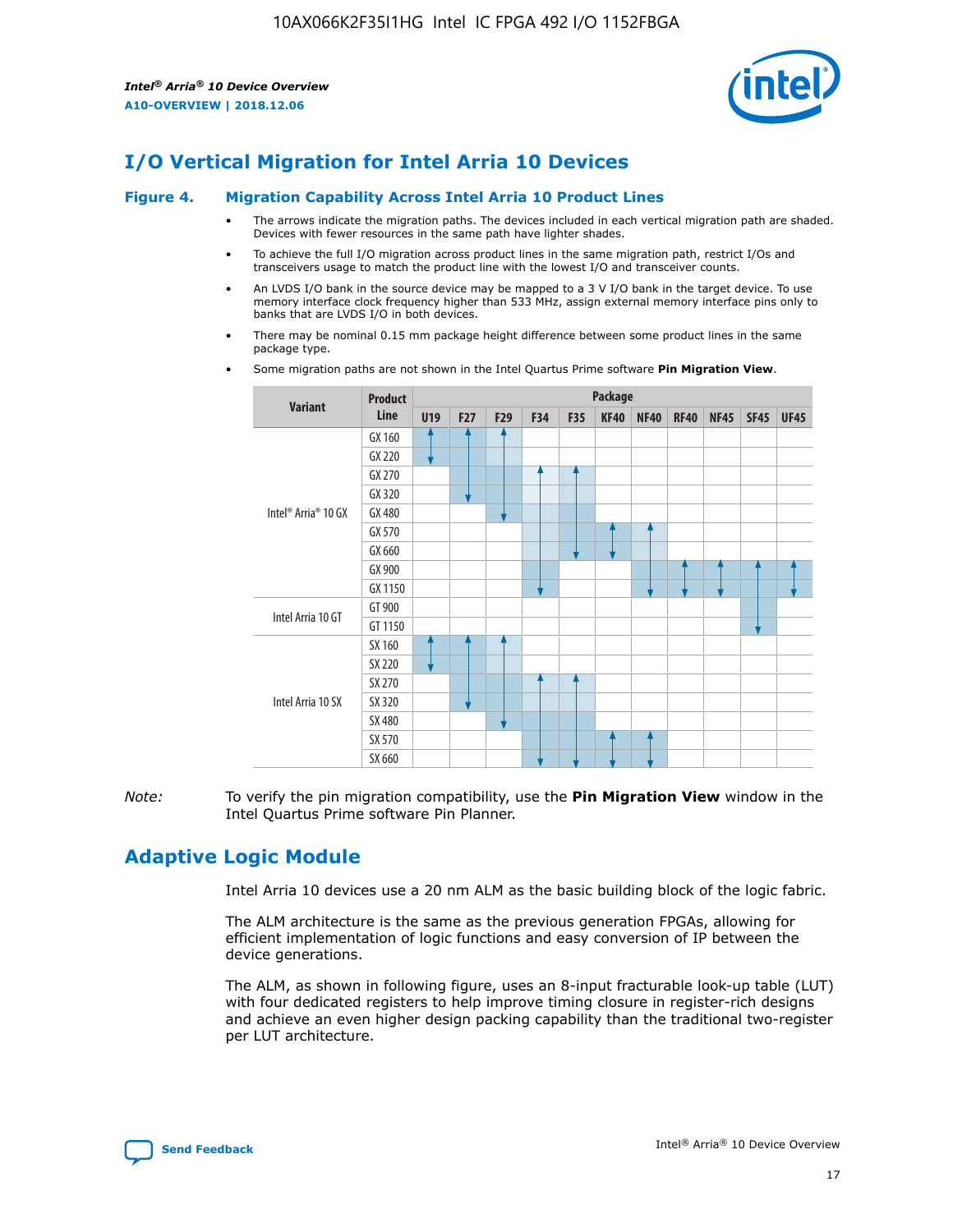

**Figure 5. ALM for Intel Arria 10 Devices**



The Intel Quartus Prime software optimizes your design according to the ALM logic structure and automatically maps legacy designs into the Intel Arria 10 ALM architecture.

## **Variable-Precision DSP Block**

The Intel Arria 10 variable precision DSP blocks support fixed-point arithmetic and floating-point arithmetic.

Features for fixed-point arithmetic:

- High-performance, power-optimized, and fully registered multiplication operations
- 18-bit and 27-bit word lengths
- Two 18 x 19 multipliers or one 27 x 27 multiplier per DSP block
- Built-in addition, subtraction, and 64-bit double accumulation register to combine multiplication results
- Cascading 19-bit or 27-bit when pre-adder is disabled and cascading 18-bit when pre-adder is used to form the tap-delay line for filtering applications
- Cascading 64-bit output bus to propagate output results from one block to the next block without external logic support
- Hard pre-adder supported in 19-bit and 27-bit modes for symmetric filters
- Internal coefficient register bank in both 18-bit and 27-bit modes for filter implementation
- 18-bit and 27-bit systolic finite impulse response (FIR) filters with distributed output adder
- Biased rounding support

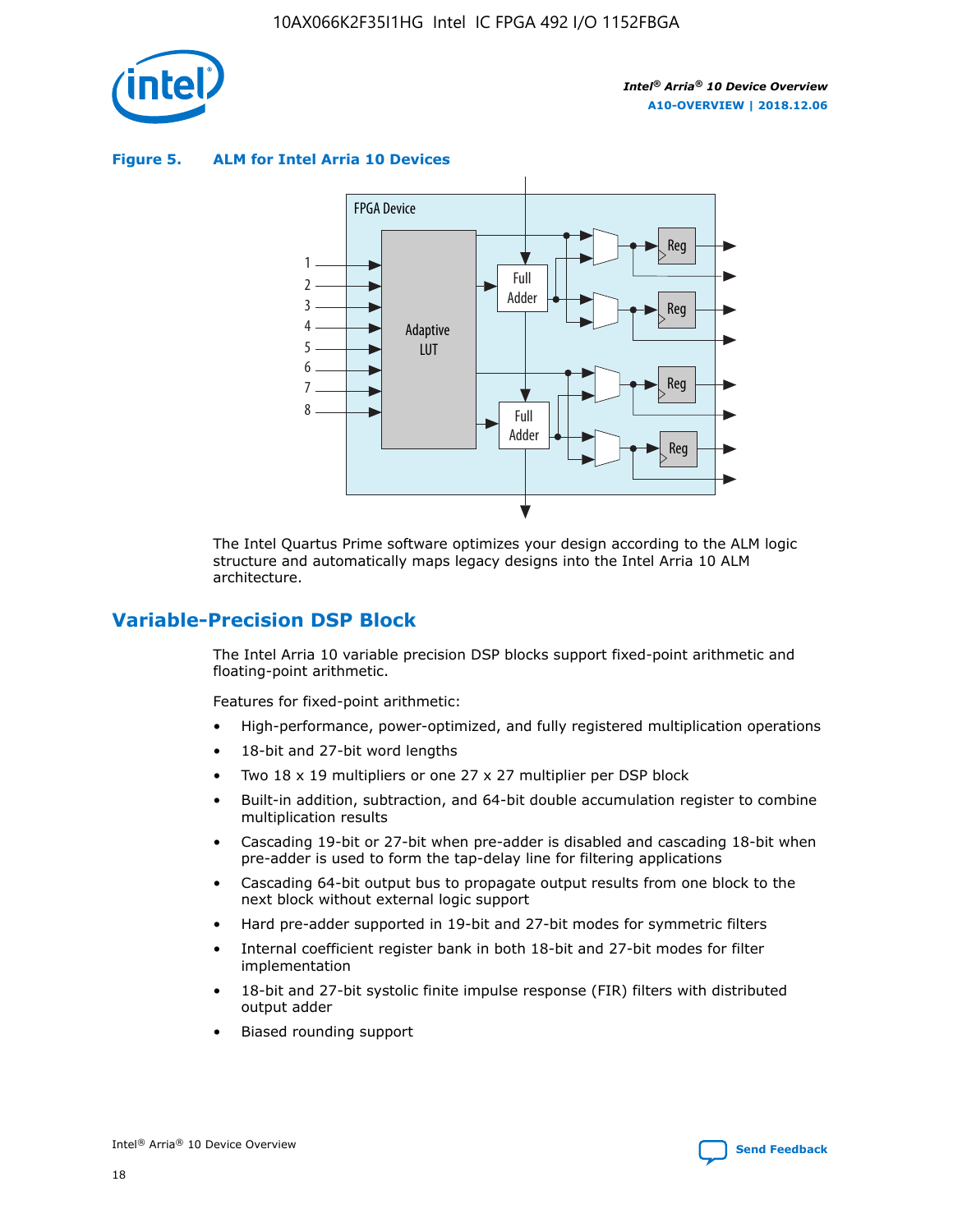

Features for floating-point arithmetic:

- A completely hardened architecture that supports multiplication, addition, subtraction, multiply-add, and multiply-subtract
- Multiplication with accumulation capability and a dynamic accumulator reset control
- Multiplication with cascade summation capability
- Multiplication with cascade subtraction capability
- Complex multiplication
- Direct vector dot product
- Systolic FIR filter

### **Table 15. Variable-Precision DSP Block Configurations for Intel Arria 10 Devices**

| <b>Usage Example</b>                                       | <b>Multiplier Size (Bit)</b>    | <b>DSP Block Resources</b> |
|------------------------------------------------------------|---------------------------------|----------------------------|
| Medium precision fixed point                               | Two 18 x 19                     |                            |
| High precision fixed or Single precision<br>floating point | One 27 x 27                     |                            |
| Fixed point FFTs                                           | One 19 x 36 with external adder |                            |
| Very high precision fixed point                            | One 36 x 36 with external adder |                            |
| Double precision floating point                            | One 54 x 54 with external adder | 4                          |

#### **Table 16. Resources for Fixed-Point Arithmetic in Intel Arria 10 Devices**

The table lists the variable-precision DSP resources by bit precision for each Intel Arria 10 device.

| <b>Variant</b>  | <b>Product Line</b> | <b>Variable-</b><br>precision | <b>Independent Input and Output</b><br><b>Multiplications Operator</b> |                                     | 18 x 19<br><b>Multiplier</b>    | $18 \times 18$<br><b>Multiplier</b>                |
|-----------------|---------------------|-------------------------------|------------------------------------------------------------------------|-------------------------------------|---------------------------------|----------------------------------------------------|
|                 |                     | <b>DSP Block</b>              | 18 x 19<br><b>Multiplier</b>                                           | $27 \times 27$<br><b>Multiplier</b> | <b>Adder Sum</b><br><b>Mode</b> | <b>Adder</b><br><b>Summed with</b><br>36 bit Input |
| AIntel Arria 10 | GX 160              | 156                           | 312                                                                    | 156                                 | 156                             | 156                                                |
| <b>GX</b>       | GX 220              | 192                           | 384                                                                    | 192                                 | 192                             | 192                                                |
|                 | GX 270              | 830                           | 1,660                                                                  | 830                                 | 830                             | 830                                                |
|                 | GX 320              | 984                           | 1,968                                                                  | 984                                 | 984                             | 984                                                |
|                 | GX 480              | 1,368                         | 2,736                                                                  | 1,368                               | 1,368                           | 1,368                                              |
|                 | GX 570              | 1,523                         | 3,046                                                                  | 1,523                               | 1,523                           | 1,523                                              |
|                 | GX 660              | 1,687                         | 3,374                                                                  | 1,687                               | 1,687                           | 1,687                                              |
|                 | GX 900              | 1,518                         | 3,036                                                                  | 1,518                               | 1,518                           | 1,518                                              |
|                 | GX 1150             | 1,518                         | 3,036                                                                  | 1,518                               | 1,518                           | 1,518                                              |
| Intel Arria 10  | GT 900              | 1,518                         | 3,036                                                                  | 1,518                               | 1,518                           | 1,518                                              |
| GT              | GT 1150             | 1,518                         | 3,036                                                                  | 1,518                               | 1,518                           | 1,518                                              |
| Intel Arria 10  | SX 160              | 156                           | 312                                                                    | 156                                 | 156                             | 156                                                |
| <b>SX</b>       | SX 220              | 192                           | 384                                                                    | 192                                 | 192                             | 192                                                |
|                 | SX 270              | 830                           | 1,660                                                                  | 830                                 | 830                             | 830                                                |
|                 |                     |                               |                                                                        |                                     |                                 | continued                                          |

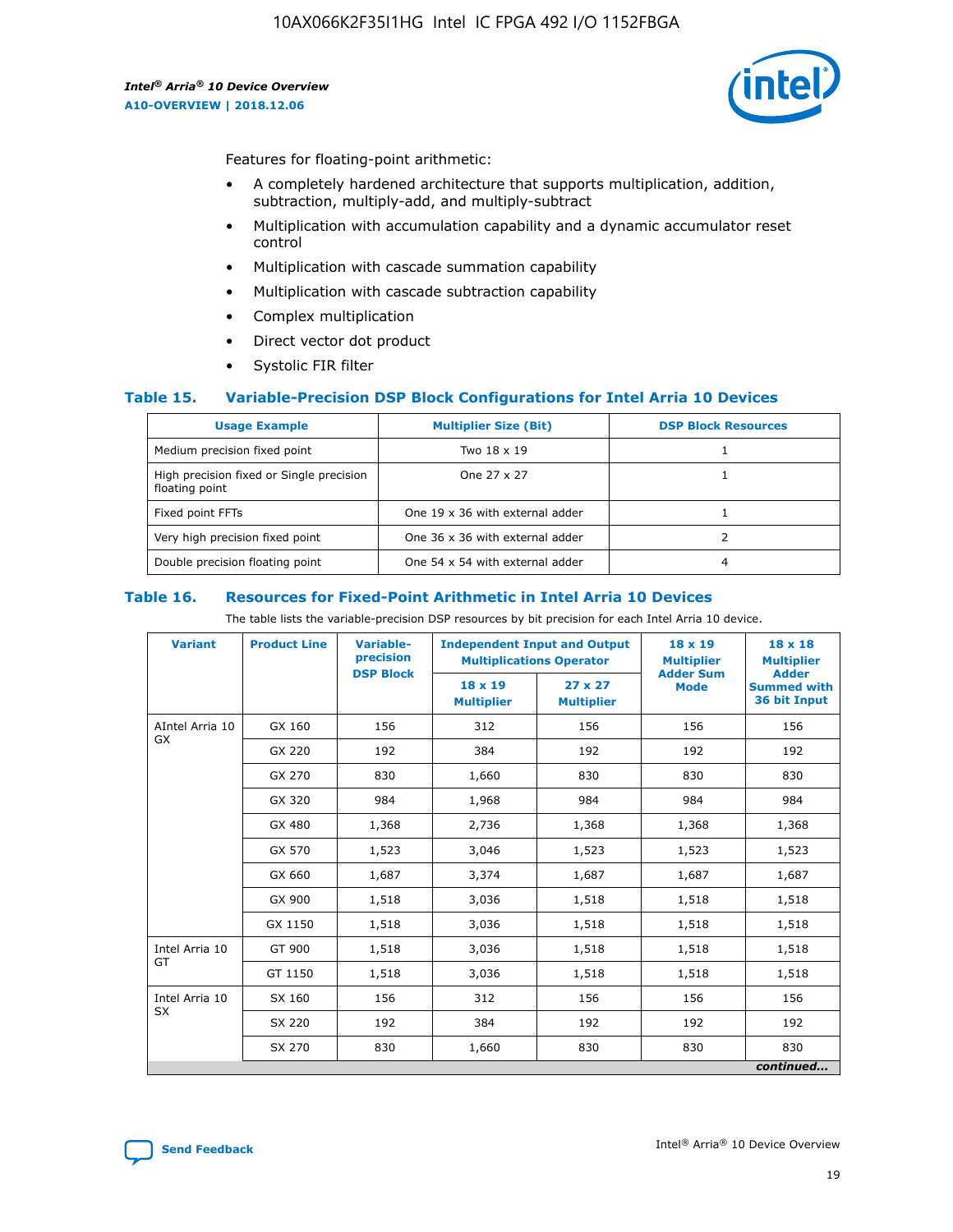

| <b>Variant</b> | <b>Product Line</b> | Variable-<br>precision | <b>Independent Input and Output</b><br><b>Multiplications Operator</b> |                                     | $18 \times 19$<br><b>Multiplier</b> | $18 \times 18$<br><b>Multiplier</b><br><b>Adder</b> |  |
|----------------|---------------------|------------------------|------------------------------------------------------------------------|-------------------------------------|-------------------------------------|-----------------------------------------------------|--|
|                |                     | <b>DSP Block</b>       | $18 \times 19$<br><b>Multiplier</b>                                    | $27 \times 27$<br><b>Multiplier</b> | <b>Adder Sum</b><br><b>Mode</b>     | <b>Summed with</b><br>36 bit Input                  |  |
|                | SX 320              | 984                    | 1,968                                                                  | 984                                 | 984                                 | 984                                                 |  |
|                | SX 480              | 1,368                  | 2,736                                                                  | 1,368                               | 1,368                               | 1,368                                               |  |
|                | SX 570              | 1,523                  | 3,046                                                                  | 1,523                               | 1,523                               | 1,523                                               |  |
|                | SX 660              | 1,687                  | 3,374                                                                  | 1,687                               | 1,687                               | 1,687                                               |  |

## **Table 17. Resources for Floating-Point Arithmetic in Intel Arria 10 Devices**

The table lists the variable-precision DSP resources by bit precision for each Intel Arria 10 device.

| <b>Variant</b> | <b>Product Line</b> | <b>Variable-</b><br>precision<br><b>DSP Block</b> | <b>Single</b><br><b>Precision</b><br><b>Floating-Point</b><br><b>Multiplication</b><br><b>Mode</b> | <b>Single-Precision</b><br><b>Floating-Point</b><br><b>Adder Mode</b> | Single-<br><b>Precision</b><br><b>Floating-Point</b><br><b>Multiply</b><br><b>Accumulate</b><br><b>Mode</b> | <b>Peak</b><br><b>Giga Floating-</b><br><b>Point</b><br><b>Operations</b><br>per Second<br>(GFLOPs) |
|----------------|---------------------|---------------------------------------------------|----------------------------------------------------------------------------------------------------|-----------------------------------------------------------------------|-------------------------------------------------------------------------------------------------------------|-----------------------------------------------------------------------------------------------------|
| Intel Arria 10 | GX 160              | 156                                               | 156                                                                                                | 156                                                                   | 156                                                                                                         | 140                                                                                                 |
| GX             | GX 220              | 192                                               | 192                                                                                                | 192                                                                   | 192                                                                                                         | 173                                                                                                 |
|                | GX 270              | 830                                               | 830                                                                                                | 830                                                                   | 830                                                                                                         | 747                                                                                                 |
|                | GX 320              | 984                                               | 984                                                                                                | 984                                                                   | 984                                                                                                         | 886                                                                                                 |
|                | GX 480              | 1,369                                             | 1,368                                                                                              | 1,368                                                                 | 1,368                                                                                                       | 1,231                                                                                               |
|                | GX 570              | 1,523                                             | 1,523                                                                                              | 1,523                                                                 | 1,523                                                                                                       | 1,371                                                                                               |
|                | GX 660              | 1,687                                             | 1,687                                                                                              | 1,687                                                                 | 1,687                                                                                                       | 1,518                                                                                               |
|                | GX 900              | 1,518                                             | 1,518                                                                                              | 1,518                                                                 | 1,518                                                                                                       | 1,366                                                                                               |
|                | GX 1150             | 1,518                                             | 1,518                                                                                              | 1,518                                                                 | 1,518                                                                                                       | 1,366                                                                                               |
| Intel Arria 10 | GT 900              | 1,518                                             | 1,518                                                                                              | 1,518                                                                 | 1,518                                                                                                       | 1,366                                                                                               |
| GT             | GT 1150             | 1,518                                             | 1,518                                                                                              | 1,518                                                                 | 1,518                                                                                                       | 1,366                                                                                               |
| Intel Arria 10 | SX 160              | 156                                               | 156                                                                                                | 156                                                                   | 156                                                                                                         | 140                                                                                                 |
| <b>SX</b>      | SX 220              | 192                                               | 192                                                                                                | 192                                                                   | 192                                                                                                         | 173                                                                                                 |
|                | SX 270              | 830                                               | 830                                                                                                | 830                                                                   | 830                                                                                                         | 747                                                                                                 |
|                | SX 320              | 984                                               | 984                                                                                                | 984                                                                   | 984                                                                                                         | 886                                                                                                 |
|                | SX 480              | 1,369                                             | 1,368                                                                                              | 1,368                                                                 | 1,368                                                                                                       | 1,231                                                                                               |
|                | SX 570              | 1,523                                             | 1,523                                                                                              | 1,523                                                                 | 1,523                                                                                                       | 1,371                                                                                               |
|                | SX 660              | 1,687                                             | 1,687                                                                                              | 1,687                                                                 | 1,687                                                                                                       | 1,518                                                                                               |

# **Embedded Memory Blocks**

The embedded memory blocks in the devices are flexible and designed to provide an optimal amount of small- and large-sized memory arrays to fit your design requirements.

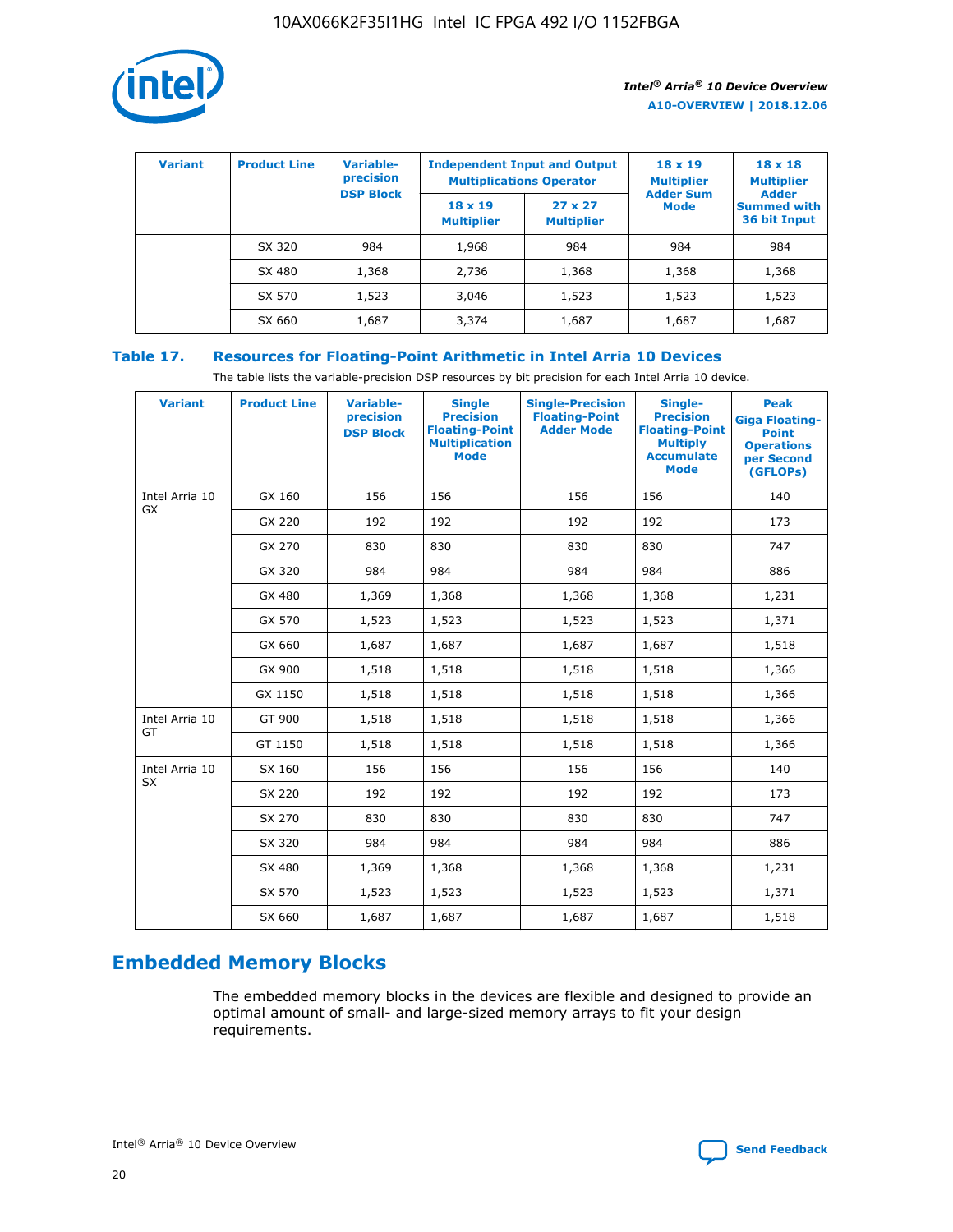

## **Types of Embedded Memory**

The Intel Arria 10 devices contain two types of memory blocks:

- 20 Kb M20K blocks—blocks of dedicated memory resources. The M20K blocks are ideal for larger memory arrays while still providing a large number of independent ports.
- 640 bit memory logic array blocks (MLABs)—enhanced memory blocks that are configured from dual-purpose logic array blocks (LABs). The MLABs are ideal for wide and shallow memory arrays. The MLABs are optimized for implementation of shift registers for digital signal processing (DSP) applications, wide and shallow FIFO buffers, and filter delay lines. Each MLAB is made up of ten adaptive logic modules (ALMs). In the Intel Arria 10 devices, you can configure these ALMs as ten 32 x 2 blocks, giving you one 32 x 20 simple dual-port SRAM block per MLAB.

## **Embedded Memory Capacity in Intel Arria 10 Devices**

|                   | <b>Product</b> |              | <b>M20K</b>         | <b>MLAB</b>  |                     | <b>Total RAM Bit</b> |
|-------------------|----------------|--------------|---------------------|--------------|---------------------|----------------------|
| <b>Variant</b>    | <b>Line</b>    | <b>Block</b> | <b>RAM Bit (Kb)</b> | <b>Block</b> | <b>RAM Bit (Kb)</b> | (Kb)                 |
| Intel Arria 10 GX | GX 160         | 440          | 8,800               | 1,680        | 1,050               | 9,850                |
|                   | GX 220         | 587          | 11,740              | 2,703        | 1,690               | 13,430               |
|                   | GX 270         | 750          | 15,000              | 3,922        | 2,452               | 17,452               |
|                   | GX 320         | 891          | 17,820              | 4,363        | 2,727               | 20,547               |
|                   | GX 480         | 1,431        | 28,620              | 6,662        | 4,164               | 32,784               |
|                   | GX 570         | 1,800        | 36,000              | 8,153        | 5,096               | 41,096               |
|                   | GX 660         | 2,131        | 42,620              | 9,260        | 5,788               | 48,408               |
|                   | GX 900         | 2,423        | 48,460              | 15,017       | 9,386               | 57,846               |
|                   | GX 1150        | 2,713        | 54,260              | 20,774       | 12,984              | 67,244               |
| Intel Arria 10 GT | GT 900         | 2,423        | 48,460              | 15,017       | 9,386               | 57,846               |
|                   | GT 1150        | 2,713        | 54,260              | 20,774       | 12,984              | 67,244               |
| Intel Arria 10 SX | SX 160         | 440          | 8,800               | 1,680        | 1,050               | 9,850                |
|                   | SX 220         | 587          | 11,740              | 2,703        | 1,690               | 13,430               |
|                   | SX 270         | 750          | 15,000              | 3,922        | 2,452               | 17,452               |
|                   | SX 320         | 891          | 17,820              | 4,363        | 2,727               | 20,547               |
|                   | SX 480         | 1,431        | 28,620              | 6,662        | 4,164               | 32,784               |
|                   | SX 570         | 1,800        | 36,000              | 8,153        | 5,096               | 41,096               |
|                   | SX 660         | 2,131        | 42,620              | 9,260        | 5,788               | 48,408               |

#### **Table 18. Embedded Memory Capacity and Distribution in Intel Arria 10 Devices**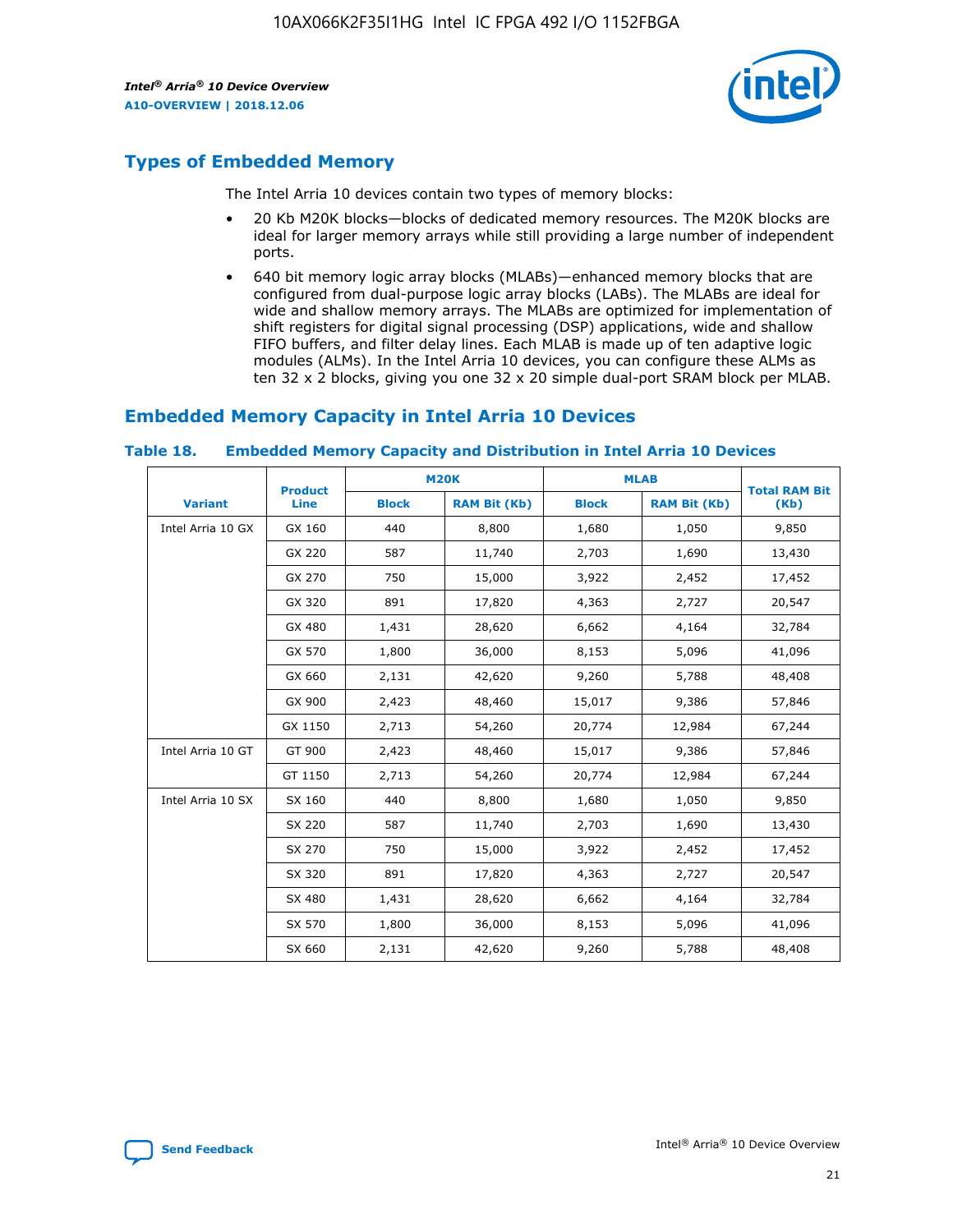

## **Embedded Memory Configurations for Single-port Mode**

### **Table 19. Single-port Embedded Memory Configurations for Intel Arria 10 Devices**

This table lists the maximum configurations supported for single-port RAM and ROM modes.

| <b>Memory Block</b> | Depth (bits) | <b>Programmable Width</b> |
|---------------------|--------------|---------------------------|
| MLAB                | 32           | x16, x18, or x20          |
|                     | 64(10)       | x8, x9, x10               |
| M20K                | 512          | x40, x32                  |
|                     | 1K           | x20, x16                  |
|                     | 2K           | x10, x8                   |
|                     | 4K           | x5, x4                    |
|                     | 8K           | x2                        |
|                     | 16K          | x1                        |

## **Clock Networks and PLL Clock Sources**

The clock network architecture is based on Intel's global, regional, and peripheral clock structure. This clock structure is supported by dedicated clock input pins, fractional clock synthesis PLLs, and integer I/O PLLs.

## **Clock Networks**

The Intel Arria 10 core clock networks are capable of up to 800 MHz fabric operation across the full industrial temperature range. For the external memory interface, the clock network supports the hard memory controller with speeds up to 2,400 Mbps in a quarter-rate transfer.

To reduce power consumption, the Intel Quartus Prime software identifies all unused sections of the clock network and powers them down.

## **Fractional Synthesis and I/O PLLs**

Intel Arria 10 devices contain up to 32 fractional synthesis PLLs and up to 16 I/O PLLs that are available for both specific and general purpose uses in the core:

- Fractional synthesis PLLs—located in the column adjacent to the transceiver blocks
- I/O PLLs—located in each bank of the 48 I/Os

## **Fractional Synthesis PLLs**

You can use the fractional synthesis PLLs to:

- Reduce the number of oscillators that are required on your board
- Reduce the number of clock pins that are used in the device by synthesizing multiple clock frequencies from a single reference clock source

<sup>(10)</sup> Supported through software emulation and consumes additional MLAB blocks.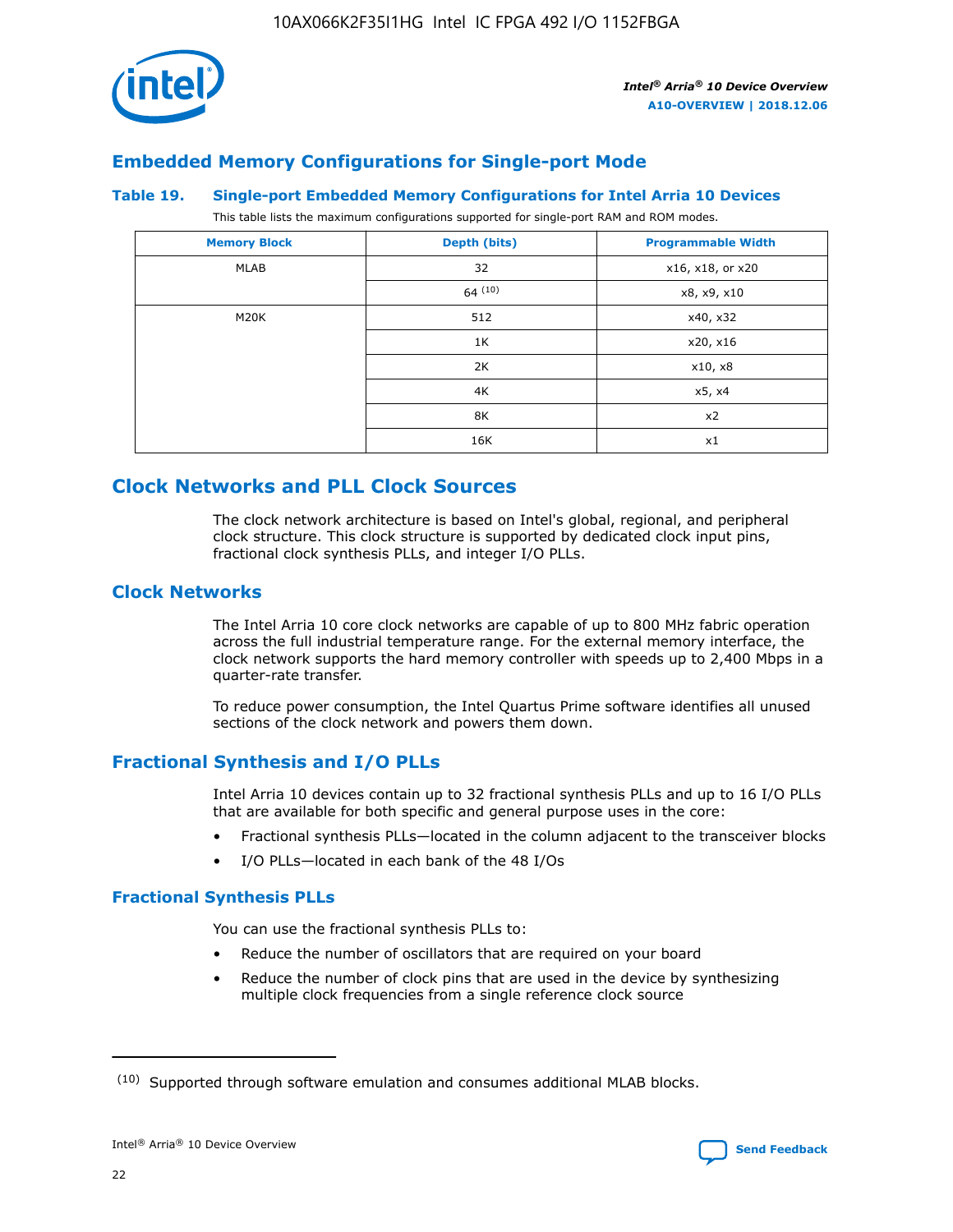

The fractional synthesis PLLs support the following features:

- Reference clock frequency synthesis for transceiver CMU and Advanced Transmit (ATX) PLLs
- Clock network delay compensation
- Zero-delay buffering
- Direct transmit clocking for transceivers
- Independently configurable into two modes:
	- Conventional integer mode equivalent to the general purpose PLL
	- Enhanced fractional mode with third order delta-sigma modulation
- PLL cascading

### **I/O PLLs**

The integer mode I/O PLLs are located in each bank of 48 I/Os. You can use the I/O PLLs to simplify the design of external memory and high-speed LVDS interfaces.

In each I/O bank, the I/O PLLs are adjacent to the hard memory controllers and LVDS SERDES. Because these PLLs are tightly coupled with the I/Os that need to use them, it makes it easier to close timing.

You can use the I/O PLLs for general purpose applications in the core such as clock network delay compensation and zero-delay buffering.

Intel Arria 10 devices support PLL-to-PLL cascading.

## **FPGA General Purpose I/O**

Intel Arria 10 devices offer highly configurable GPIOs. Each I/O bank contains 48 general purpose I/Os and a high-efficiency hard memory controller.

The following list describes the features of the GPIOs:

- Consist of 3 V I/Os for high-voltage application and LVDS I/Os for differential signaling
	- Up to two 3 V I/O banks, available in some devices, that support up to 3 V I/O standards
	- LVDS I/O banks that support up to 1.8 V I/O standards
- Support a wide range of single-ended and differential I/O interfaces
- LVDS speeds up to 1.6 Gbps
- Each LVDS pair of pins has differential input and output buffers, allowing you to configure the LVDS direction for each pair.
- Programmable bus hold and weak pull-up
- Programmable differential output voltage  $(V_{OD})$  and programmable pre-emphasis

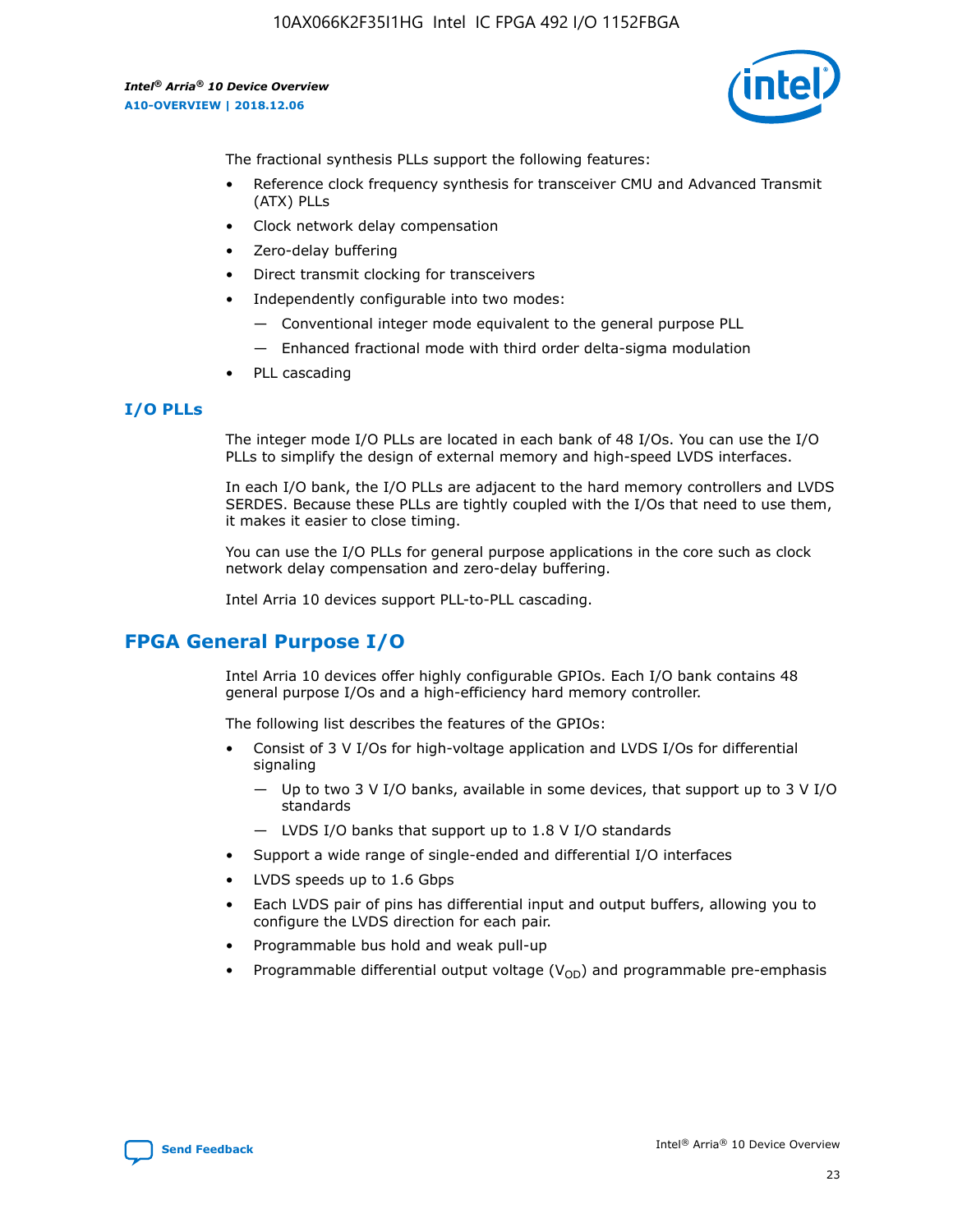

- Series (R<sub>S</sub>) and parallel (R<sub>T</sub>) on-chip termination (OCT) for all I/O banks with OCT calibration to limit the termination impedance variation
- On-chip dynamic termination that has the ability to swap between series and parallel termination, depending on whether there is read or write on a common bus for signal integrity
- Easy timing closure support using the hard read FIFO in the input register path, and delay-locked loop (DLL) delay chain with fine and coarse architecture

# **External Memory Interface**

Intel Arria 10 devices offer massive external memory bandwidth, with up to seven 32 bit DDR4 memory interfaces running at up to 2,400 Mbps. This bandwidth provides additional ease of design, lower power, and resource efficiencies of hardened highperformance memory controllers.

The memory interface within Intel Arria 10 FPGAs and SoCs delivers the highest performance and ease of use. You can configure up to a maximum width of 144 bits when using the hard or soft memory controllers. If required, you can bypass the hard memory controller and use a soft controller implemented in the user logic.

Each I/O contains a hardened DDR read/write path (PHY) capable of performing key memory interface functionality such as read/write leveling, FIFO buffering to lower latency and improve margin, timing calibration, and on-chip termination.

The timing calibration is aided by the inclusion of hard microcontrollers based on Intel's Nios® II technology, specifically tailored to control the calibration of multiple memory interfaces. This calibration allows the Intel Arria 10 device to compensate for any changes in process, voltage, or temperature either within the Intel Arria 10 device itself, or within the external memory device. The advanced calibration algorithms ensure maximum bandwidth and robust timing margin across all operating conditions.

In addition to parallel memory interfaces, Intel Arria 10 devices support serial memory technologies such as the Hybrid Memory Cube (HMC). The HMC is supported by the Intel Arria 10 high-speed serial transceivers which connect up to four HMC links, with each link running at data rates up to 15 Gbps.

### **Related Information**

#### [External Memory Interface Spec Estimator](http://www.altera.com/technology/memory/estimator/mem-emif-index.html)

Provides a parametric tool that allows you to find and compare the performance of the supported external memory interfaces in IntelFPGAs.

## **Memory Standards Supported by Intel Arria 10 Devices**

The I/Os are designed to provide high performance support for existing and emerging external memory standards.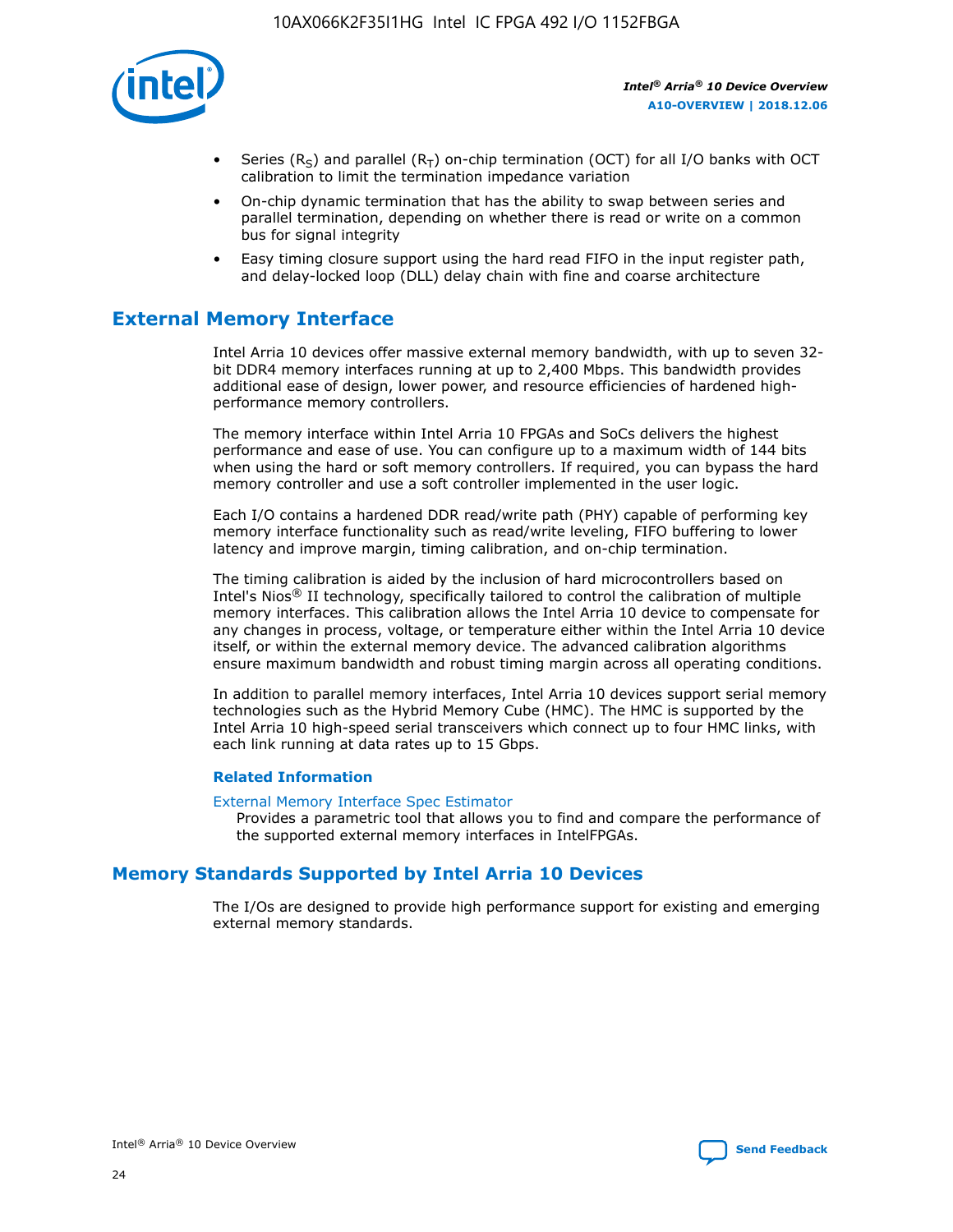

#### **Table 20. Memory Standards Supported by the Hard Memory Controller**

This table lists the overall capability of the hard memory controller. For specific details, refer to the External Memory Interface Spec Estimator and Intel Arria 10 Device Datasheet.

| <b>Memory Standard</b> | <b>Rate Support</b> | <b>Ping Pong PHY Support</b> | <b>Maximum Frequency</b><br>(MHz) |
|------------------------|---------------------|------------------------------|-----------------------------------|
| <b>DDR4 SDRAM</b>      | Quarter rate        | Yes                          | 1,067                             |
|                        |                     |                              | 1,200                             |
| DDR3 SDRAM             | Half rate           | Yes                          | 533                               |
|                        |                     |                              | 667                               |
|                        | Quarter rate        | Yes                          | 1,067                             |
|                        |                     |                              | 1,067                             |
| <b>DDR3L SDRAM</b>     | Half rate           | Yes                          | 533                               |
|                        |                     |                              | 667                               |
|                        | Quarter rate        | Yes                          | 933                               |
|                        |                     |                              | 933                               |
| LPDDR3 SDRAM           | Half rate           |                              | 533                               |
|                        | Quarter rate        |                              | 800                               |

### **Table 21. Memory Standards Supported by the Soft Memory Controller**

| <b>Memory Standard</b>      | <b>Rate Support</b> | <b>Maximum Frequency</b><br>(MHz) |
|-----------------------------|---------------------|-----------------------------------|
| <b>RLDRAM 3 (11)</b>        | Quarter rate        | 1,200                             |
| ODR IV SRAM <sup>(11)</sup> | Quarter rate        | 1,067                             |
| <b>ODR II SRAM</b>          | Full rate           | 333                               |
|                             | Half rate           | 633                               |
| <b>ODR II+ SRAM</b>         | Full rate           | 333                               |
|                             | Half rate           | 633                               |
| <b>ODR II+ Xtreme SRAM</b>  | Full rate           | 333                               |
|                             | Half rate           | 633                               |

#### **Table 22. Memory Standards Supported by the HPS Hard Memory Controller**

The hard processor system (HPS) is available in Intel Arria 10 SoC devices only.

| <b>Memory Standard</b> | <b>Rate Support</b> | <b>Maximum Frequency</b><br>(MHz) |
|------------------------|---------------------|-----------------------------------|
| <b>DDR4 SDRAM</b>      | Half rate           | 1,200                             |
| <b>DDR3 SDRAM</b>      | Half rate           | 1,067                             |
| <b>DDR3L SDRAM</b>     | Half rate           | 933                               |

<sup>(11)</sup> Intel Arria 10 devices support this external memory interface using hard PHY with soft memory controller.

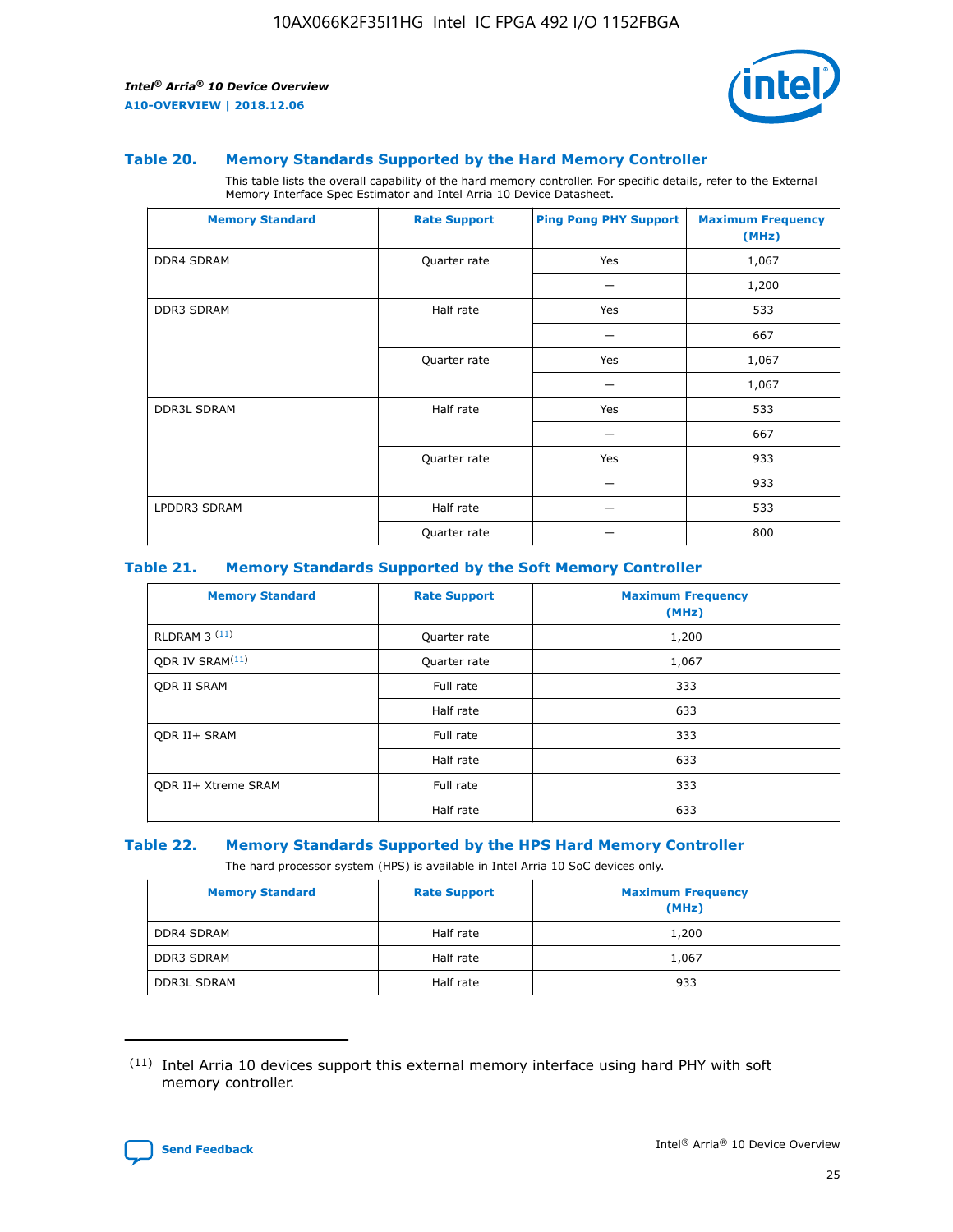

### **Related Information**

#### [Intel Arria 10 Device Datasheet](https://www.intel.com/content/www/us/en/programmable/documentation/mcn1413182292568.html#mcn1413182153340)

Lists the memory interface performance according to memory interface standards, rank or chip select configurations, and Intel Arria 10 device speed grades.

# **PCIe Gen1, Gen2, and Gen3 Hard IP**

Intel Arria 10 devices contain PCIe hard IP that is designed for performance and ease-of-use:

- Includes all layers of the PCIe stack—transaction, data link and physical layers.
- Supports PCIe Gen3, Gen2, and Gen1 Endpoint and Root Port in x1, x2, x4, or x8 lane configuration.
- Operates independently from the core logic—optional configuration via protocol (CvP) allows the PCIe link to power up and complete link training in less than 100 ms while the Intel Arria 10 device completes loading the programming file for the rest of the FPGA.
- Provides added functionality that makes it easier to support emerging features such as Single Root I/O Virtualization (SR-IOV) and optional protocol extensions.
- Provides improved end-to-end datapath protection using ECC.
- Supports FPGA configuration via protocol (CvP) using PCIe at Gen3, Gen2, or Gen1 speed.

#### **Related Information**

PCS Features on page 30

# **Enhanced PCS Hard IP for Interlaken and 10 Gbps Ethernet**

## **Interlaken Support**

The Intel Arria 10 enhanced PCS hard IP provides integrated Interlaken PCS supporting rates up to 25.8 Gbps per lane.

The Interlaken PCS is based on the proven functionality of the PCS developed for Intel's previous generation FPGAs, which demonstrated interoperability with Interlaken ASSP vendors and third-party IP suppliers. The Interlaken PCS is present in every transceiver channel in Intel Arria 10 devices.

### **Related Information**

PCS Features on page 30

## **10 Gbps Ethernet Support**

The Intel Arria 10 enhanced PCS hard IP supports 10GBASE-R PCS compliant with IEEE 802.3 10 Gbps Ethernet (10GbE). The integrated hard IP support for 10GbE and the 10 Gbps transceivers save external PHY cost, board space, and system power.

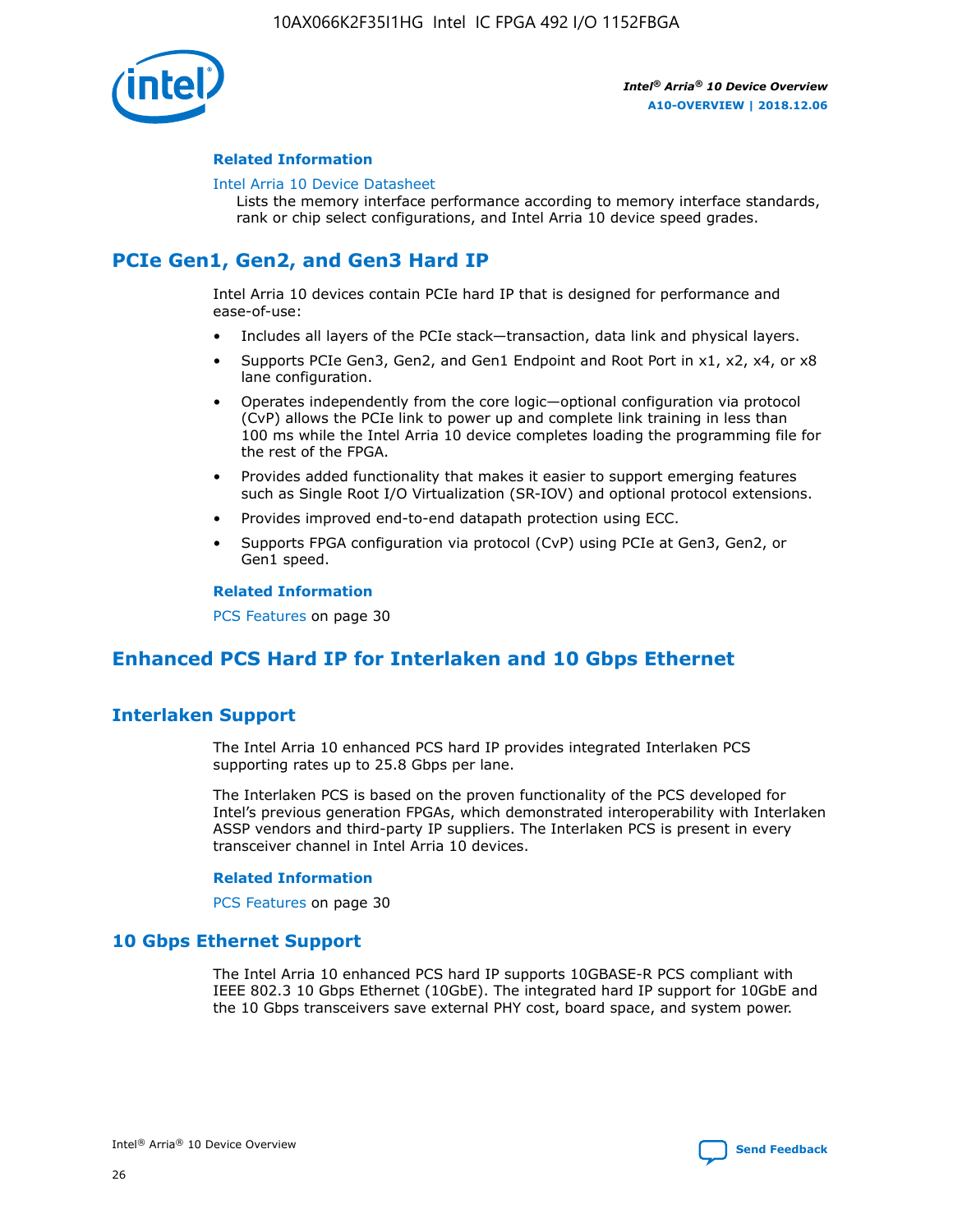

The scalable hard IP supports multiple independent 10GbE ports while using a single PLL for all the 10GBASE-R PCS instantiations, which saves on core logic resources and clock networks:

- Simplifies multiport 10GbE systems compared to XAUI interfaces that require an external XAUI-to-10G PHY.
- Incorporates Electronic Dispersion Compensation (EDC), which enables direct connection to standard 10 Gbps XFP and SFP+ pluggable optical modules.
- Supports backplane Ethernet applications and includes a hard 10GBASE-KR Forward Error Correction (FEC) circuit that you can use for 10 Gbps and 40 Gbps applications.

The 10 Gbps Ethernet PCS hard IP and 10GBASE-KR FEC are present in every transceiver channel.

#### **Related Information**

PCS Features on page 30

# **Low Power Serial Transceivers**

Intel Arria 10 FPGAs and SoCs include lowest power transceivers that deliver high bandwidth, throughput and low latency.

Intel Arria 10 devices deliver the industry's lowest power consumption per transceiver channel:

- 12.5 Gbps transceivers at as low as 242 mW
- 10 Gbps transceivers at as low as 168 mW
- 6 Gbps transceivers at as low as 117 mW

Intel Arria 10 transceivers support various data rates according to application:

- Chip-to-chip and chip-to-module applications—from 1 Gbps up to 25.8 Gbps
- Long reach and backplane applications—from 1 Gbps up to 12.5 with advanced adaptive equalization
- Critical power sensitive applications—from 1 Gbps up to 11.3 Gbps using lower power modes

The combination of 20 nm process technology and architectural advances provide the following benefits:

- Significant reduction in die area and power consumption
- Increase of up to two times in transceiver I/O density compared to previous generation devices while maintaining optimal signal integrity
- Up to 72 total transceiver channels—you can configure up to 6 of these channels to run as fast as 25.8 Gbps
- All channels feature continuous data rate support up to the maximum rated speed

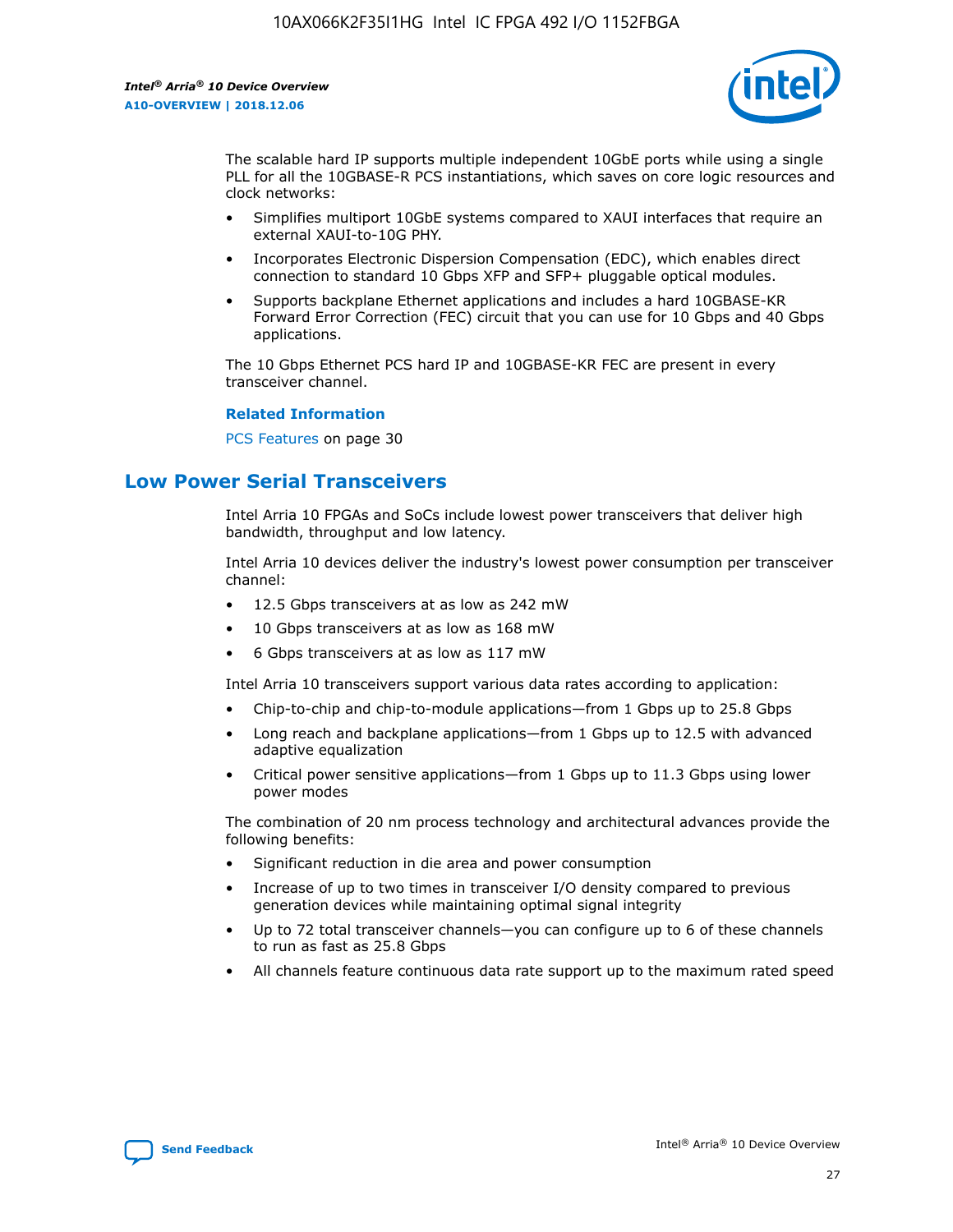

## **Figure 6. Intel Arria 10 Transceiver Block Architecture**



## **Transceiver Channels**

All transceiver channels feature a dedicated Physical Medium Attachment (PMA) and a hardened Physical Coding Sublayer (PCS).

- The PMA provides primary interfacing capabilities to physical channels.
- The PCS typically handles encoding/decoding, word alignment, and other preprocessing functions before transferring data to the FPGA core fabric.

A transceiver channel consists of a PMA and a PCS block. Most transceiver banks have 6 channels. There are some transceiver banks that contain only 3 channels.

A wide variety of bonded and non-bonded data rate configurations is possible using a highly configurable clock distribution network. Up to 80 independent transceiver data rates can be configured.

The following figures are graphical representations of top views of the silicon die, which correspond to reverse views for flip chip packages. Different Intel Arria 10 devices may have different floorplans than the ones shown in the figures.

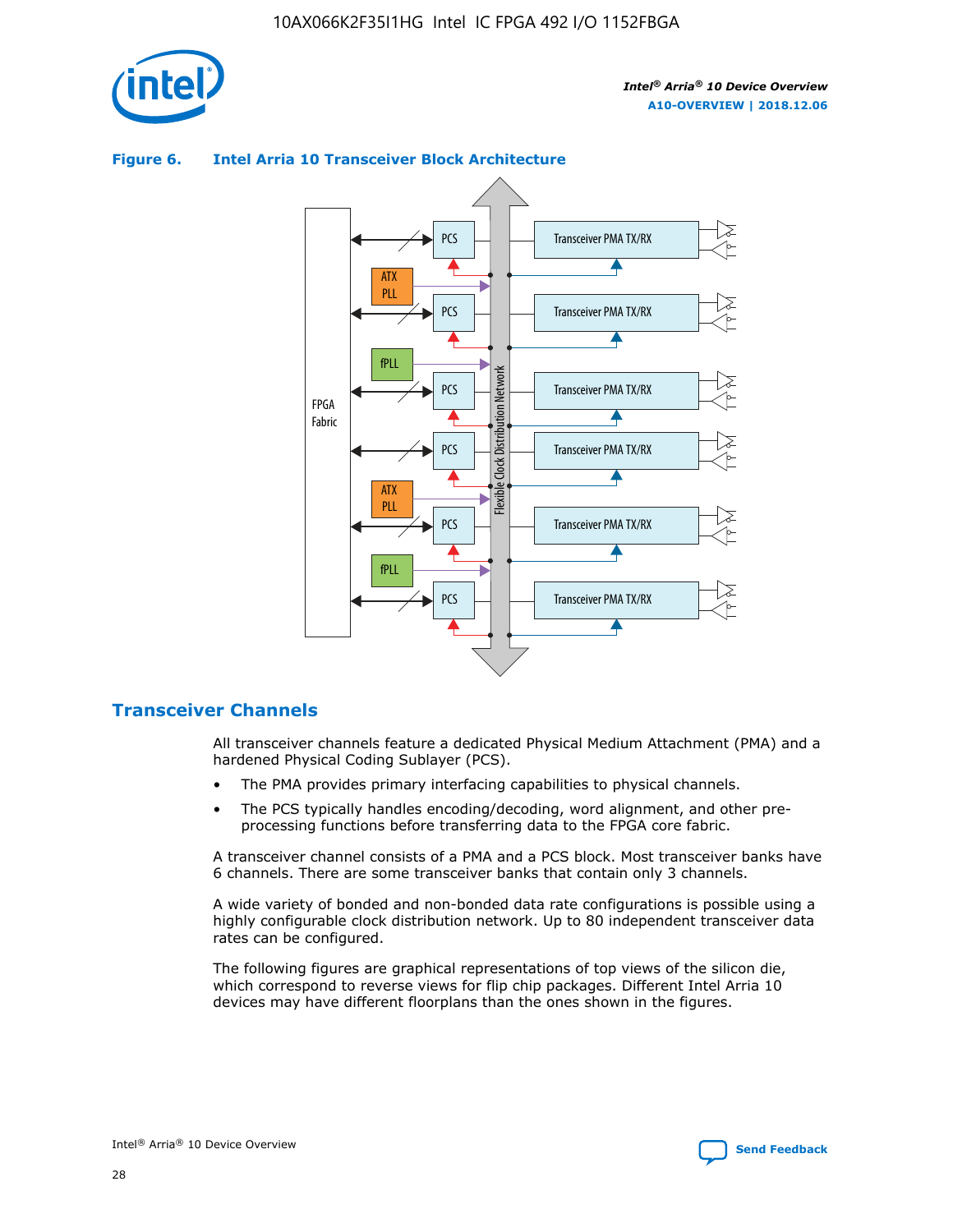

## **Figure 7. Device Chip Overview for Intel Arria 10 GX and GT Devices**



M20K Internal Memory Blocks Core Logic Fabric Transceiver Channels Hard IP Per Transceiver: Standard PCS and Enhanced PCS Hard IPs PCI Express Gen3 Hard IP Fractional PLLs M20K Internal Memory Blocks PCI Express Gen3 Hard IP Variable Precision DSP Blocks I/O PLLs Hard Memory Controllers, General-Purpose I/O Cells, LVDS Hard Processor Subsystem, Dual-Core ARM Cortex A9 M20K Internal Memory Blocks Variable Precision DSP Blocks M20K Internal Memory Blocks Core Logic Fabric I/O PLLs Hard Memory Controllers, General-Purpose I/O Cells, LVDS M20K Internal Memory Blocks Variable Precision DSP Blocks M20K Internal Memory Blocks Transceiver Channels Hard IP Per Transceiver: Standard PCS and Enhanced PCS Hard IPs PCI Express Gen3 Hard IP Fractional PLLs PCI Express Gen3 Hard IP Hard PCS Hard PCS Hard PCS Hard PCS Hard PCS Hard PCS Hard PCS Hard PCS Transceiver PMA Transceiver PMA Transceiver PMA Transceiver PMA Transceiver PMA Transceiver PMA Unused transceiver chann can be used as additional transceiver transmit PLLs Transceiver PMA Transceiver PMA Transceiver Clock Networks ATX (LC) **Transmit** PLL fPLL ATX (LC) Transmi PLL fPLL ATX (LC) **Transmit** PLL

## **PMA Features**

Intel Arria 10 transceivers provide exceptional signal integrity at data rates up to 25.8 Gbps. Clocking options include ultra-low jitter ATX PLLs (LC tank based), clock multiplier unit (CMU) PLLs, and fractional PLLs.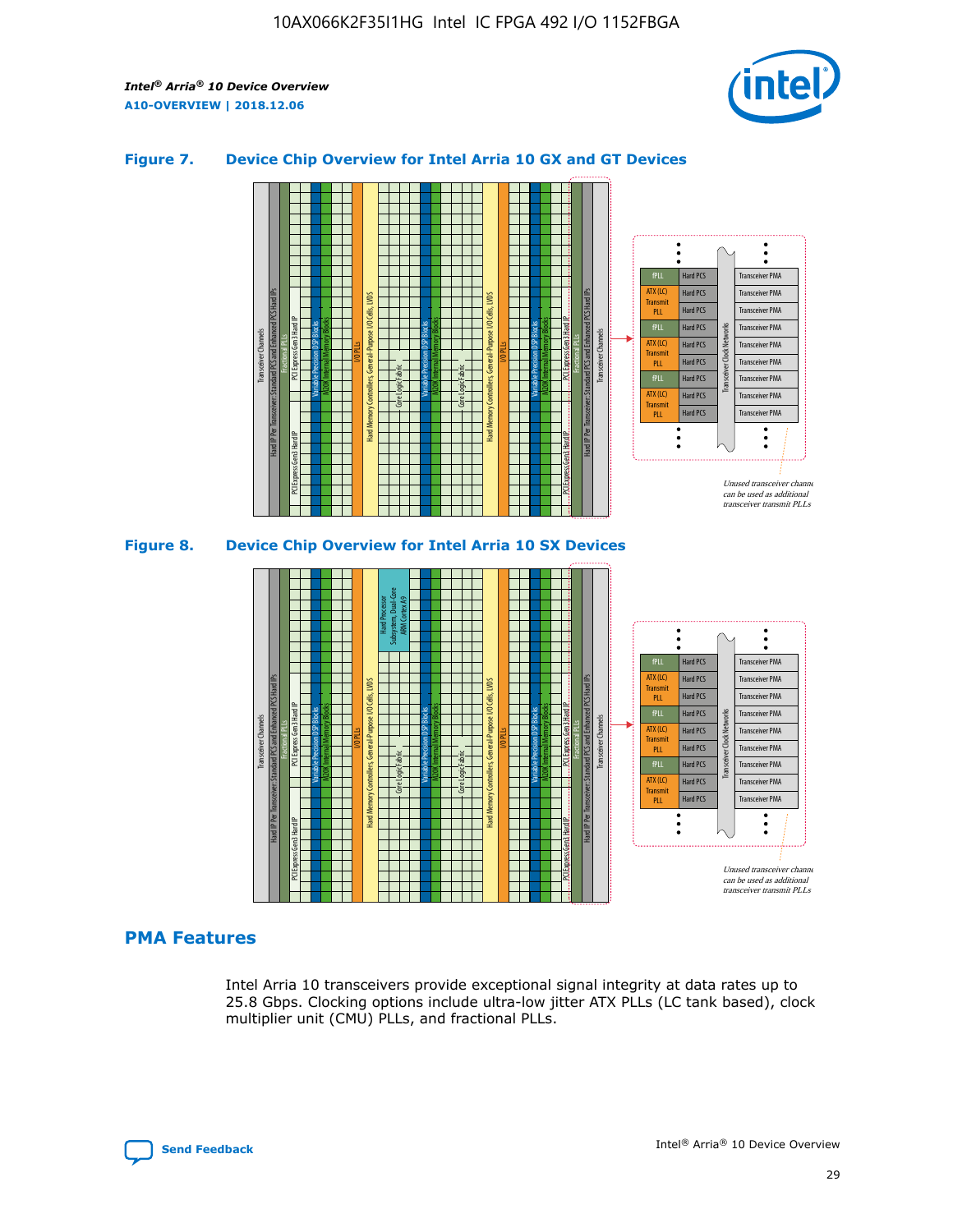

Each transceiver channel contains a channel PLL that can be used as the CMU PLL or clock data recovery (CDR) PLL. In CDR mode, the channel PLL recovers the receiver clock and data in the transceiver channel. Up to 80 independent data rates can be configured on a single Intel Arria 10 device.

### **Table 23. PMA Features of the Transceivers in Intel Arria 10 Devices**

| <b>Feature</b>                                             | <b>Capability</b>                                                                                                                                                                                                             |
|------------------------------------------------------------|-------------------------------------------------------------------------------------------------------------------------------------------------------------------------------------------------------------------------------|
| Chip-to-Chip Data Rates                                    | 1 Gbps to 17.4 Gbps (Intel Arria 10 GX devices)<br>1 Gbps to 25.8 Gbps (Intel Arria 10 GT devices)                                                                                                                            |
| <b>Backplane Support</b>                                   | Drive backplanes at data rates up to 12.5 Gbps                                                                                                                                                                                |
| <b>Optical Module Support</b>                              | SFP+/SFP, XFP, CXP, QSFP/QSFP28, CFP/CFP2/CFP4                                                                                                                                                                                |
| Cable Driving Support                                      | SFP+ Direct Attach, PCI Express over cable, eSATA                                                                                                                                                                             |
| Transmit Pre-Emphasis                                      | 4-tap transmit pre-emphasis and de-emphasis to compensate for system channel loss                                                                                                                                             |
| Continuous Time Linear<br>Equalizer (CTLE)                 | Dual mode, high-gain, and high-data rate, linear receive equalization to compensate for<br>system channel loss                                                                                                                |
| Decision Feedback Equalizer<br>(DFE)                       | 7-fixed and 4-floating tap DFE to equalize backplane channel loss in the presence of<br>crosstalk and noisy environments                                                                                                      |
| Variable Gain Amplifier                                    | Optimizes the signal amplitude prior to the CDR sampling and operates in fixed and<br>adaptive modes                                                                                                                          |
| Altera Digital Adaptive<br>Parametric Tuning (ADAPT)       | Fully digital adaptation engine to automatically adjust all link equalization parameters-<br>including CTLE, DFE, and variable gain amplifier blocks—that provide optimal link margin<br>without intervention from user logic |
| Precision Signal Integrity<br>Calibration Engine (PreSICE) | Hardened calibration controller to quickly calibrate all transceiver control parameters on<br>power-up, which provides the optimal signal integrity and jitter performance                                                    |
| Advanced Transmit (ATX)<br><b>PLL</b>                      | Low jitter ATX (LC tank based) PLLs with continuous tuning range to cover a wide range of<br>standard and proprietary protocols                                                                                               |
| <b>Fractional PLLs</b>                                     | On-chip fractional frequency synthesizers to replace on-board crystal oscillators and reduce<br>system cost                                                                                                                   |
| Digitally Assisted Analog<br><b>CDR</b>                    | Superior jitter tolerance with fast lock time                                                                                                                                                                                 |
| Dynamic Partial<br>Reconfiguration                         | Allows independent control of the Avalon memory-mapped interface of each transceiver<br>channel for the highest transceiver flexibility                                                                                       |
| Multiple PCS-PMA and PCS-<br>PLD interface widths          | 8-, 10-, 16-, 20-, 32-, 40-, or 64-bit interface widths for flexibility of deserialization width,<br>encoding, and reduced latency                                                                                            |

## **PCS Features**

This table summarizes the Intel Arria 10 transceiver PCS features. You can use the transceiver PCS to support a wide range of protocols ranging from 1 Gbps to 25.8 Gbps.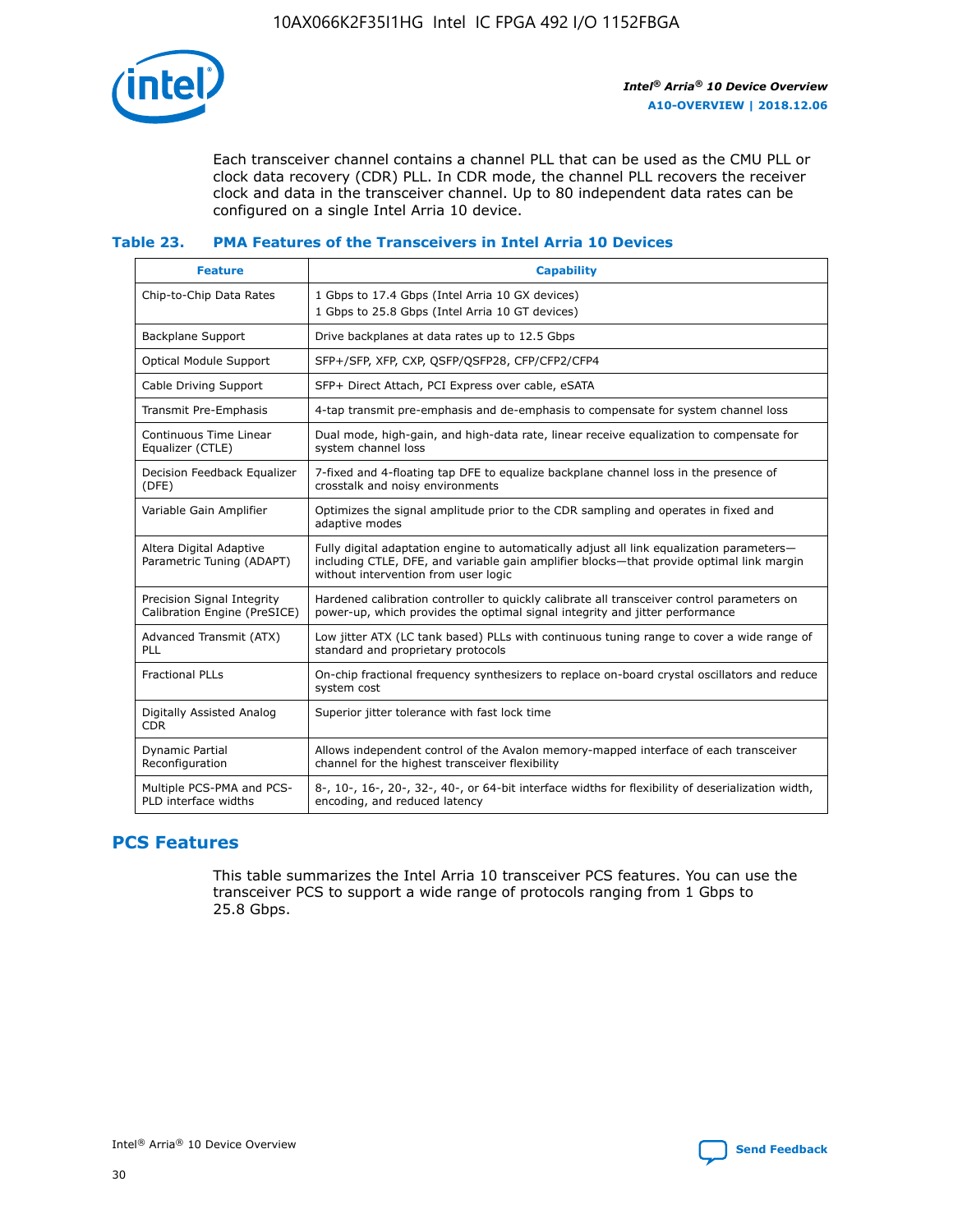

| <b>PCS</b>          | <b>Description</b>                                                                                                                                                                                                                                                                                                                                                                                             |
|---------------------|----------------------------------------------------------------------------------------------------------------------------------------------------------------------------------------------------------------------------------------------------------------------------------------------------------------------------------------------------------------------------------------------------------------|
| Standard PCS        | Operates at a data rate up to 12 Gbps<br>Supports protocols such as PCI-Express, CPRI 4.2+, GigE, IEEE 1588 in Hard PCS<br>Implements other protocols using Basic/Custom (Standard PCS) transceiver<br>configuration rules.                                                                                                                                                                                    |
| <b>Enhanced PCS</b> | Performs functions common to most serial data industry standards, such as word<br>alignment, encoding/decoding, and framing, before data is sent or received off-chip<br>through the PMA<br>• Handles data transfer to and from the FPGA fabric<br>Handles data transfer internally to and from the PMA<br>Provides frequency compensation<br>Performs channel bonding for multi-channel low skew applications |
| PCIe Gen3 PCS       | Supports the seamless switching of Data and Clock between the Gen1, Gen2, and Gen3<br>data rates<br>Provides support for PIPE 3.0 features<br>Supports the PIPE interface with the Hard IP enabled, as well as with the Hard IP<br>bypassed                                                                                                                                                                    |

#### **Related Information**

- PCIe Gen1, Gen2, and Gen3 Hard IP on page 26
- Interlaken Support on page 26
- 10 Gbps Ethernet Support on page 26

## **PCS Protocol Support**

This table lists some of the protocols supported by the Intel Arria 10 transceiver PCS. For more information about the blocks in the transmitter and receiver data paths, refer to the related information.

| <b>Protocol</b>                                 | <b>Data Rate</b><br>(Gbps) | <b>Transceiver IP</b>       | <b>PCS Support</b>                      |
|-------------------------------------------------|----------------------------|-----------------------------|-----------------------------------------|
| PCIe Gen3 x1, x2, x4, x8                        | 8.0                        | Native PHY (PIPE)           | Standard PCS and PCIe<br>Gen3 PCS       |
| PCIe Gen2 x1, x2, x4, x8                        | 5.0                        | Native PHY (PIPE)           | <b>Standard PCS</b>                     |
| PCIe Gen1 x1, x2, x4, x8                        | 2.5                        | Native PHY (PIPE)           | Standard PCS                            |
| 1000BASE-X Gigabit Ethernet                     | 1.25                       | Native PHY                  | <b>Standard PCS</b>                     |
| 1000BASE-X Gigabit Ethernet with<br>IEEE 1588v2 | 1.25                       | Native PHY                  | Standard PCS                            |
| 10GBASE-R                                       | 10.3125                    | Native PHY                  | <b>Enhanced PCS</b>                     |
| 10GBASE-R with IEEE 1588v2                      | 10.3125                    | Native PHY                  | <b>Enhanced PCS</b>                     |
| 10GBASE-R with KR FEC                           | 10.3125                    | Native PHY                  | <b>Enhanced PCS</b>                     |
| 10GBASE-KR and 1000BASE-X                       | 10.3125                    | 1G/10GbE and 10GBASE-KR PHY | Standard PCS and<br><b>Enhanced PCS</b> |
| Interlaken (CEI-6G/11G)                         | 3.125 to 17.4              | Native PHY                  | <b>Enhanced PCS</b>                     |
| SFI-S/SFI-5.2                                   | 11.2                       | Native PHY                  | <b>Enhanced PCS</b>                     |
| $10G$ SDI                                       | 10.692                     | Native PHY                  | <b>Enhanced PCS</b>                     |
|                                                 |                            |                             | continued                               |

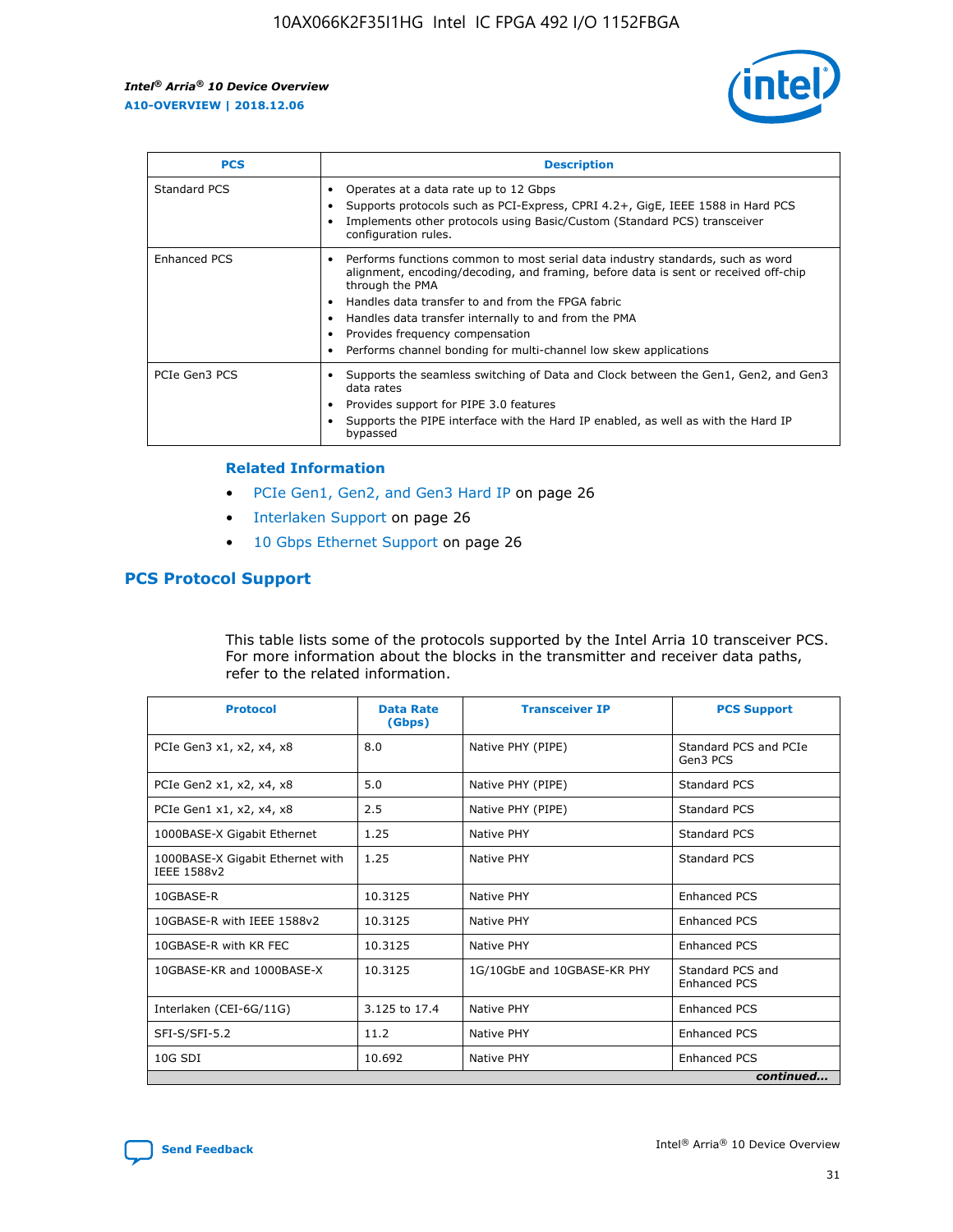

| <b>Protocol</b>      | <b>Data Rate</b><br>(Gbps) | <b>Transceiver IP</b> | <b>PCS Support</b> |
|----------------------|----------------------------|-----------------------|--------------------|
| CPRI 6.0 (64B/66B)   | 0.6144 to<br>10.1376       | Native PHY            | Enhanced PCS       |
| CPRI 4.2 (8B/10B)    | 0.6144 to<br>9.8304        | Native PHY            | Standard PCS       |
| OBSAI RP3 v4.2       | 0.6144 to 6.144            | Native PHY            | Standard PCS       |
| SD-SDI/HD-SDI/3G-SDI | $0.143(12)$ to<br>2.97     | Native PHY            | Standard PCS       |

## **Related Information**

#### [Intel Arria 10 Transceiver PHY User Guide](https://www.intel.com/content/www/us/en/programmable/documentation/nik1398707230472.html#nik1398707091164)

Provides more information about the supported transceiver protocols and PHY IP, the PMA architecture, and the standard, enhanced, and PCIe Gen3 PCS architecture.

# **SoC with Hard Processor System**

Each SoC device combines an FPGA fabric and a hard processor system (HPS) in a single device. This combination delivers the flexibility of programmable logic with the power and cost savings of hard IP in these ways:

- Reduces board space, system power, and bill of materials cost by eliminating a discrete embedded processor
- Allows you to differentiate the end product in both hardware and software, and to support virtually any interface standard
- Extends the product life and revenue through in-field hardware and software updates

 $(12)$  The 0.143 Gbps data rate is supported using oversampling of user logic that you must implement in the FPGA fabric.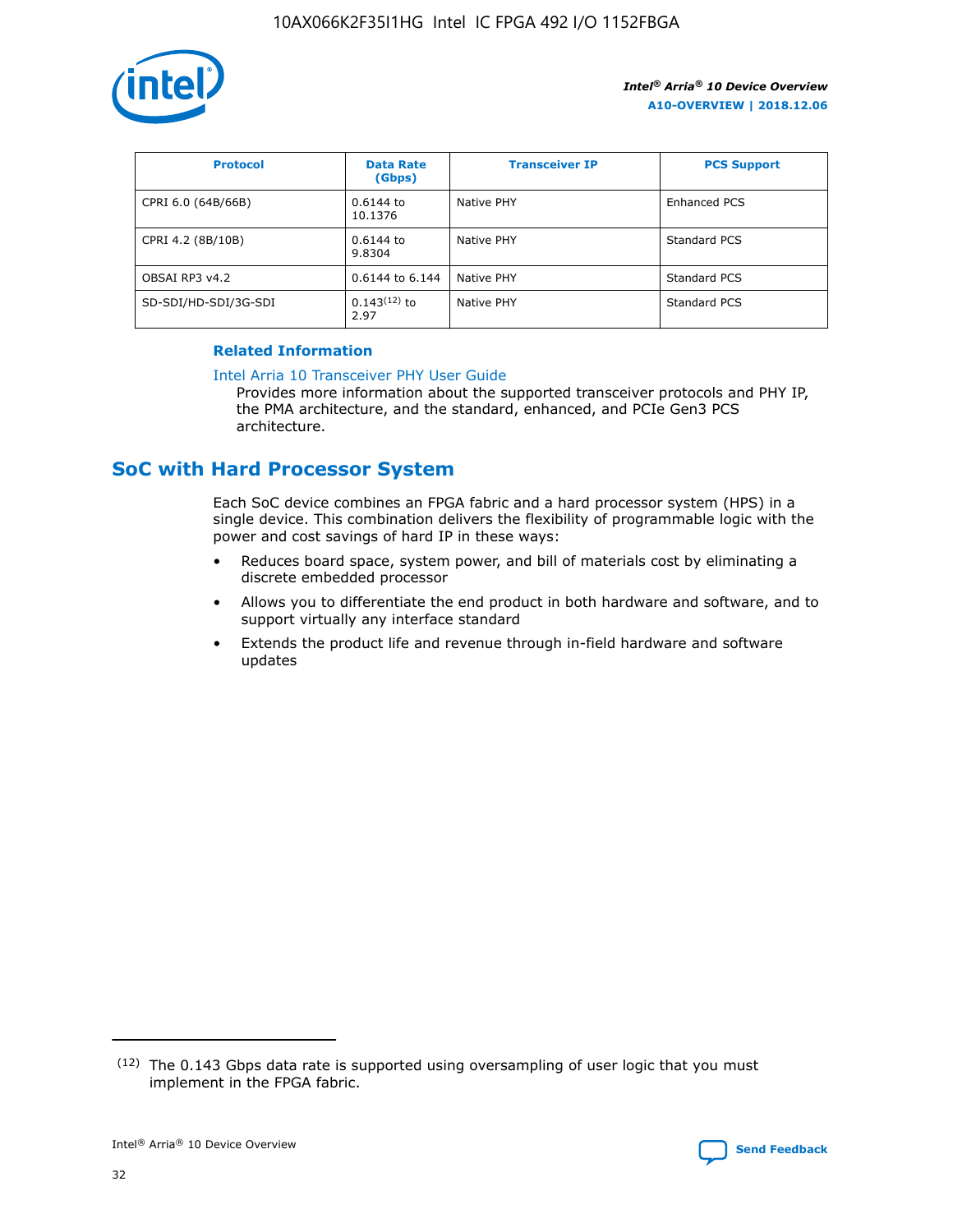

#### **Figure 9. HPS Block Diagram**

This figure shows a block diagram of the HPS with the dual ARM Cortex-A9 MPCore processor.



## **Key Advantages of 20-nm HPS**

The 20-nm HPS strikes a balance between enabling maximum software compatibility with 28-nm SoCs while still improving upon the 28-nm HPS architecture. These improvements address the requirements of the next generation target markets such as wireless and wireline communications, compute and storage equipment, broadcast and military in terms of performance, memory bandwidth, connectivity via backplane and security.

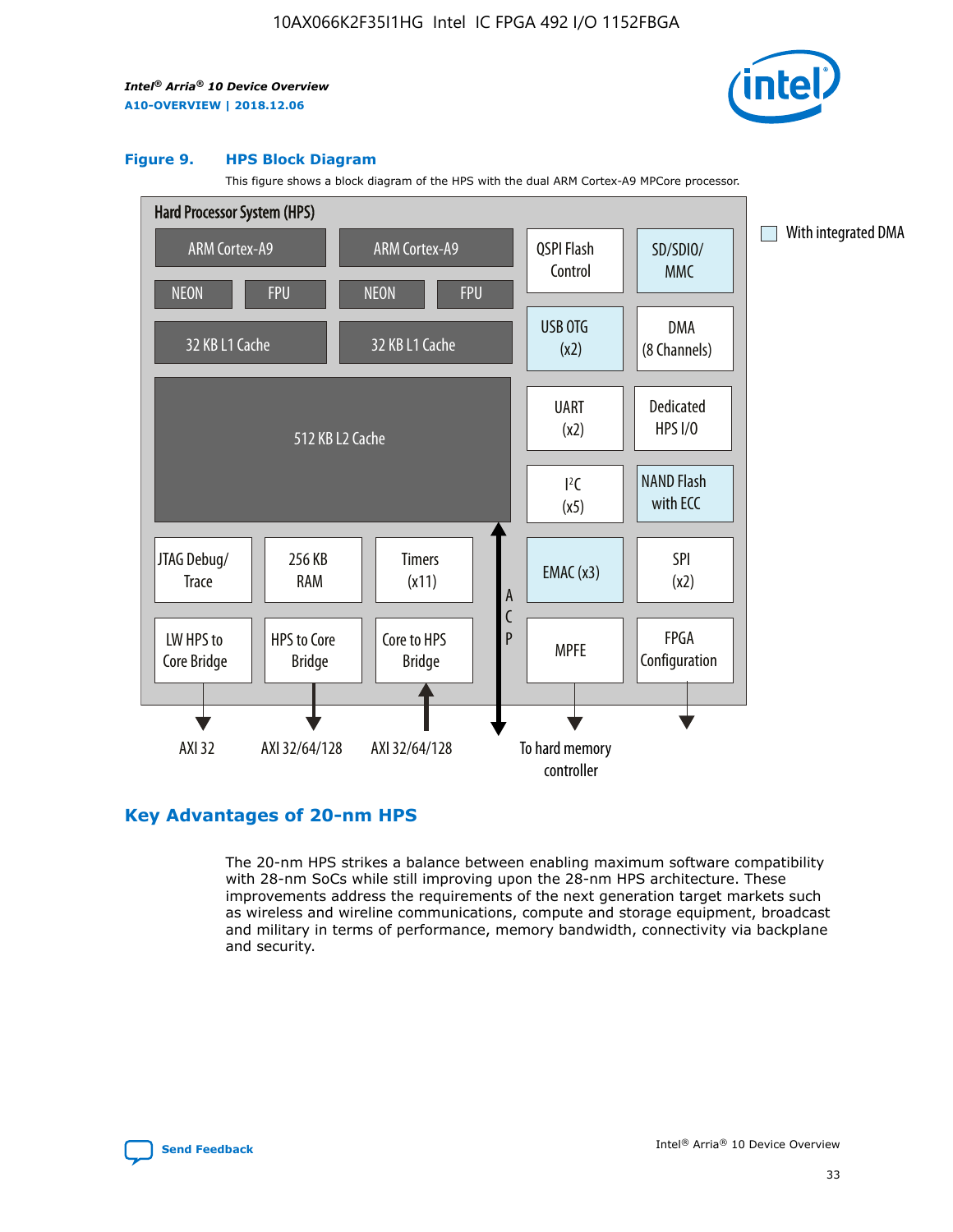

## **Table 24. Improvements in 20 nm HPS**

This table lists the key improvements of the 20 nm HPS compared to the 28 nm HPS.

| Advantages/<br><b>Improvements</b>                          | <b>Description</b>                                                                                                                                                                                                                                                                                                                                                                                                                                                                                                                                                                                                                                                                                                                                                                                                                                                                                                                   |
|-------------------------------------------------------------|--------------------------------------------------------------------------------------------------------------------------------------------------------------------------------------------------------------------------------------------------------------------------------------------------------------------------------------------------------------------------------------------------------------------------------------------------------------------------------------------------------------------------------------------------------------------------------------------------------------------------------------------------------------------------------------------------------------------------------------------------------------------------------------------------------------------------------------------------------------------------------------------------------------------------------------|
| Increased performance and<br>overdrive capability           | While the nominal processor frequency is 1.2 GHz, the 20 nm HPS offers an "overdrive"<br>feature which enables a higher processor operating frequency. This requires a higher supply<br>voltage value that is unique to the HPS and may require a separate requlator.                                                                                                                                                                                                                                                                                                                                                                                                                                                                                                                                                                                                                                                                |
| Increased processor memory<br>bandwidth and DDR4<br>support | Up to 64-bit DDR4 memory at 2,400 Mbps support is available for the processor. The hard<br>memory controller for the HPS comprises a multi-port front end that manages connections<br>to a single port memory controller. The multi-port front end allows logic core and the HPS<br>to share ports and thereby the available bandwidth of the memory controller.                                                                                                                                                                                                                                                                                                                                                                                                                                                                                                                                                                     |
| Flexible I/O sharing                                        | An advanced I/O pin muxing scheme allows improved sharing of I/O between the HPS and<br>the core logic. The following types of I/O are available for SoC:<br>17 dedicated I/Os-physically located inside the HPS block and are not accessible to<br>logic within the core. The 17 dedicated I/Os are used for HPS clock, resets, and<br>interfacing with boot devices, QSPI, and SD/MMC.<br>48 direct shared I/O-located closest to the HPS block and are ideal for high speed HPS<br>peripherals such as EMAC, USB, and others. There is one bank of 48 I/Os that supports<br>direct sharing where the 48 I/Os can be shared 12 I/Os at a time.<br>Standard (shared) I/O-all standard I/Os can be shared by the HPS peripherals and any<br>$\bullet$<br>logic within the core. For designs where more than 48 I/Os are required to fully use all<br>the peripherals in the HPS, these I/Os can be connected through the core logic. |
| <b>EMAC</b> core                                            | Three EMAC cores are available in the HPS. The EMAC cores enable an application to<br>support two redundant Ethernet connections; for example, backplane, or two EMAC cores<br>for managing IEEE 1588 time stamp information while allowing a third EMAC core for debug<br>and configuration. All three EMACs can potentially share the same time stamps, simplifying<br>the 1588 time stamping implementation. A new serial time stamp interface allows core<br>logic to access and read the time stamp values. The integrated EMAC controllers can be<br>connected to external Ethernet PHY through the provided MDIO or I <sup>2</sup> C interface.                                                                                                                                                                                                                                                                               |
| On-chip memory                                              | The on-chip memory is updated to 256 KB support and can support larger data sets and<br>real time algorithms.                                                                                                                                                                                                                                                                                                                                                                                                                                                                                                                                                                                                                                                                                                                                                                                                                        |
| <b>ECC</b> enhancements                                     | Improvements in L2 Cache ECC management allow identification of errors down to the<br>address level. ECC enhancements also enable improved error injection and status reporting<br>via the introduction of new memory mapped access to syndrome and data signals.                                                                                                                                                                                                                                                                                                                                                                                                                                                                                                                                                                                                                                                                    |
| HPS to FPGA Interconnect<br><b>Backbone</b>                 | Although the HPS and the Logic Core can operate independently, they are tightly coupled<br>via a high-bandwidth system interconnect built from high-performance ARM AMBA AXI bus<br>bridges. IP bus masters in the FPGA fabric have access to HPS bus slaves via the FPGA-to-<br>HPS interconnect. Similarly, HPS bus masters have access to bus slaves in the core fabric<br>via the HPS-to-FPGA bridge. Both bridges are AMBA AXI-3 compliant and support<br>simultaneous read and write transactions. Up to three masters within the core fabric can<br>share the HPS SDRAM controller with the processor. Additionally, the processor can be used<br>to configure the core fabric under program control via a dedicated 32-bit configuration port.                                                                                                                                                                               |
| FPGA configuration and HPS<br>booting                       | The FPGA fabric and HPS in the SoCs are powered independently. You can reduce the clock<br>frequencies or gate the clocks to reduce dynamic power.<br>You can configure the FPGA fabric and boot the HPS independently, in any order, providing<br>you with more design flexibility.                                                                                                                                                                                                                                                                                                                                                                                                                                                                                                                                                                                                                                                 |
| Security                                                    | New security features have been introduced for anti-tamper management, secure boot,<br>encryption (AES), and authentication (SHA).                                                                                                                                                                                                                                                                                                                                                                                                                                                                                                                                                                                                                                                                                                                                                                                                   |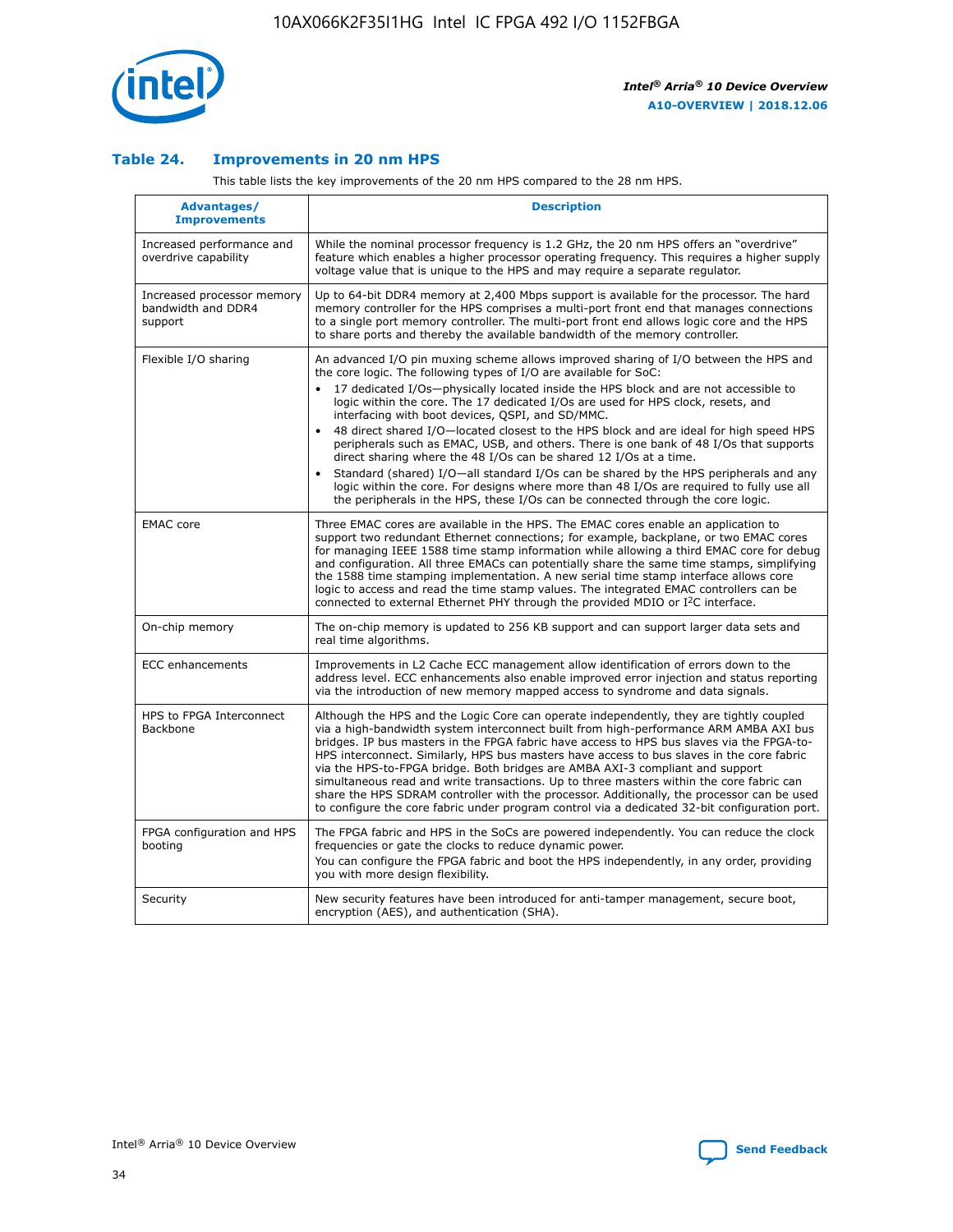

## **Features of the HPS**

The HPS has the following features:

- 1.2-GHz, dual-core ARM Cortex-A9 MPCore processor with up to 1.5-GHz via overdrive
	- ARMv7-A architecture that runs 32-bit ARM instructions, 16-bit and 32-bit Thumb instructions, and 8-bit Java byte codes in Jazelle style
	- Superscalar, variable length, out-of-order pipeline with dynamic branch prediction
	- Instruction Efficiency 2.5 MIPS/MHz, which provides total performance of 7500 MIPS at 1.5 GHz
- Each processor core includes:
	- 32 KB of L1 instruction cache, 32 KB of L1 data cache
	- Single- and double-precision floating-point unit and NEON media engine
	- CoreSight debug and trace technology
	- Snoop Control Unit (SCU) and Acceleration Coherency Port (ACP)
- 512 KB of shared L2 cache
- 256 KB of scratch RAM
- Hard memory controller with support for DDR3, DDR4 and optional error correction code (ECC) support
- Multiport Front End (MPFE) Scheduler interface to the hard memory controller
- 8-channel direct memory access (DMA) controller
- QSPI flash controller with SIO, DIO, QIO SPI Flash support
- NAND flash controller (ONFI 1.0 or later) with DMA and ECC support, updated to support 8 and 16-bit Flash devices and new command DMA to offload CPU for fast power down recovery
- Updated SD/SDIO/MMC controller to eMMC 4.5 with DMA with CE-ATA digital command support
- 3 10/100/1000 Ethernet media access control (MAC) with DMA
- 2 USB On-the-Go (OTG) controllers with DMA
- $\bullet$  5 I<sup>2</sup>C controllers (3 can be used by EMAC for MIO to external PHY)
- 2 UART 16550 Compatible controllers
- 4 serial peripheral interfaces (SPI) (2 Master, 2 Slaves)
- 62 programmable general-purpose I/Os, which includes 48 direct share I/Os that allows the HPS peripherals to connect directly to the FPGA I/Os
- 7 general-purpose timers
- 4 watchdog timers
- Anti-tamper, Secure Boot, Encryption (AES) and Authentication (SHA)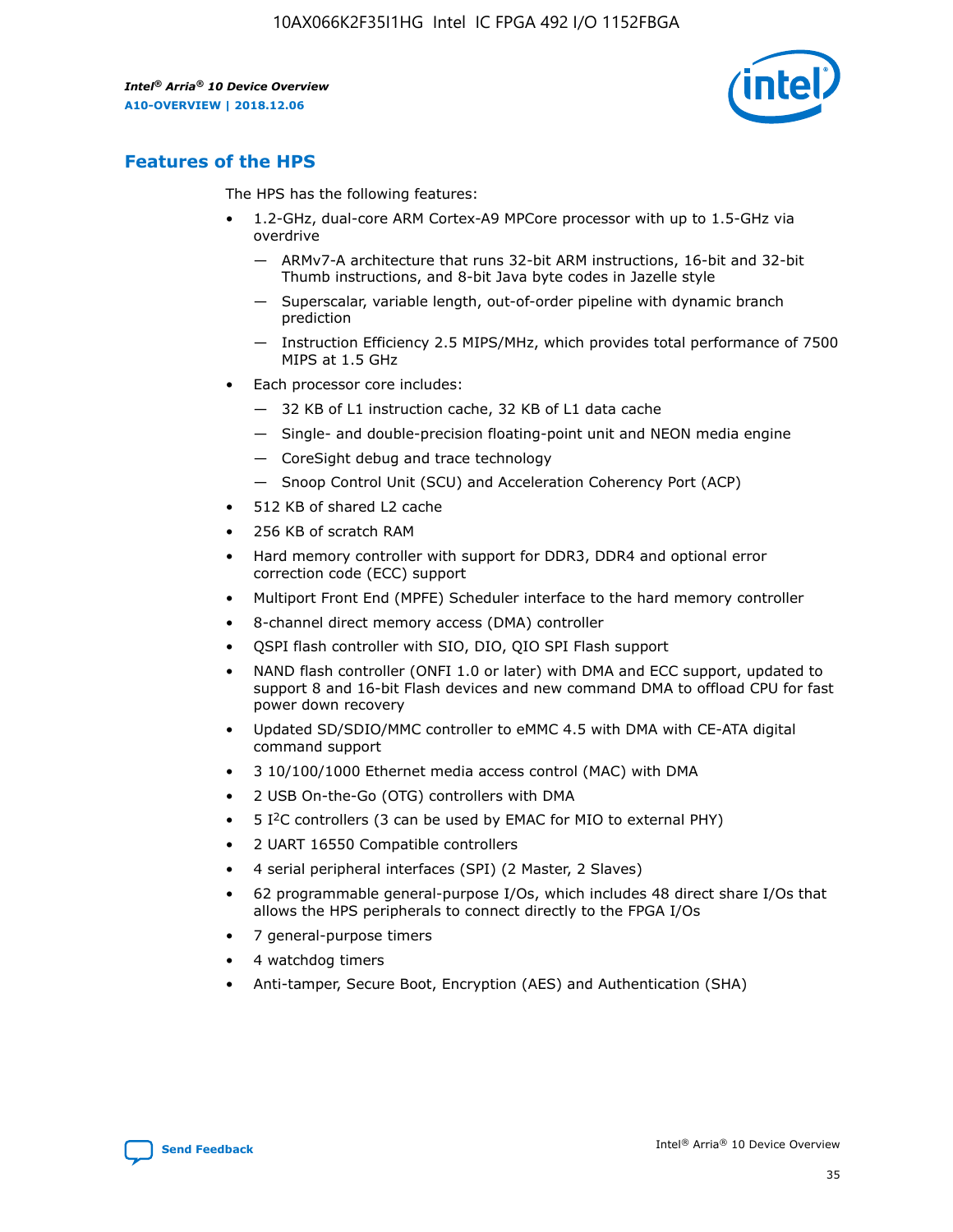

## **System Peripherals and Debug Access Port**

Each Ethernet MAC, USB OTG, NAND flash controller, and SD/MMC controller module has an integrated DMA controller. For modules without an integrated DMA controller, an additional DMA controller module provides up to eight channels of high-bandwidth data transfers. Peripherals that communicate off-chip are multiplexed with other peripherals at the HPS pin level. This allows you to choose which peripherals interface with other devices on your PCB.

The debug access port provides interfaces to industry standard JTAG debug probes and supports ARM CoreSight debug and core traces to facilitate software development.

#### **HPS–FPGA AXI Bridges**

The HPS–FPGA bridges, which support the Advanced Microcontroller Bus Architecture (AMBA) Advanced eXtensible Interface (AXI™) specifications, consist of the following bridges:

- FPGA-to-HPS AMBA AXI bridge—a high-performance bus supporting 32, 64, and 128 bit data widths that allows the FPGA fabric to issue transactions to slaves in the HPS.
- HPS-to-FPGA Avalon/AMBA AXI bridge—a high-performance bus supporting 32, 64, and 128 bit data widths that allows the HPS to issue transactions to slaves in the FPGA fabric.
- Lightweight HPS-to-FPGA AXI bridge—a lower latency 32 bit width bus that allows the HPS to issue transactions to soft peripherals in the FPGA fabric. This bridge is primarily used for control and status register (CSR) accesses to peripherals in the FPGA fabric.

The HPS–FPGA AXI bridges allow masters in the FPGA fabric to communicate with slaves in the HPS logic, and vice versa. For example, the HPS-to-FPGA AXI bridge allows you to share memories instantiated in the FPGA fabric with one or both microprocessors in the HPS, while the FPGA-to-HPS AXI bridge allows logic in the FPGA fabric to access the memory and peripherals in the HPS.

Each HPS–FPGA bridge also provides asynchronous clock crossing for data transferred between the FPGA fabric and the HPS.

#### **HPS SDRAM Controller Subsystem**

The HPS SDRAM controller subsystem contains a multiport SDRAM controller and DDR PHY that are shared between the FPGA fabric (through the FPGA-to-HPS SDRAM interface), the level 2 (L2) cache, and the level 3 (L3) system interconnect. The FPGA-to-HPS SDRAM interface supports AMBA AXI and Avalon® Memory-Mapped (Avalon-MM) interface standards, and provides up to six individual ports for access by masters implemented in the FPGA fabric.

The HPS SDRAM controller supports up to 3 masters (command ports), 3x 64-bit read data ports and 3x 64-bit write data ports.

To maximize memory performance, the SDRAM controller subsystem supports command and data reordering, deficit round-robin arbitration with aging, and high-priority bypass features.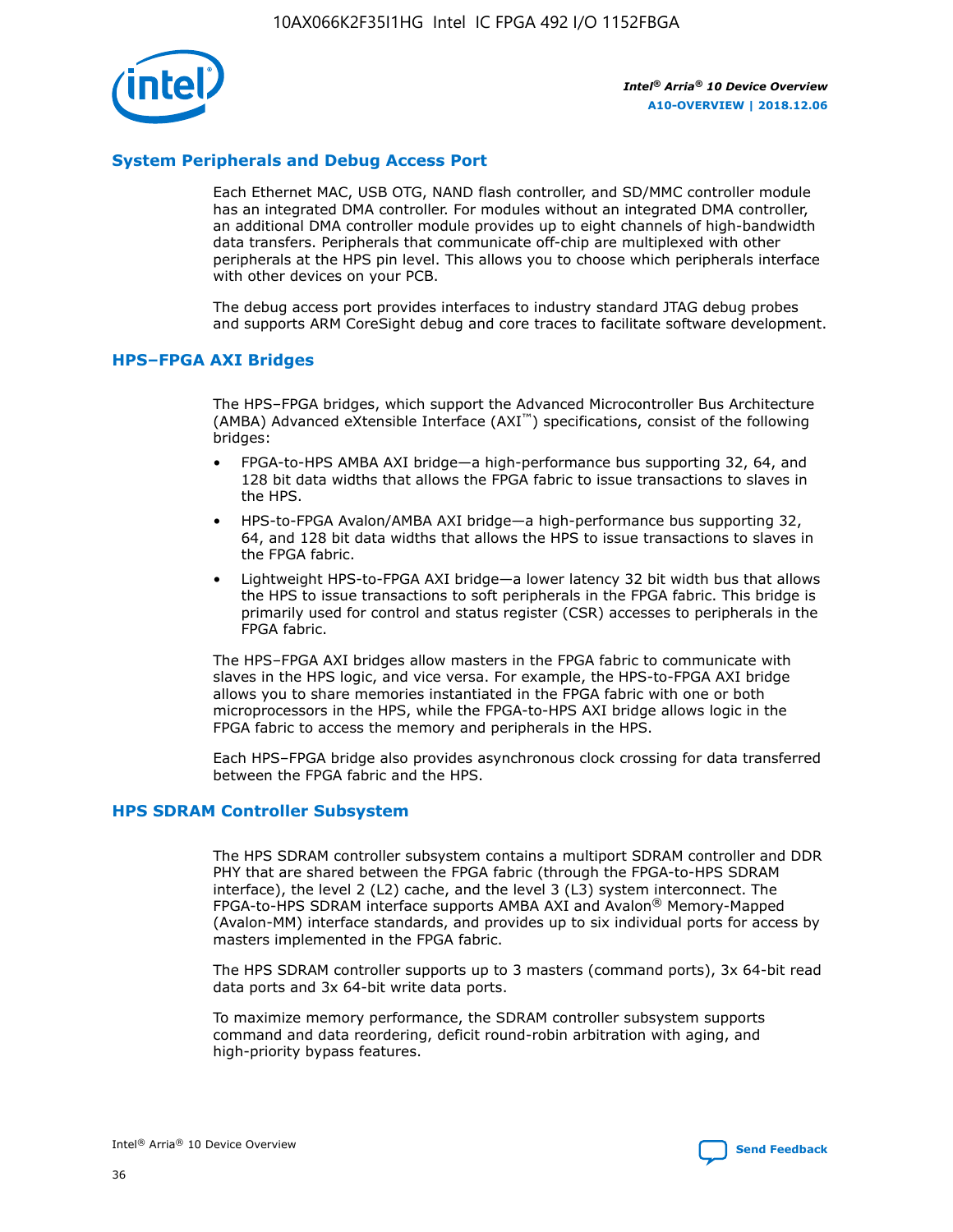

## **FPGA Configuration and HPS Booting**

The FPGA fabric and HPS in the SoC FPGA must be powered at the same time. You can reduce the clock frequencies or gate the clocks to reduce dynamic power.

Once powered, the FPGA fabric and HPS can be configured independently thus providing you with more design flexibility:

- You can boot the HPS independently. After the HPS is running, the HPS can fully or partially reconfigure the FPGA fabric at any time under software control. The HPS can also configure other FPGAs on the board through the FPGA configuration controller.
- Configure the FPGA fabric first, and then boot the HPS from memory accessible to the FPGA fabric.

## **Hardware and Software Development**

For hardware development, you can configure the HPS and connect your soft logic in the FPGA fabric to the HPS interfaces using the Platform Designer system integration tool in the Intel Quartus Prime software.

For software development, the ARM-based SoC FPGA devices inherit the rich software development ecosystem available for the ARM Cortex-A9 MPCore processor. The software development process for Intel SoC FPGAs follows the same steps as those for other SoC devices from other manufacturers. Support for Linux\*, VxWorks\*, and other operating systems are available for the SoC FPGAs. For more information on the operating systems support availability, contact the Intel FPGA sales team.

You can begin device-specific firmware and software development on the Intel SoC FPGA Virtual Target. The Virtual Target is a fast PC-based functional simulation of a target development system—a model of a complete development board. The Virtual Target enables the development of device-specific production software that can run unmodified on actual hardware.

## **Dynamic and Partial Reconfiguration**

The Intel Arria 10 devices support dynamic and partial reconfiguration. You can use dynamic and partial reconfiguration simultaneously to enable seamless reconfiguration of both the device core and transceivers.

## **Dynamic Reconfiguration**

You can reconfigure the PMA and PCS blocks while the device continues to operate. This feature allows you to change the data rates, protocol, and analog settings of a channel in a transceiver bank without affecting on-going data transfer in other transceiver banks. This feature is ideal for applications that require dynamic multiprotocol or multirate support.

## **Partial Reconfiguration**

Using partial reconfiguration, you can reconfigure some parts of the device while keeping the device in operation.

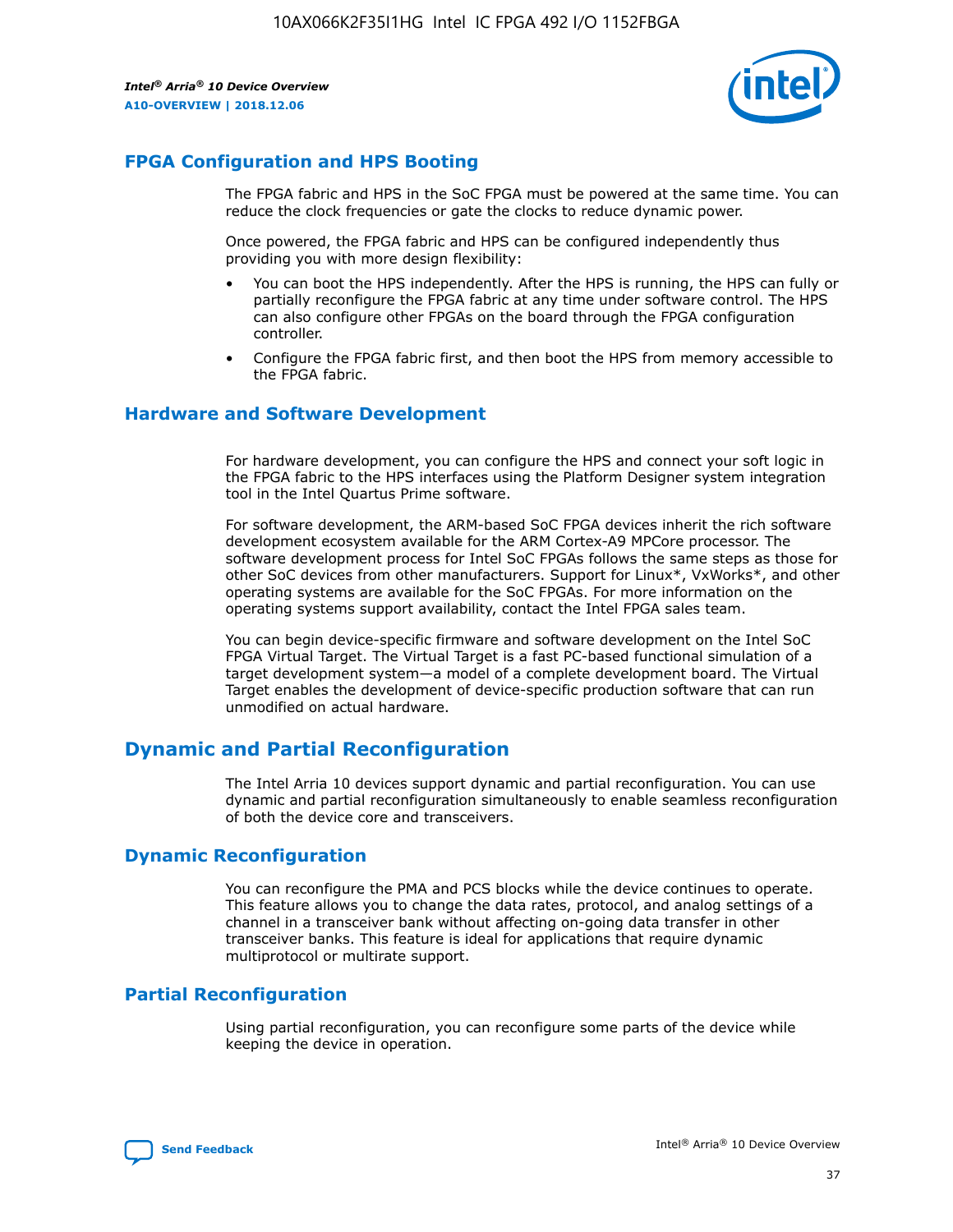

Instead of placing all device functions in the FPGA fabric, you can store some functions that do not run simultaneously in external memory and load them only when required. This capability increases the effective logic density of the device, and lowers cost and power consumption.

In the Intel solution, you do not have to worry about intricate device architecture to perform a partial reconfiguration. The partial reconfiguration capability is built into the Intel Quartus Prime design software, making such time-intensive task simple.

Intel Arria 10 devices support partial reconfiguration in the following configuration options:

- Using an internal host:
	- All supported configuration modes where the FPGA has access to external memory devices such as serial and parallel flash memory.
	- Configuration via Protocol [CvP (PCIe)]
- Using an external host—passive serial (PS), fast passive parallel (FPP) x8, FPP x16, and FPP x32 I/O interface.

# **Enhanced Configuration and Configuration via Protocol**

## **Table 25. Configuration Schemes and Features of Intel Arria 10 Devices**

Intel Arria 10 devices support 1.8 V programming voltage and several configuration schemes.

| <b>Scheme</b>                                                          | <b>Data</b><br><b>Width</b> | <b>Max Clock</b><br>Rate<br>(MHz) | <b>Max Data</b><br>Rate<br>(Mbps)<br>(13) | <b>Decompression</b> | <b>Design</b><br>Security <sup>(1</sup><br>4) | <b>Partial</b><br><b>Reconfiguration</b><br>(15) | <b>Remote</b><br><b>System</b><br><b>Update</b> |
|------------------------------------------------------------------------|-----------------------------|-----------------------------------|-------------------------------------------|----------------------|-----------------------------------------------|--------------------------------------------------|-------------------------------------------------|
| <b>JTAG</b>                                                            | 1 bit                       | 33                                | 33                                        |                      |                                               | Yes(16)                                          |                                                 |
| Active Serial (AS)<br>through the<br>EPCO-L<br>configuration<br>device | 1 bit,<br>4 bits            | 100                               | 400                                       | Yes                  | Yes                                           | $Y_{PS}(16)$                                     | Yes                                             |
| Passive serial (PS)<br>through CPLD or<br>external<br>microcontroller  | 1 bit                       | 100                               | 100                                       | Yes                  | Yes                                           | Yes <sup>(16)</sup>                              | Parallel<br>Flash<br>Loader<br>(PFL) IP<br>core |
|                                                                        |                             |                                   |                                           |                      |                                               |                                                  | continued                                       |

<sup>(13)</sup> Enabling either compression or design security features affects the maximum data rate. Refer to the Intel Arria 10 Device Datasheet for more information.

<sup>(14)</sup> Encryption and compression cannot be used simultaneously.

 $(15)$  Partial reconfiguration is an advanced feature of the device family. If you are interested in using partial reconfiguration, contact Intel for support.

 $(16)$  Partial configuration can be performed only when it is configured as internal host.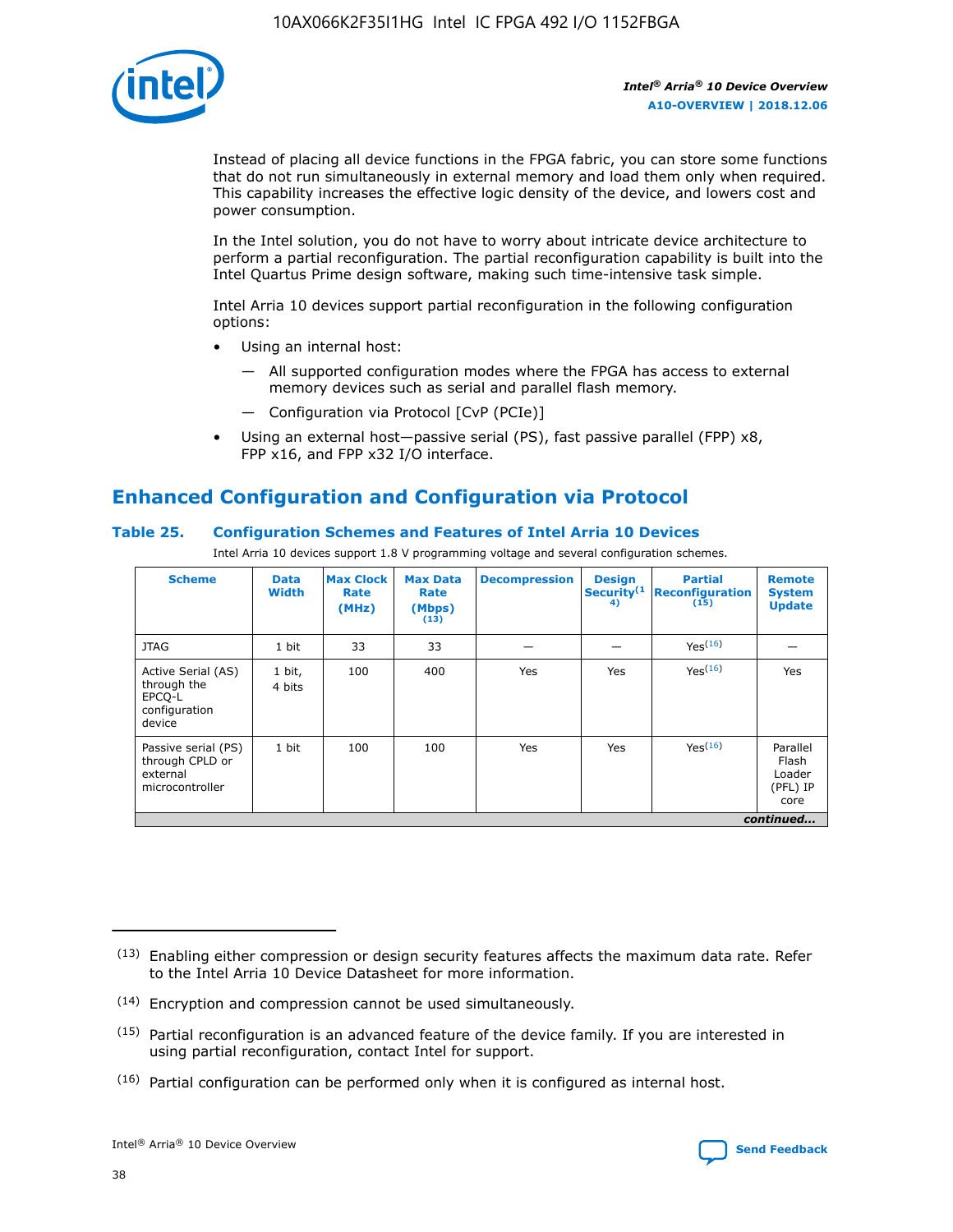

| <b>Scheme</b>                                    | <b>Data</b><br><b>Width</b> | <b>Max Clock</b><br>Rate<br>(MHz) | <b>Max Data</b><br>Rate<br>(Mbps)<br>(13) | <b>Decompression</b> | <b>Design</b><br>Security <sup>(1</sup><br>4) | <b>Partial</b><br><b>Reconfiguration</b><br>(15) | <b>Remote</b><br><b>System</b><br><b>Update</b> |
|--------------------------------------------------|-----------------------------|-----------------------------------|-------------------------------------------|----------------------|-----------------------------------------------|--------------------------------------------------|-------------------------------------------------|
| Fast passive                                     | 8 bits                      | 100                               | 3200                                      | Yes                  | Yes                                           | Yes(17)                                          | PFL IP                                          |
| parallel (FPP)<br>through CPLD or                | 16 bits                     |                                   |                                           | Yes                  | Yes                                           |                                                  | core                                            |
| external<br>microcontroller                      | 32 bits                     |                                   |                                           | Yes                  | Yes                                           |                                                  |                                                 |
| Configuration via                                | 16 bits                     | 100                               | 3200                                      | Yes                  | Yes                                           | Yes <sup>(17)</sup>                              |                                                 |
| <b>HPS</b>                                       | 32 bits                     |                                   |                                           | Yes                  | Yes                                           |                                                  |                                                 |
| Configuration via<br>Protocol [CvP<br>$(PCIe^*)$ | x1, x2,<br>x4, x8<br>lanes  |                                   | 8000                                      | Yes                  | Yes                                           | Yes <sup>(16)</sup>                              |                                                 |

You can configure Intel Arria 10 devices through PCIe using Configuration via Protocol (CvP). The Intel Arria 10 CvP implementation conforms to the PCIe 100 ms power-up-to-active time requirement.

### **Related Information**

[Configuration via Protocol \(CvP\) Implementation in Intel FPGAs User Guide](https://www.intel.com/content/www/us/en/programmable/documentation/dsu1441819344145.html#dsu1442269728522) Provides more information about the CvP configuration scheme.

# **SEU Error Detection and Correction**

Intel Arria 10 devices offer robust and easy-to-use single-event upset (SEU) error detection and correction circuitry.

The detection and correction circuitry includes protection for Configuration RAM (CRAM) programming bits and user memories. The CRAM is protected by a continuously running CRC error detection circuit with integrated ECC that automatically corrects one or two errors and detects higher order multi-bit errors. When more than two errors occur, correction is available through reloading of the core programming file, providing a complete design refresh while the FPGA continues to operate.

The physical layout of the Intel Arria 10 CRAM array is optimized to make the majority of multi-bit upsets appear as independent single-bit or double-bit errors which are automatically corrected by the integrated CRAM ECC circuitry. In addition to the CRAM protection, the M20K memory blocks also include integrated ECC circuitry and are layout-optimized for error detection and correction. The MLAB does not have ECC.

(14) Encryption and compression cannot be used simultaneously.

<sup>(17)</sup> Supported at a maximum clock rate of 100 MHz.



 $(13)$  Enabling either compression or design security features affects the maximum data rate. Refer to the Intel Arria 10 Device Datasheet for more information.

 $(15)$  Partial reconfiguration is an advanced feature of the device family. If you are interested in using partial reconfiguration, contact Intel for support.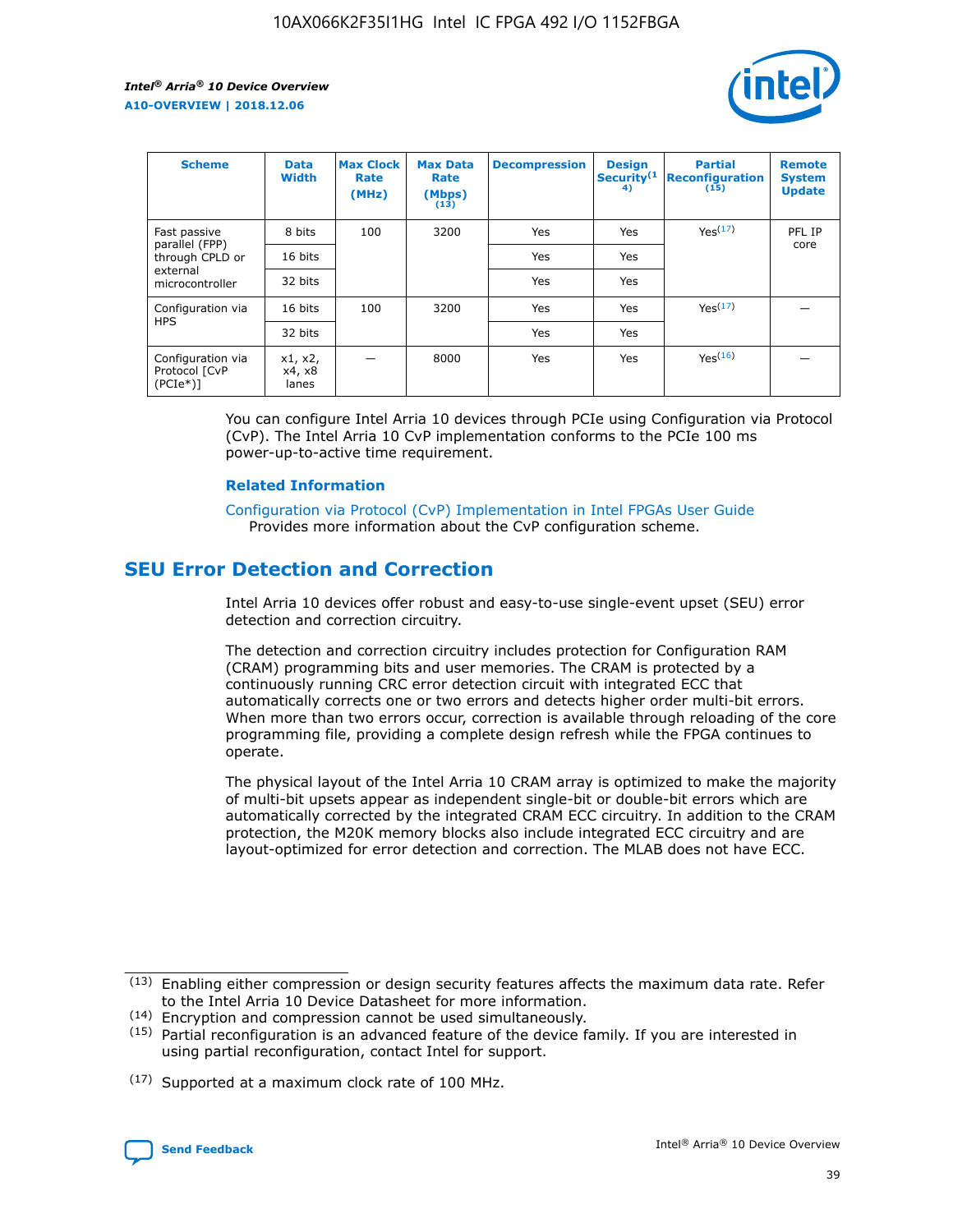

## **Power Management**

Intel Arria 10 devices leverage the advanced 20 nm process technology, a low 0.9 V core power supply, an enhanced core architecture, and several optional power reduction techniques to reduce total power consumption by as much as 40% compared to Arria V devices and as much as 60% compared to Stratix V devices.

The optional power reduction techniques in Intel Arria 10 devices include:

- **SmartVID**—a code is programmed into each device during manufacturing that allows a smart regulator to operate the device at lower core  $V_{CC}$  while maintaining performance
- **Programmable Power Technology**—non-critical timing paths are identified by the Intel Quartus Prime software and the logic in these paths is biased for low power instead of high performance
- **Low Static Power Options**—devices are available with either standard static power or low static power while maintaining performance

Furthermore, Intel Arria 10 devices feature Intel's industry-leading low power transceivers and include a number of hard IP blocks that not only reduce logic resources but also deliver substantial power savings compared to soft implementations. In general, hard IP blocks consume up to 90% less power than the equivalent soft logic implementations.

# **Incremental Compilation**

The Intel Quartus Prime software incremental compilation feature reduces compilation time and helps preserve performance to ease timing closure. The incremental compilation feature enables the partial reconfiguration flow for Intel Arria 10 devices.

Incremental compilation supports top-down, bottom-up, and team-based design flows. This feature facilitates modular, hierarchical, and team-based design flows where different designers compile their respective design sections in parallel. Furthermore, different designers or IP providers can develop and optimize different blocks of the design independently. These blocks can then be imported into the top level project.

# **Document Revision History for Intel Arria 10 Device Overview**

| <b>Document</b><br><b>Version</b> | <b>Changes</b>                                                                                                                                                                                                                                                              |
|-----------------------------------|-----------------------------------------------------------------------------------------------------------------------------------------------------------------------------------------------------------------------------------------------------------------------------|
| 2018.12.06                        | Added links to Intel Arria 10 device errata documents.<br>Removed automotive temperature option from the Intel Arria 10 GX devices.<br>Removed -3 fabric speed grade from the Intel Arria 10 GT devices.<br>Updated power options for the Intel Arria 10 GX and GT devices. |
| 2018.04.09                        | Updated the lowest $V_{CC}$ from 0.83 V to 0.82 V in the topic listing a summary of the device features.                                                                                                                                                                    |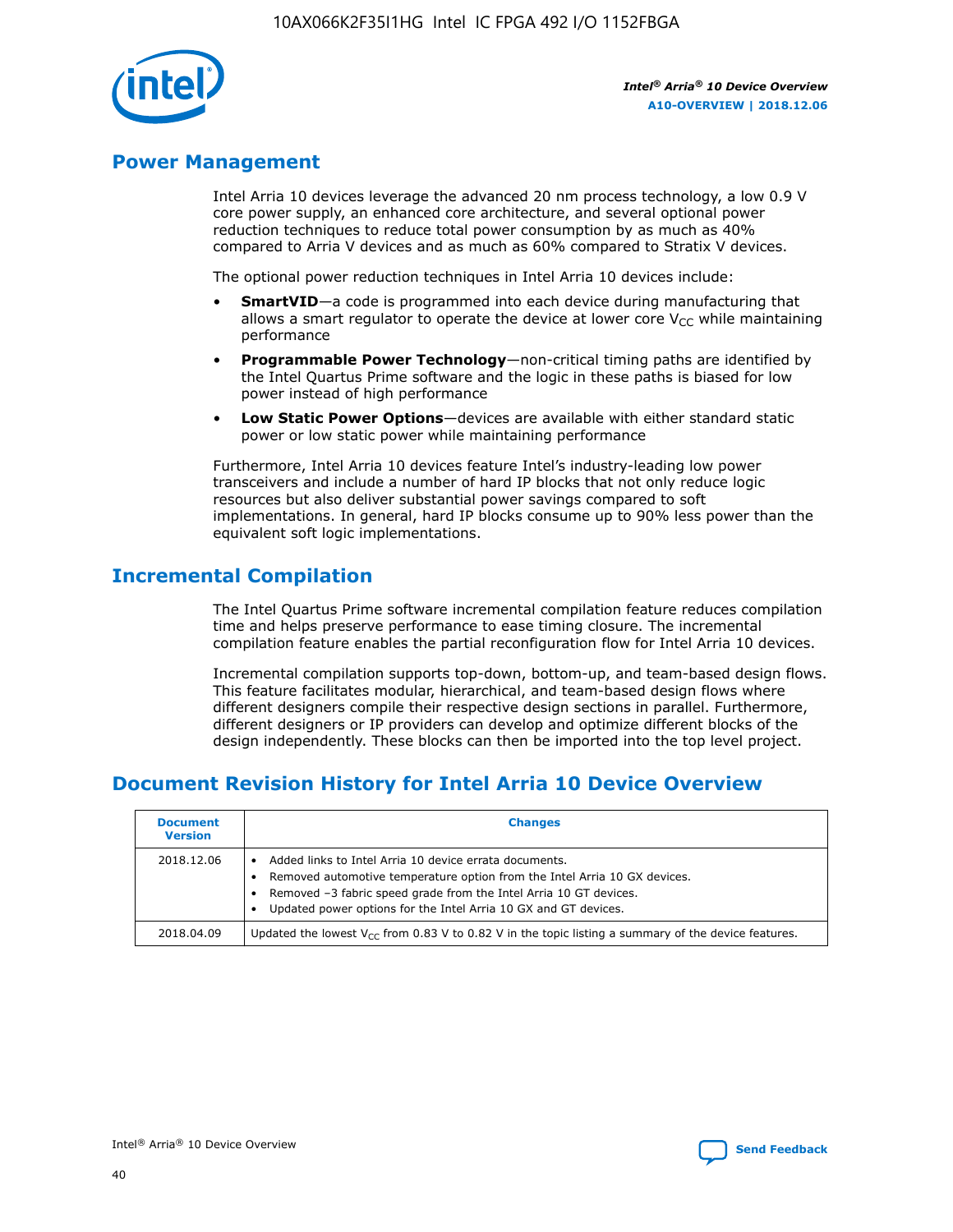*Intel® Arria® 10 Device Overview* **A10-OVERVIEW | 2018.12.06**



| <b>Date</b>    | <b>Version</b> | <b>Changes</b>                                                                                                                                                                                                                                                                                                                                                                                                                                                                                                                                                                                                                                                                                                                                                                                                                                                                                                                                                            |
|----------------|----------------|---------------------------------------------------------------------------------------------------------------------------------------------------------------------------------------------------------------------------------------------------------------------------------------------------------------------------------------------------------------------------------------------------------------------------------------------------------------------------------------------------------------------------------------------------------------------------------------------------------------------------------------------------------------------------------------------------------------------------------------------------------------------------------------------------------------------------------------------------------------------------------------------------------------------------------------------------------------------------|
| January 2018   | 2018.01.17     | Updated the maximum data rate for HPS (Intel Arria 10 SX devices<br>external memory interface DDR3 controller from 2,166 Mbps to 2,133<br>Mbps.<br>Updated maximum frequency supported for half rate QDRII and QDRII<br>+ SRAM to 633 MHz in Memory Standards Supported by the Soft<br>Memory Controller table.<br>Updated transceiver backplane capability to 12.5 Gbps.<br>$\bullet$<br>Removed transceiver speed grade 5 in Sample Ordering Core and<br>Available Options for Intel Arria 10 GX Devices figure.<br>Removed package code 40, low static power, SmartVID, industrial, and<br>military operating temperature support from Sample Ordering Core and<br>Available Options for Intel Arria 10 GT Devices figure.<br>Updated short reach transceiver rate for Intel Arria 10 GT devices to<br>25.8 Gbps.<br>Removed On-Die Instrumentation - EyeQ and Jitter Margin Tool<br>support from PMA Features of the Transceivers in Intel Arria 10 Devices<br>table. |
| September 2017 | 2017.09.20     | Updated the maximum speed of the DDR4 external memory interface from<br>1,333 MHz/2,666 Mbps to 1,200 MHz/2,400 Mbps.                                                                                                                                                                                                                                                                                                                                                                                                                                                                                                                                                                                                                                                                                                                                                                                                                                                     |
| July 2017      | 2017.07.13     | Corrected the automotive temperature range in the figure showing the<br>available options for the Intel Arria 10 GX devices from "-40°C to 100°C"<br>to "-40°C to 125°C".                                                                                                                                                                                                                                                                                                                                                                                                                                                                                                                                                                                                                                                                                                                                                                                                 |
| July 2017      | 2017.07.06     | Added automotive temperature option to Intel Arria 10 GX device family.                                                                                                                                                                                                                                                                                                                                                                                                                                                                                                                                                                                                                                                                                                                                                                                                                                                                                                   |
| May 2017       | 2017.05.08     | Corrected protocol names with "1588" to "IEEE 1588v2".<br>$\bullet$<br>Updated the vertical migration table to remove vertical migration<br>$\bullet$<br>between Intel Arria 10 GX and Intel Arria 10 SX device variants.<br>Removed all "Preliminary" marks.<br>$\bullet$                                                                                                                                                                                                                                                                                                                                                                                                                                                                                                                                                                                                                                                                                                |
| March 2017     | 2017.03.15     | Removed the topic about migration from Intel Arria 10 to Intel Stratix<br>10 devices.<br>Rebranded as Intel.<br>$\bullet$                                                                                                                                                                                                                                                                                                                                                                                                                                                                                                                                                                                                                                                                                                                                                                                                                                                 |
| October 2016   | 2016.10.31     | Removed package F36 from Intel Arria 10 GX devices.<br>Updated Intel Arria 10 GT sample ordering code and maximum GX<br>$\bullet$<br>transceiver count. Intel Arria 10 GT devices are available only in the<br>SF45 package option with a maximum of 72 transceivers.                                                                                                                                                                                                                                                                                                                                                                                                                                                                                                                                                                                                                                                                                                     |
| May 2016       | 2016.05.02     | Updated the FPGA Configuration and HPS Booting topic.<br>$\bullet$<br>Remove V <sub>CC</sub> PowerManager from the Summary of Features, Power<br>Management and Arria 10 Device Variants and packages topics. This<br>feature is no longer supported in Arria 10 devices.<br>Removed LPDDR3 from the Memory Standards Supported by the HPS<br>Hard Memory Controller table in the Memory Standards Supported by<br>Intel Arria 10 Devices topic. This standard is only supported by the<br>FPGA.<br>Removed transceiver speed grade 5 from the Device Variants and<br>Packages topic for Arria 10 GX and SX devices.                                                                                                                                                                                                                                                                                                                                                      |
| February 2016  | 2016.02.11     | Changed the maximum Arria 10 GT datarate to 25.8 Gbps and the<br>minimum datarate to 1 Gbps globally.<br>Revised the state for Core clock networks in the Summary of Features<br>$\bullet$<br>topic.<br>Changed the transceiver parameters in the "Summary of Features for<br>$\bullet$<br>Arria 10 Devices" table.<br>• Changed the transceiver parameters in the "Maximum Resource Counts<br>for Arria 10 GT Devices" table.<br>Changed the package availability for GT devices in the "Package Plan<br>for Arria 10 GT Devices" table.<br>Changed the package configurations for GT devices in the "Migration"<br>Capability Across Arria 10 Product Lines" figure.<br>continued                                                                                                                                                                                                                                                                                       |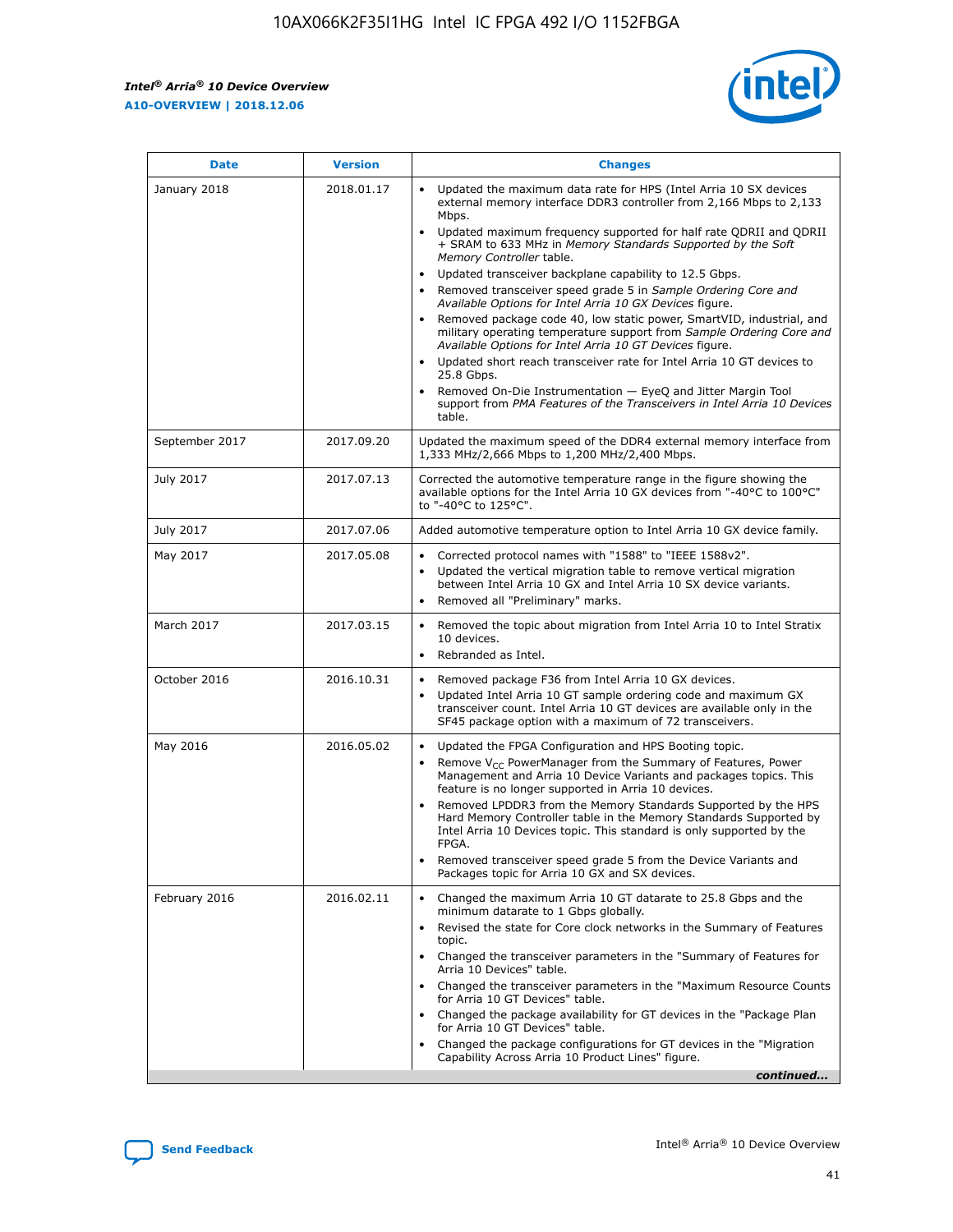

| <b>Date</b>   | <b>Version</b> | <b>Changes</b>                                                                                                                                                               |
|---------------|----------------|------------------------------------------------------------------------------------------------------------------------------------------------------------------------------|
|               |                | • Changed transceiver parameters in the "Low Power Serial Transceivers"<br>section.                                                                                          |
|               |                | • Changed the transceiver descriptions in the "Device Variants for the<br>Arria 10 Device Family" table.                                                                     |
|               |                | Changed the "Sample Ordering Code and Available Options for Arria 10<br>$\bullet$<br>GT Devices" figure.                                                                     |
|               |                | Changed the datarates for GT devices in the "PMA Features" section.                                                                                                          |
|               |                | Changed the datarates for GT devices in the "PCS Features" section.<br>$\bullet$                                                                                             |
| December 2015 | 2015.12.14     | Updated the number of M20K memory blocks for Arria 10 GX 660 from<br>2133 to 2131 and corrected the total RAM bit from 48,448 Kb to<br>48,408 Kb.                            |
|               |                | Corrected the number of DSP blocks for Arria 10 GX 660 from 1688 to<br>1687 in the table listing floating-point arithmetic resources.                                        |
| November 2015 | 2015.11.02     | Updated the maximum resources for Arria 10 GX 220, GX 320, GX 480,<br>$\bullet$<br>GX 660, SX 220, SX 320, SX 480, and SX 660.                                               |
|               |                | • Updated resource count for Arria 10 GX 320, GX 480, GX 660, SX 320,<br>SX 480, a SX 660 devices in Number of Multipliers in Intel Arria 10<br><b>Devices</b> table.        |
|               |                | Updated the available options for Arria 10 GX, GT, and SX.                                                                                                                   |
|               |                | Changed instances of Quartus II to Quartus Prime.<br>$\bullet$                                                                                                               |
| June 2015     | 2015.06.15     | Corrected label for Intel Arria 10 GT product lines in the vertical migration<br>figure.                                                                                     |
| May 2015      | 2015.05.15     | Corrected the DDR3 half rate and quarter rate maximum frequencies in the<br>table that lists the memory standards supported by the Intel Arria 10 hard<br>memory controller. |
| May 2015      | 2015.05.04     | • Added support for 13.5G JESD204b in the Summary of Features table.                                                                                                         |
|               |                | • Added a link to Arria 10 GT Channel Usage in the Arria 10 GT Package<br>Plan topic.                                                                                        |
|               |                | • Added a note to the table, Maximum Resource Counts for Arria 10 GT<br>devices.                                                                                             |
|               |                | • Updated the power requirements of the transceivers in the Low Power<br>Serial Transceivers topic.                                                                          |
| January 2015  | 2015.01.23     | • Added floating point arithmetic features in the Summary of Features<br>table.                                                                                              |
|               |                | • Updated the total embedded memory from 38.38 megabits (Mb) to<br>65.6 Mb.                                                                                                  |
|               |                | • Updated the table that lists the memory standards supported by Intel<br>Arria 10 devices.                                                                                  |
|               |                | Removed support for DDR3U, LPDDR3 SDRAM, RLDRAM 2, and DDR2.                                                                                                                 |
|               |                | Moved RLDRAM 3 support from hard memory controller to soft memory<br>controller. RLDRAM 3 support uses hard PHY with soft memory<br>controller.                              |
|               |                | Added soft memory controller support for QDR IV.<br>٠                                                                                                                        |
|               |                | Updated the maximum resource count table to include the number of<br>hard memory controllers available in each device variant.                                               |
|               |                | Updated the transceiver PCS data rate from 12.5 Gbps to 12 Gbps.<br>$\bullet$                                                                                                |
|               |                | Updated the max clock rate of PS, FPP x8, FPP x16, and Configuration<br>via HPS from 125 MHz to 100 MHz.                                                                     |
|               |                | Added a feature for fractional synthesis PLLs: PLL cascading.                                                                                                                |
|               |                | Updated the HPS programmable general-purpose I/Os from 54 to 62.<br>$\bullet$                                                                                                |
|               |                | continued                                                                                                                                                                    |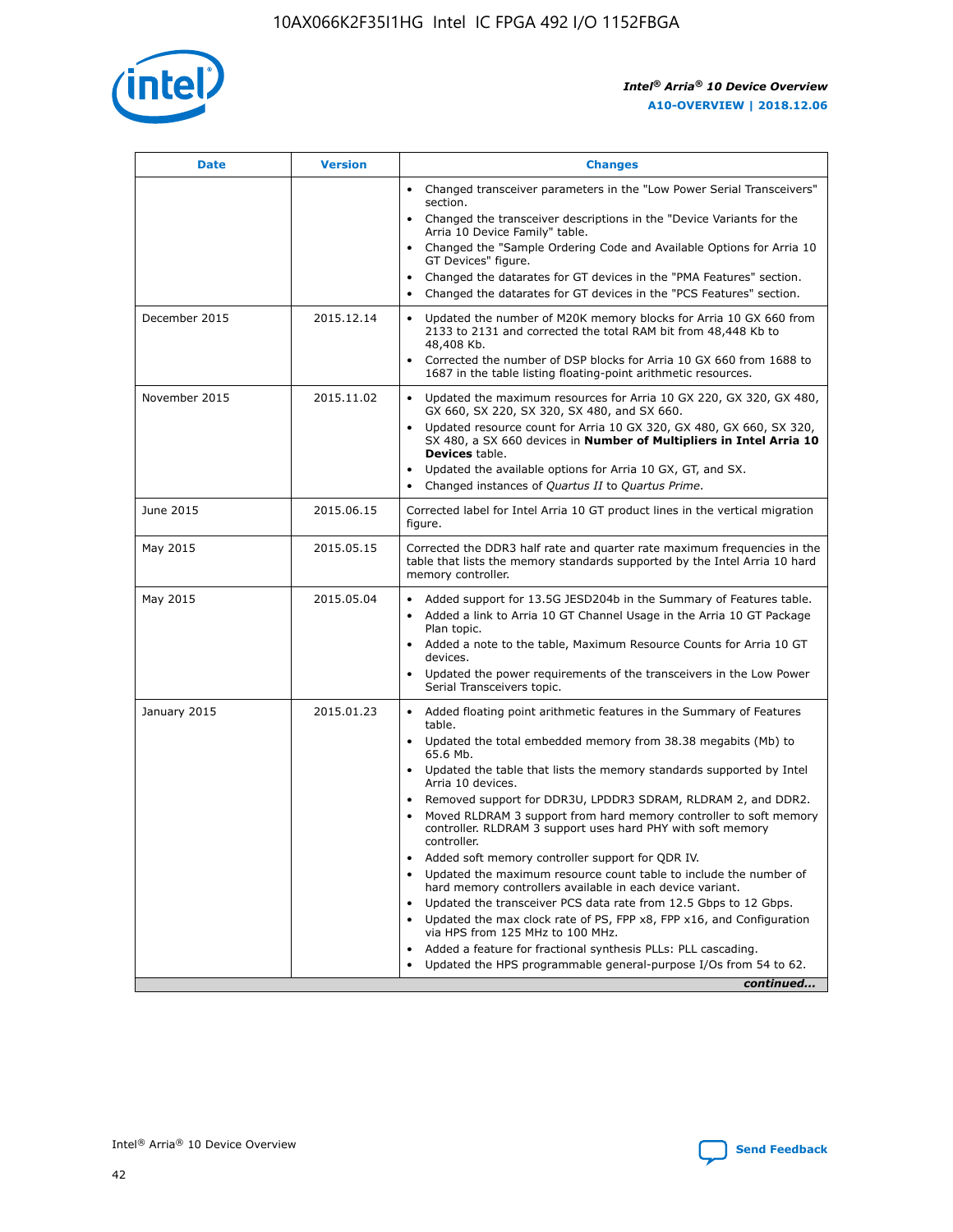$\mathsf{r}$ 



| <b>Date</b>    | <b>Version</b> | <b>Changes</b>                                                                                                                                                                                                                                                                                                                                                                                                                                                                                                                         |
|----------------|----------------|----------------------------------------------------------------------------------------------------------------------------------------------------------------------------------------------------------------------------------------------------------------------------------------------------------------------------------------------------------------------------------------------------------------------------------------------------------------------------------------------------------------------------------------|
| September 2014 | 2014.09.30     | Corrected the 3 V I/O and LVDS I/O counts for F35 and F36 packages<br>of Arria 10 GX.<br>Corrected the 3 V I/O, LVDS I/O, and transceiver counts for the NF40<br>package of the Arria GX 570 and 660.<br>Removed 3 V I/O, LVDS I/O, and transceiver counts for the NF40<br>package of the Arria GX 900 and 1150. The NF40 package is not<br>available for Arria 10 GX 900 and 1150.                                                                                                                                                    |
| August 2014    | 2014.08.18     | Updated Memory (Kb) M20K maximum resources for Arria 10 GX 660<br>devices from 42,660 to 42,620.<br>Added GPIO columns consisting of LVDS I/O Bank and 3V I/O Bank in<br>$\bullet$<br>the Package Plan table.<br>Added how to use memory interface clock frequency higher than 533<br>$\bullet$<br>MHz in the I/O vertical migration.<br>Added information to clarify that RLDRAM3 support uses hard PHY with<br>$\bullet$<br>soft memory controller.<br>Added variable precision DSP blocks support for floating-point<br>arithmetic. |
| June 2014      | 2014.06.19     | Updated number of dedicated I/Os in the HPS block to 17.                                                                                                                                                                                                                                                                                                                                                                                                                                                                               |
| February 2014  | 2014.02.21     | Updated transceiver speed grade options for GT devices in Figure 2.                                                                                                                                                                                                                                                                                                                                                                                                                                                                    |
| February 2014  | 2014.02.06     | Updated data rate for Arria 10 GT devices from 28.1 Gbps to 28.3 Gbps.                                                                                                                                                                                                                                                                                                                                                                                                                                                                 |
| December 2013  | 2013.12.10     | Updated the HPS memory standards support from LPDDR2 to LPDDR3.<br>Updated HPS block diagram to include dedicated HPS I/O and FPGA<br>$\bullet$<br>Configuration blocks as well as repositioned SD/SDIO/MMC, DMA, SPI<br>and NAND Flash with ECC blocks.                                                                                                                                                                                                                                                                               |
| December 2013  | 2013.12.02     | Initial release.                                                                                                                                                                                                                                                                                                                                                                                                                                                                                                                       |